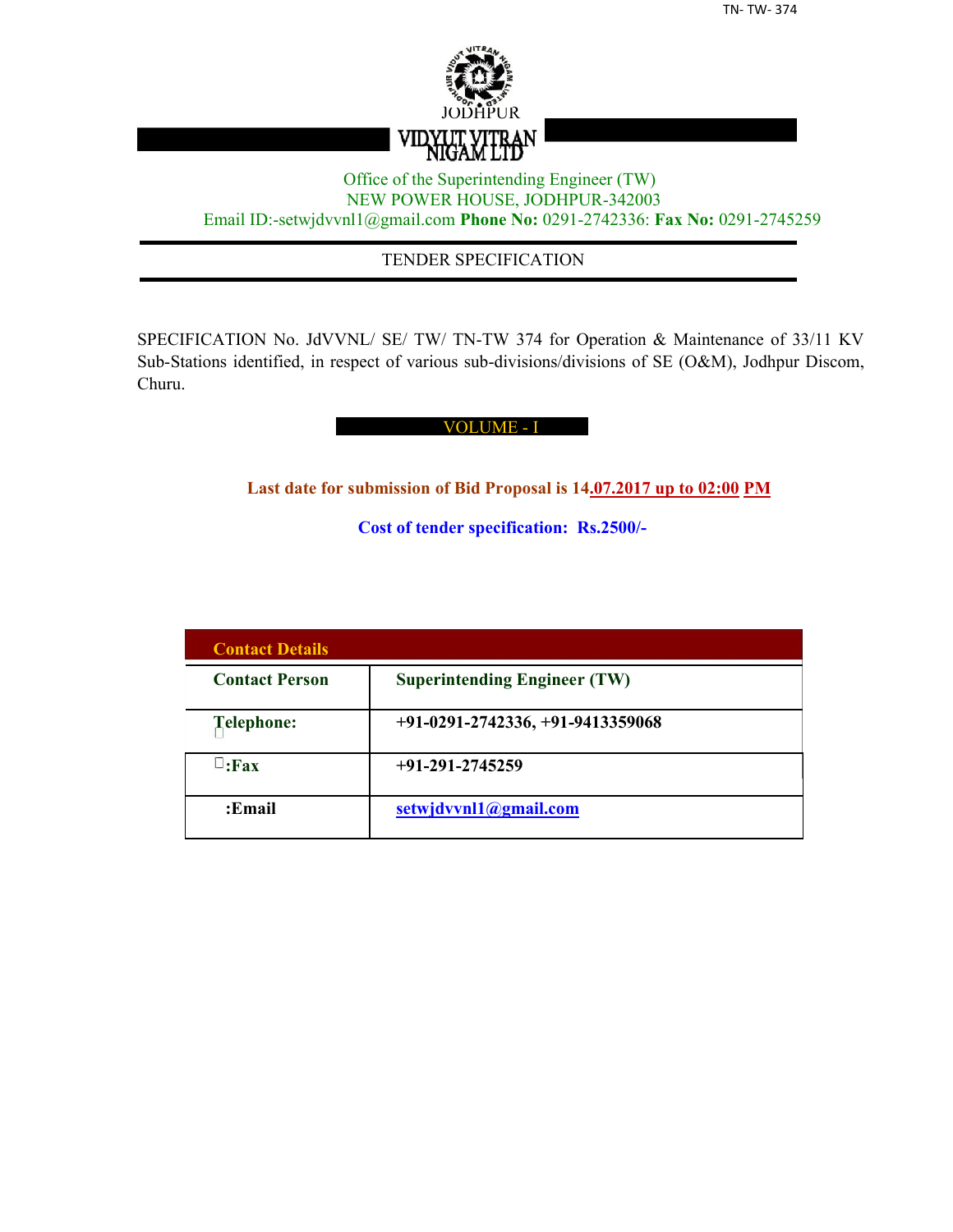#### GENERAL PARTICULARS ABOUT THE TENDER IN BRIEF JODHPUR VIDYUT VITARAN NIGAM LIMITED Office of the Superintending Engineer (TW) New Power House, Industrial Estate, Jodhpur Email ID:-setwjdvvnl1@gmail.com Ph. No.0291-2742336 / Fax No.- 0291-2745259

#### *SPECIFICATION No. JdVVNL/ SE/ TW/ TN-***374** *for Operation & Maintenance of 33/11 KV Sub-Stations identified, in respect of various sub-divisions/divisions of respective circles under the domain of Jodhpur discom i.e. SE(O&M) JdVVNL, Churu*

| Availability of tender documents<br>on<br>website                            | 09.06.2017                                                                                                                                                     |
|------------------------------------------------------------------------------|----------------------------------------------------------------------------------------------------------------------------------------------------------------|
| & Time<br>online<br><b>Start</b><br>Date<br>for<br>submission of Tender bids | 09.06.2017                                                                                                                                                     |
| & Time for down loading of<br>Last Date<br>Tender documents                  | Up to 14.07.2017; 12:00 PM                                                                                                                                     |
| $&$ Time<br>online<br>for<br>Last<br>Date<br>submission of Tender bids       | 14.07.2017; 02.00 PM                                                                                                                                           |
| Date & Time for online opening<br>of<br>Tender bids                          | 14.07.2017; 03.00 PM                                                                                                                                           |
| RISL Processing fee (non refundable)                                         | Re.1, 000/- (Rs. One Thousand only) for each circle<br>wise tender                                                                                             |
| Cost of Specification(non refundable)                                        | Re. 2,500/- (Re. Two Thousand Five Hundred only)                                                                                                               |
| Validity                                                                     | 180 DAYS FROM DATE OF OPENING OF<br>TECHNICAL BID OR 120 DAYS FROM THE<br>DATE OF OPENING OF FINANCIAL BID<br>WHICHEVER IS LATER                               |
|                                                                              | Rs. 37800000 approx. of Churu Circle<br>Discom, details of estimated cost for Churu Circle has                                                                 |
|                                                                              | been mentioned in Annexture-E at page No 24.                                                                                                                   |
| <b>Estimated Cost of works(Approx.)</b><br>Earnest Money deposit             | $2\%$ of the estimated cost of each lot of a<br>particular circle, mentioned in (Annexture-E) i.e the<br>EMD is to be furnished as per quoted quantity of GSS. |
| Tendered Quantity of specified scope in<br>Nos.                              | Total no.of 33/11KV substations in domain of SE (<br>O&M), Jodhpur Discom, Churu are approx.<br>90 Nos.                                                        |
| Contact<br>Person (Authorized<br><b>Bid</b><br>signatory)                    | Superintending Engineer (TW), JDVVNL Jodhpur                                                                                                                   |
| Correspondence Address                                                       | <b>New Power House,</b><br><b>Industrial Estate, Jodhpur-342 003</b>                                                                                           |

Address of RISL:- RajCOMP info Service Limited (RISL) 1 st Floor, Yojana Bhawan, Tilak Marg, C-Scheme, Jaipur (Rajasthan) Phone: 0141-5103902, 4031900 Fax: 0141-2228701 Web: http://risl.rajasthan.gov.in, Email: info.risl@rajasthan.gov.in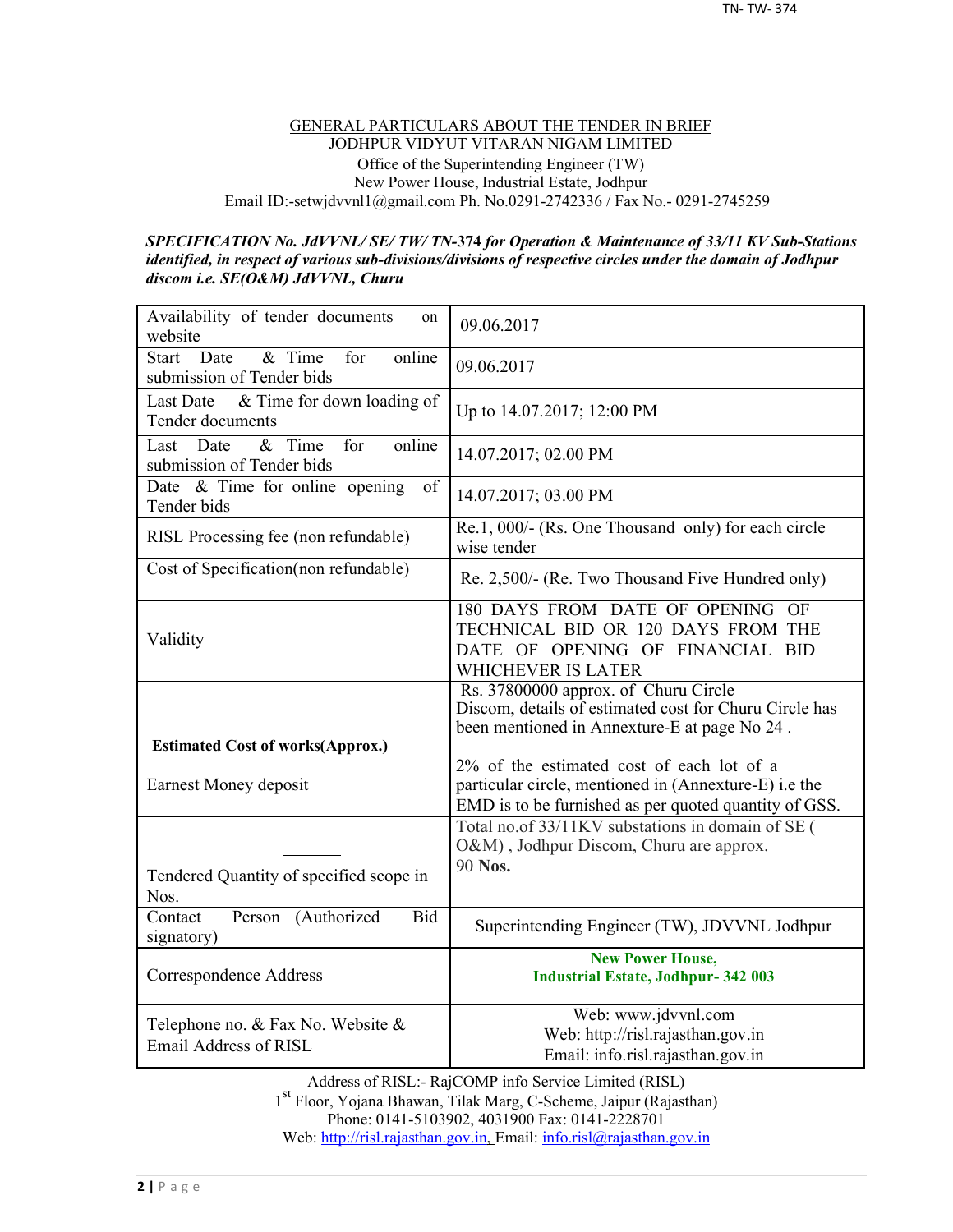|                |                                                                                                                                       | Pages     |
|----------------|---------------------------------------------------------------------------------------------------------------------------------------|-----------|
| S.No.          | Description                                                                                                                           | (1 to 88) |
|                | <b>SECTION-I</b>                                                                                                                      |           |
| $\mathbf{1}$   | <b>QUALIFICATION REQUIREMENT</b>                                                                                                      | 5         |
|                | <b>SECTION-II</b>                                                                                                                     |           |
| $\overline{2}$ | <b>INSTRUCTIONS TO BIDDERS and</b><br><b>COMMERCIAL TERMS &amp; CONDITIONS FOR</b><br>THE WORK OF OPERATION AND                       | $6 - 19$  |
|                | MAINTENANCE OF 33/11 KV SUB-STATION                                                                                                   |           |
| 3              | Documents to be uploaded on E-Proc.                                                                                                   | 11        |
|                | <b>SECTION-III</b>                                                                                                                    |           |
| 4              | TECHNICAL TERMS & CONDITION FOR THE<br>WORK OF OPERATION AND MAINTENANCE<br>OF 33/11 KV SUB-STATION                                   | 21-23     |
| 5              | Annexture-E (Estimated cost of Churu Circle)<br>indicating approx. no. of GSS                                                         | 24        |
|                |                                                                                                                                       |           |
| 6              | Bid Bank guarantee Performa for<br>EMD.(Schedule -1)                                                                                  | $25 - 26$ |
| $\overline{7}$ | Performa for Contract Agreement (Schedual-2)                                                                                          | 27-28     |
| 8              | No Deviation in Commercial Terms &<br>Conditions (Schedule-3)                                                                         | 29        |
| 9              | No Deviation in Technical Terms & Conditions<br>(Schedule-4)                                                                          | 30        |
| 10             | List of past Experience.(Schedule-5)                                                                                                  | 31        |
| 11             | Particulars & details regarding list of equipments<br>& Technical hands available as per requirement of<br>specification (Schedule-6) | 32        |
| 12             | Details of Turnover during last three financial years<br>$(2014 -$<br>15,2015-16 & 2016-17)(Schedule-6A)                              | 33        |
| 13             | Details of Works Executed during last Five financial years<br>(2012-13, 2013-14, 2014-15, 2015-16 & 2016-17) ) (Schedule-<br>6B)      | 34        |
| 14             | Performa for SecurityBank Guarantee for<br>safe Custody of material and<br>Equipment(33/11KV GSS) (Schedule-7)                        | 35        |
|                | <b>Annexures/Formats</b>                                                                                                              |           |
| 1.             | Annex-I- PTW Register                                                                                                                 | 36        |
| 2.             | Annex-II- Identity Card                                                                                                               | 37        |
| 3.             | Annex-III-Log sheet                                                                                                                   | 39        |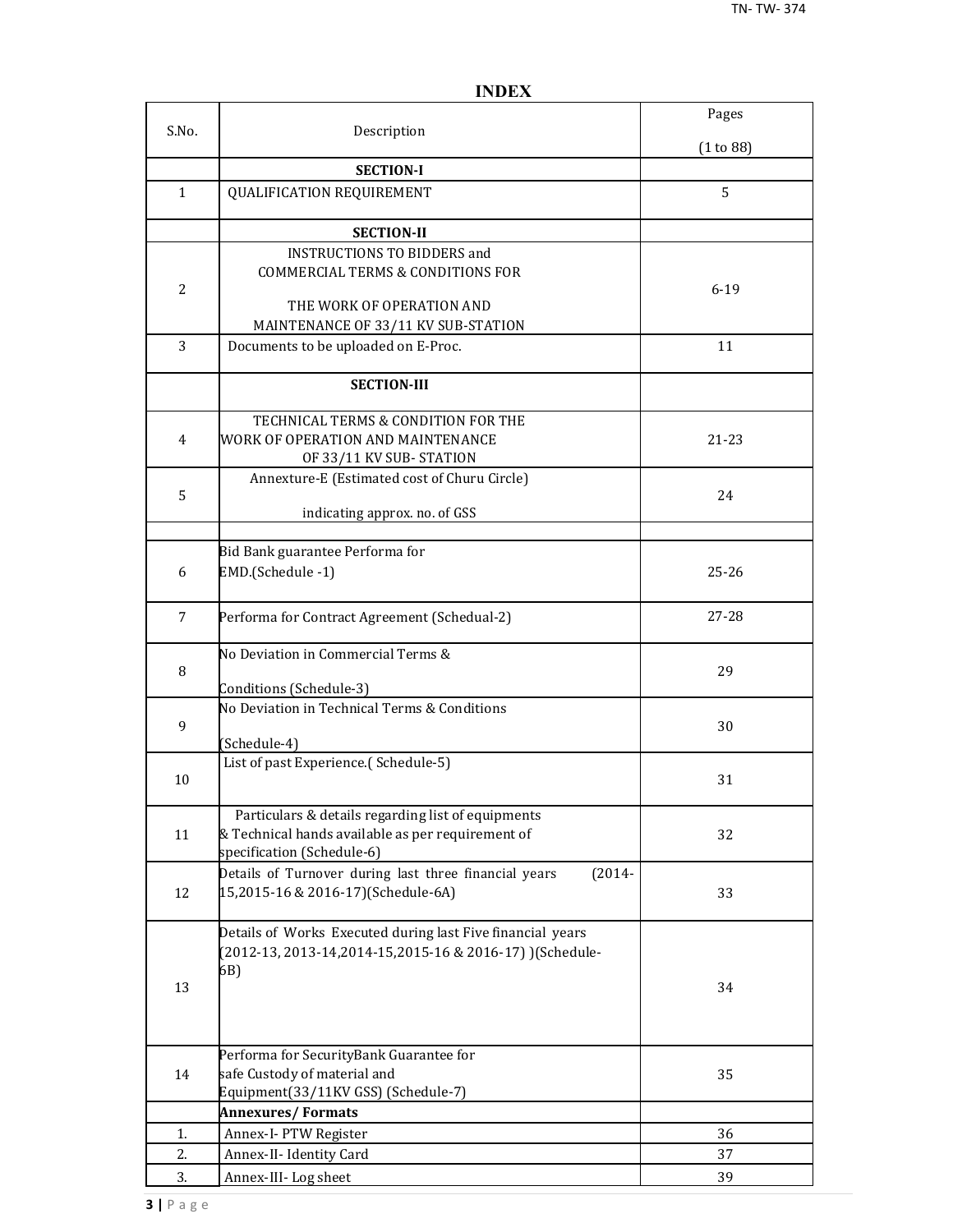| 4.  | Form-V-Certificate by principal employer                 | 40 |
|-----|----------------------------------------------------------|----|
|     |                                                          | 41 |
| 5.  | Form-VI-Renewal of License by licensing officer, GoR     |    |
| 6.  | Form-VII-(Part-I) Register of particulars of contractors |    |
| 7.  | Form-VII-(Part-II) Progress of contract work             | 42 |
|     | Form-VIII-Register of workmen employed by the            |    |
| 8.  |                                                          |    |
|     | contractor                                               | 43 |
| 9.  | Form-IX-Employment Card                                  |    |
|     | Form-X-Return of principal employer to be sent to the    |    |
| 10. |                                                          | 44 |
|     | registering officer                                      |    |
| 11. | Form-XI-MUSTER ROLL                                      | 45 |
|     |                                                          |    |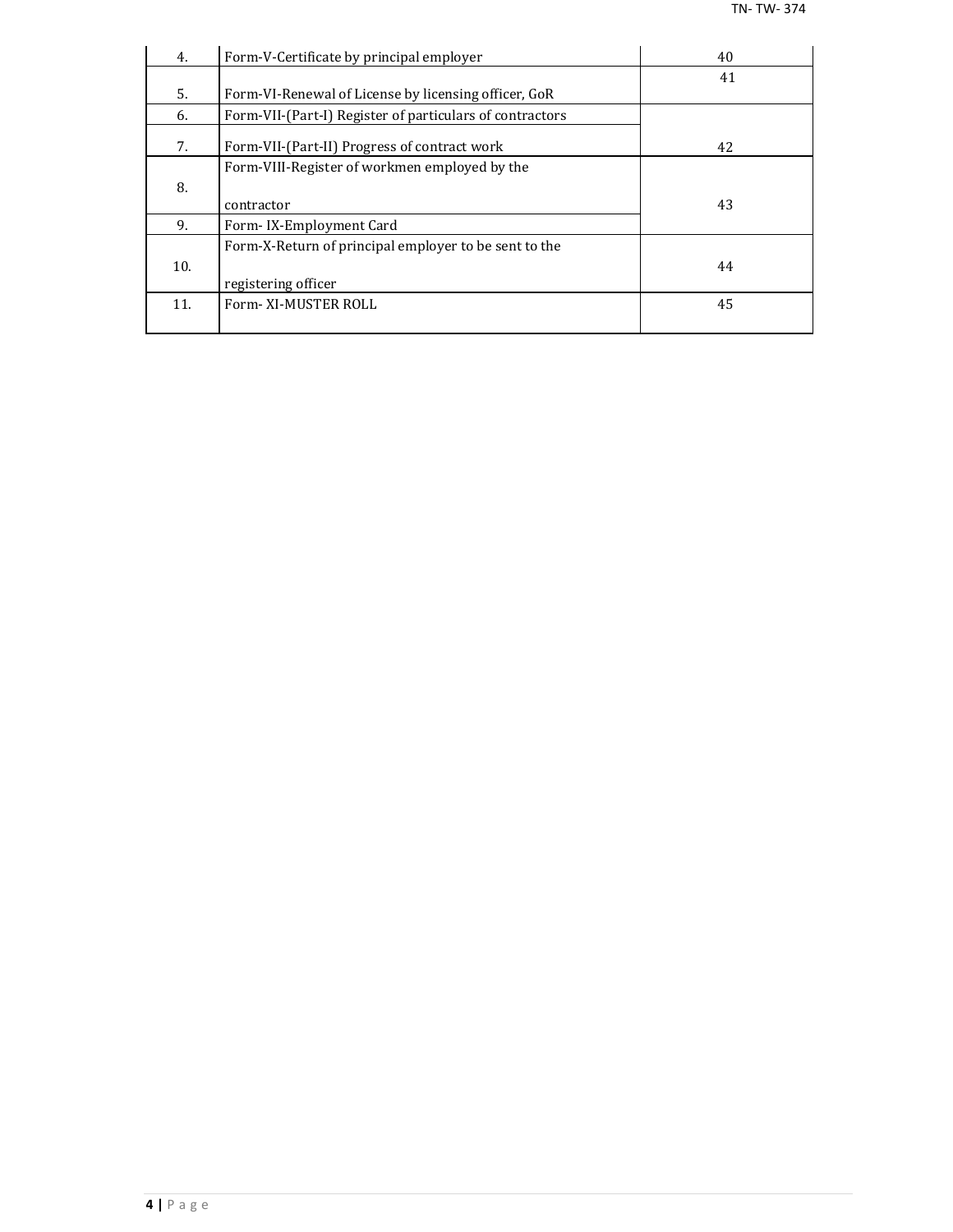#### **SECTION-I**

#### **1. QUALIFICATION REQUIREMENT:**

The bidder must possess the following requirements. It is clarified that the offer of those bids who do not qualify the following requirements shall not be entertained and the same shall be considered as disqualified. It is also intimated that merely meeting the following requirements does not indicate that the bidders shall be shortlisted for opening of financial bid. The short listing shall be made considering all the technical  $\&$  commercial parameters furnished by the bidder along with the technical offer.

- a. The Bidder should possess class "A/B" Electrical license issued by Electrical Inspectorate of any state Govt. or Central Govt. of India and is a qualified contractor who regularly undertakes the projects of the type specified and has adequate technical knowledge and practical experience. If the bidder owns a license other than Rajasthan state, then he will have to obtain it within one month from Electrical Inspectorate of Govt. of Rajasthan before commencement of the work in case he is selected for award failing which the contract awarded is likely to be cancelled. An undertaking to this effect is to be furnished along with bid. The registration should be valid from the date of start of the work and shall remain valid up to 30 days from the date of completion of contract period.
	- i. The bidder should have atleast Three Years experience for operation and maintenance of 33/11 KV sub station and bidder having similar exposures in higher volatage class than 33 KV i.e 66 KV, 132 KV & 220 KV etc. shall also be considerd for Technical Evolution, during last five financial years from date of opening of Bid i.e. from 2012-13 to 2016-17 in any of the Discoms.
	- ii. The Bidder should have mimimum experience of three years for operation  $\&$ Maintenance of GSS of 50 % quantity of GSS for which bidder quoted in last five years.
	- iii. The copies of the relevant detailed work orders should be enclosed regarding above work experience.
	- iv. The 'G' Schedule / reports indicating various activities of works executed should also be enclosed alongwith satisfactorily work completion certificate issued by concerned officer not below the rank of Executive Engineer or equivalent in case of in any of the Discoms.
- b. The Bidder should have **Mimimum Annual Turnover (MAT)** not less than 50 % value of estimated cost of Tender//lot, **for which bidder quoted,** in any one year of last five financial years. In case a bidder is quoting for more than one Lot, Pre-qualificaton reqrement shal be examined on the basis of sum of Lot requirements of MAT of all quoted Lot. Details of all lot are available at "Annexure-F". A **CA Certified certificate is required for the same.**
- c. The contractor should be registered with PF and ESI Department in case of notified area. The certificate may be produced prior to opening bid.
- d. The contractor should possess the valid license as provided under section 12 of the contract labour ( R&A) Act 1970 , an attested photocopy of which should be submitted by the Contractor.

The work of Operation & Mainmtenence of GSS under the domain of Jodhpur Discom shall be one year initially.Nigam shall review same as per need and same can be extended for one more additional year.

The bidder has to quote for minimum lot for a particular tender of circle. However bidder may participate in different Circle under Jodhpur Discom separately as per NIT. A bidder can not avail order more than 3 Nos. of circles out of 11 Nos.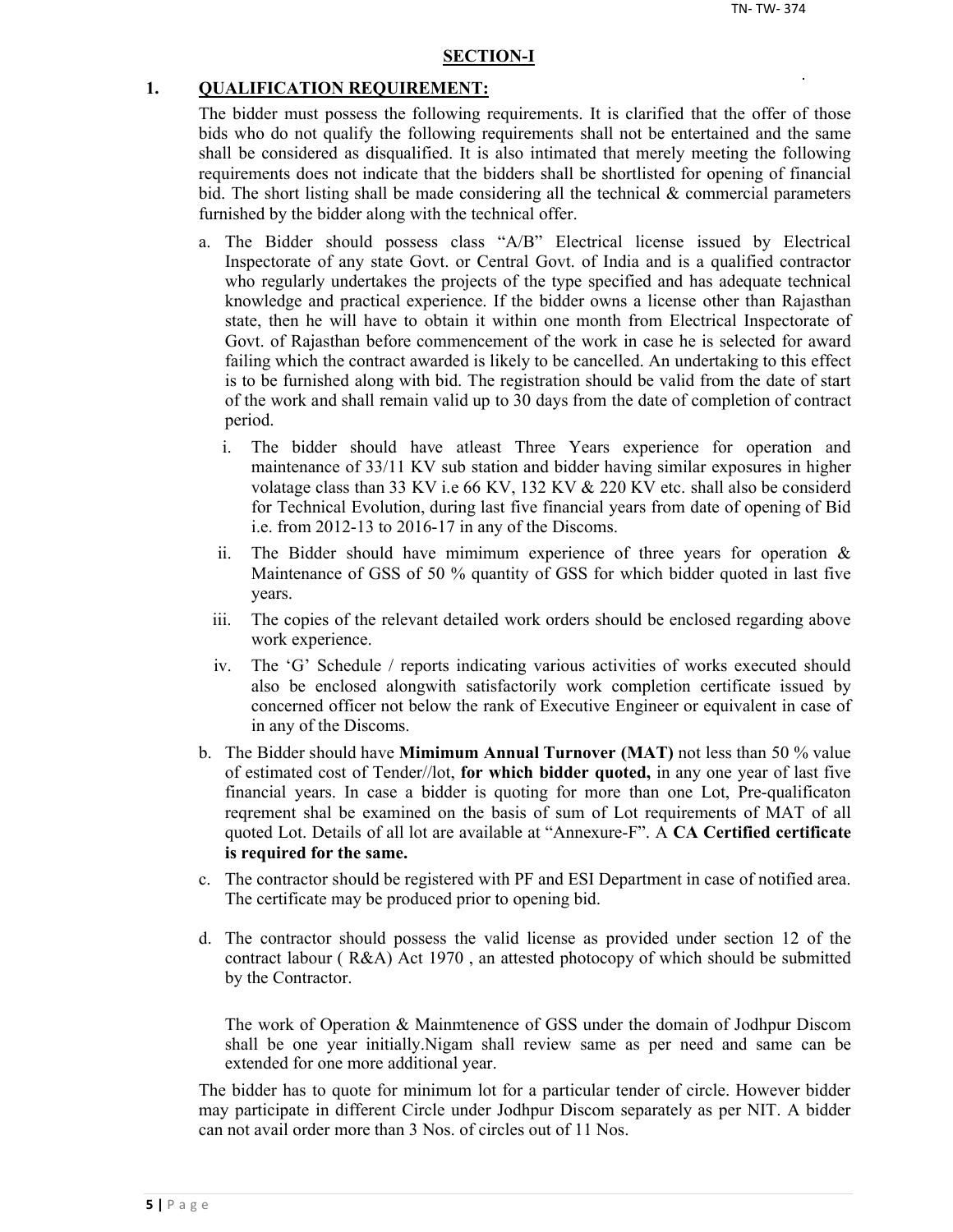#### **SECTION-II**

## **COMMERCIAL TERMS & CONDITIONS FOR THE WORK OF OPERATION AND MAINTENANCE OF 33/11 KV SUB-STATION UNDER JODHPUR DISCOM**

#### **INSTRUCTIONS TO BIDDERS**

#### **2. GENERAL INSTRUCTIONS:**

- 1.1 The Jodhpur Vidyut Vitran Nigam Ltd, or any authority designated herein after called 'OWNER' will receive bids in respect of services as set forth in the accompanying specification. All bids shall be prepared and submitted in accordance with these instructions. The Bidder, in his own interest is requested to read very carefully these instructions and the terms and conditions as incorporated in General Conditions of Contract and Technical specification before filling the Bid proposal form. If he has any doubt as to the meaning of this specification or any portion thereof, he shall before submitting the Bid, refer the same to the Superintending Engineer (TW), Jodhpur Vidyut Vitran Nigam Limited, Jodhpur in writing well in time before the specified date of opening of Bids so that such doubts may be clarified. Submission of the Bid shall be deemed to be the conclusive proof of the fact that the Bidder has acquainted himself and is in agreement with all the instructions, terms and conditions governing the specification, unless otherwise specifically indicated / commented by him in his Bid.
- 1.2 Bids submitted after the time and date fixed for receipt of bids as set out in the invitation to Bid may be rejected.

#### 1.3 INFORMATION REQUIRED WITH THE PROPOSAL:

- i. Oral statements made by the Bidder at any time related to any matter will not be considered.
- ii. The bidder may use in the bid Standard catalogue pages and other documents to provide additional information and data as deemed necessary.
- iii. In case the 'Proposal' information contradicts the specification requirements, the specification requirements will govern, unless otherwise brought out clearly in the technical/ commercial deviation schedule.

#### 1.4 RECEIPT AND OPENING OF BIDS.

- i. Bidder shall submit their bid in electronic format, digitally signed and stamped on each page. Bidder shall procure Digital Signature Certificate (DSC) as per IT act - 2000.
- ii. The electronically received bids will be opened in the office of the Superintending Engineer (TW), Jodhpur Vidyut Vitran Nigam Limited, Jodhpur on stipulated date & time in the presence of such tenderers or their authorized representative, who choose to be present. The system does not permit electronic submission of late tenders after the due date & time.
- iii. In case, the date fixed for opening of the tenders be declared as a public holiday, the bid shall be opened on the next date on which office re-opens after such holiday(s).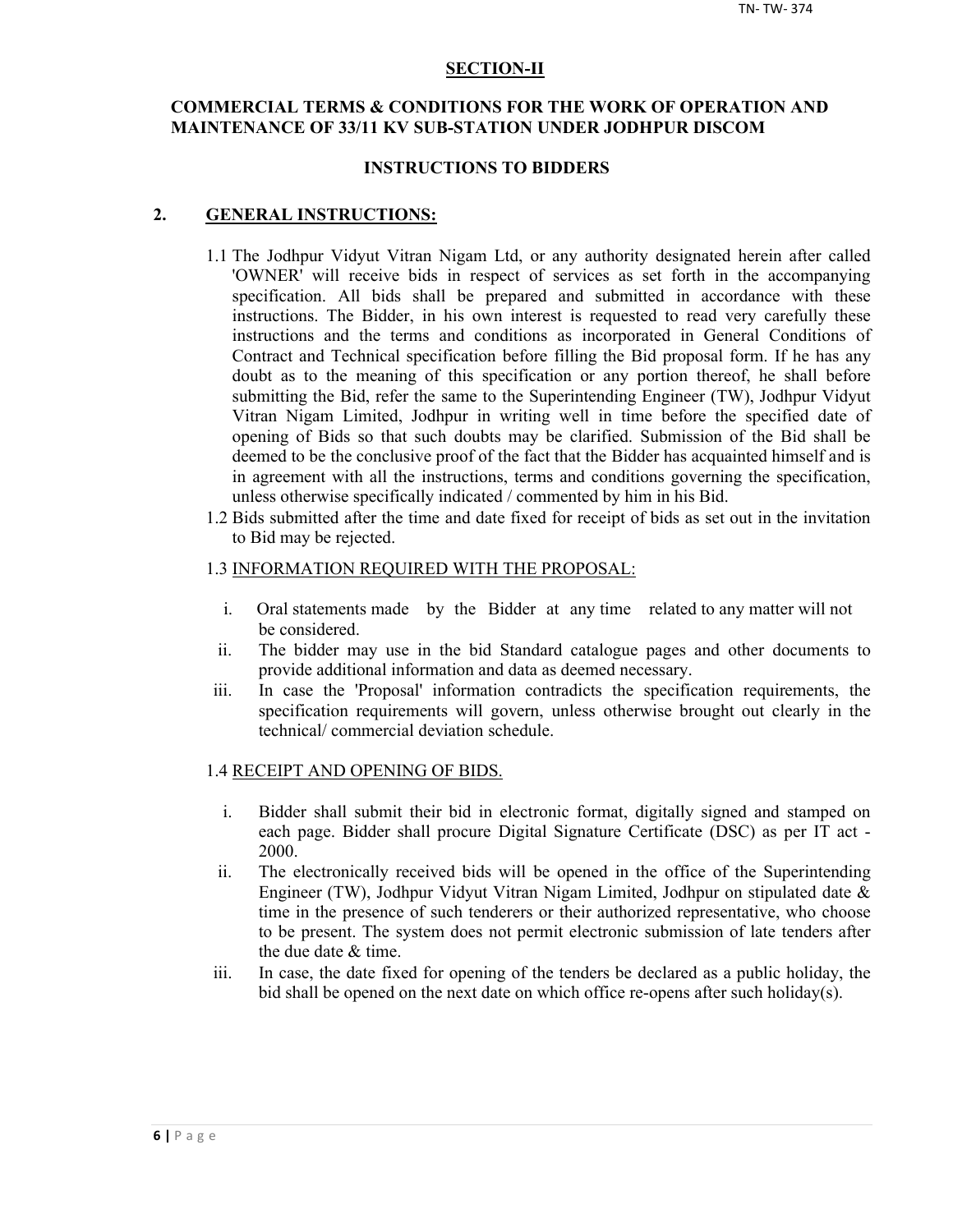## 1.5 FORMAT AND SIGNING OF BIDDER:

i. The tender must contain the name, designation and place of business of the person or persons making the tender and must submit online  $\&$  signing digitally with his DSC (Digital Signature). Tender by a partnership firm must be furnished with

full names of all the partners and should be signed digitally by one of the member of partnership firm or by a authorized representative indicating the designation of the person or persons, with authority letter signed by the Chairman/ Secretary other person authorized to bind the Corporation / Company in the matter.

- ii. Bid by a partnership must be furnished with full names of all partners and be signed with the partnership firm name, followed by the signature (s) and designation (s) of the authorized partner (s) or other authorized representative (s).
- iii. Bids by corporation/ company must be signed with the legal name of the corporation/ company by the President, Managing Director or by the Secretary or other person or persons authorized to bid on behalf of such corporation/ company in the matter.
- iv. A bid by a person who affixes to his signature the word 'President', 'Managing Director' 'Secretary', 'Agent' or other designation without disclosing his principal will be liable to be summarily rejected.
- v. Satisfactory evidence of authority of the person signing on behalf of the Bidder shall be furnished with the bid.
- vi. The Bidder's name stated on the proposal shall be exact legal name of the firm.
- vii. Erasures or other changes in the bid documents shall bear the initials of the person signing the bid.
- viii. Bids not conforming to the above requirements of signing shall be disqualified.

## 1.6 UNDERSTANDING AND CLARIFICATIONS ON DOCUMENTS AND SPECIFICATIONS:

- a. The Bidder is required to carefully examine the specifications and documents and fully inform himself as to all the conditions and terms matters which may in any way affect the Work or the cost thereof. If any Bidder finds discrepancies or omissions in the specifications and documents or is in doubt as to the true meaning of any part, he shall at once request in writing for at least 15 days before the specified date of opening of Techno-commercial Bid for interpretation/clarification by the owner. The Owner, then, will issue interpretation and clarifications as he may think fit in writing. After receipt of such interpretations and clarifications, the Bidder may submit his bid but within the time and date as specified in the Invitation to Bid. All such interpretations and clarifications shall form a part of the specifications and documents, and accompany the bidder's proposal.
- b. Verbal clarifications and information given by the owner or his employee(s) or his representative(s) shall not in any way be binding on the owner.

## 1.7 EFFECT AND VALIDITY OF BID :

- i. The submission of any bid connected with these documents and specification shall constitute an agreement that the bidder shall have no cause of action or claim, against the owner for rejection of his bid. The owner shall always be at liberty to reject or accept any bid or bids at his sole discretion and any such action will not be called into question and the bidder shall have no claim in that regard against the owner.
- ii. The bids shall be valid for a minimum period of 180 days (One hundred eighty)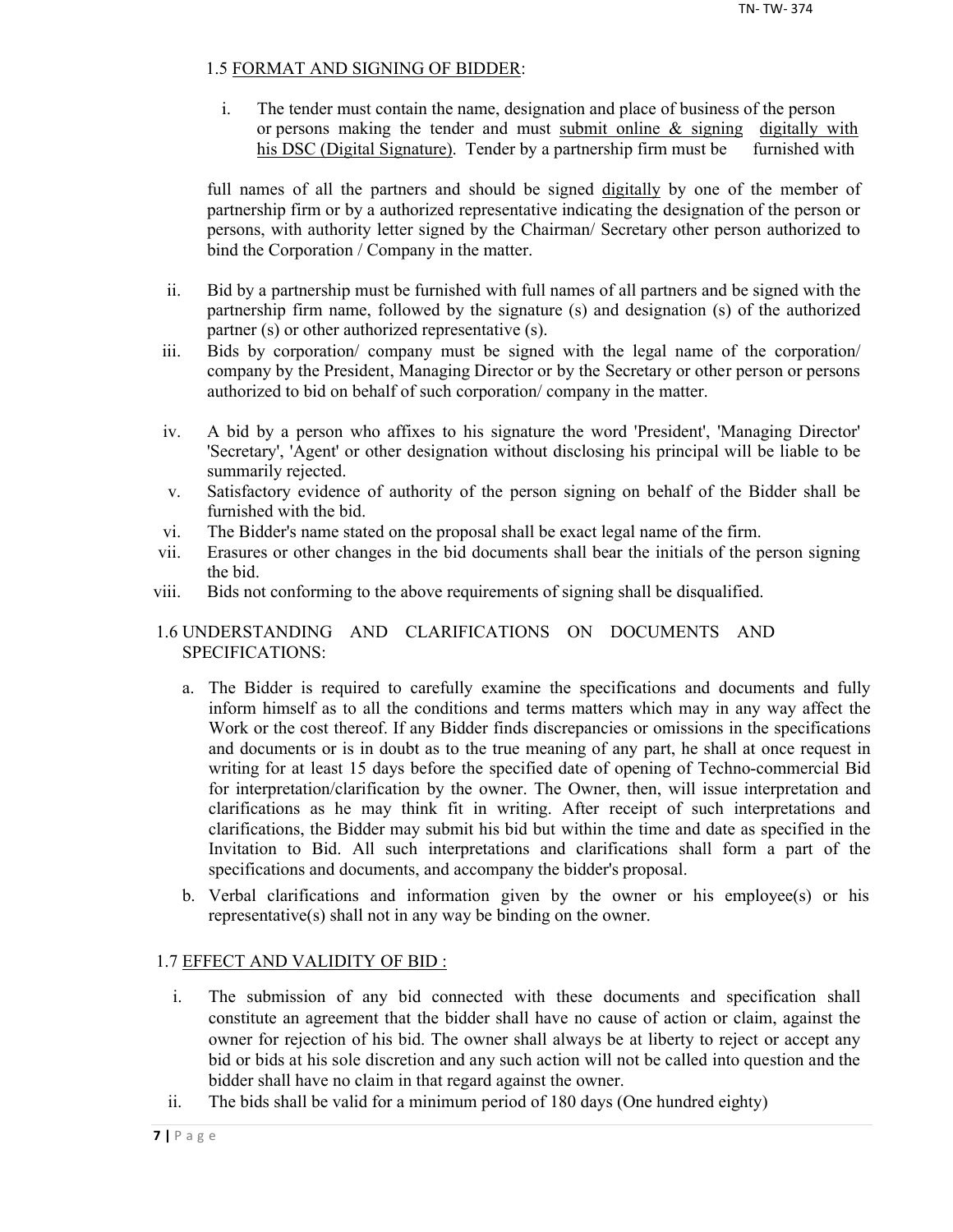days from the date of opening of technical bids or 180 days from the date of opening of financial bid whichever is later. Bids mentioning a shorter validity period than specified are likely to be summarily rejected /ignored.

iii. Owner may ask for extension in validity period. The bidder will be at liberty to accept it or not. In case bidder agrees to extend the validity period without changing his original offer, he will be required to extend validity period of the Bank Guarantee (Submitted against the EMD) suitably.

## 1.8 COST OF SPECIFICATION:

The cost of Bid document as published in NIT shall be furnished along with EMD prior to opening of bid and scan copy be upload on website of RISL. The document shall be downloaded/ uploaded in the manner prescribed in bid document. The cost of bid and EMD shall be furnished through Bank Draft payable to Senior Accounts Officer (CPC), JdVVNL, Jodhpur

## 1.9 LATE BIDS:

The system does not permit electronic submission of late tenders after the due date  $\&$  time.

## 1.10 CLARIFICATION OR MODIFICATION OF BIDS:

To assist in the examination, evaluation and comparison of bids, JDVVNL may ask Bidders individually for clarification, in writing. No change in the substance of the bid shall be permitted except as required to confirm the correction of any typographical error. JDVVNL may modify 'Financial bid' based on discussions with individual Bidders short-listed even after opening of 'Technical bid'.

## 1.11 REJECTION OF BIDS :

Any action on the part of the Bidder to revise the rates / prices and modification in the substance of original tender. Submission of any supplementary information unless & otherwise asked for at his own instance after the opening of the Bid may result in rejection of the Bid and also debar him from submission of Bid to the NIGAM at least for one year.

The owner reserves the right to accept or reject any bid, and to annul the bidding process and reject all bids at any time prior to award of contract, without thereby incurring any liability to the affected bidder or bidders or any obligation to inform the affected bidder or bidders of the grounds for the owner's action.

## 1.12 OPENING OF FINANCIAL BID:

The date and time for opening "Financial bid" will be intimated to the short-listed Bidders by JDVVNL in due course through 'E'-Procurement web portal. 'Financial Bid' of the Bidders, not short-listed shall not be opened and shall be returned to such Bidders.

## 1.13 UNDERSTANDING & CLARIFICATIONS ON DOCUMENTS & SPECIFICATIONS.

The Bidder is required to carefully examine the specifications and documents and fully inform himself as to all the conditions and terms matters which may in any way affect the Work or the cost thereof. If any Bidder finds discrepancies or omissions in the specifications and documents or is in doubt as to the true meaning of any part, he shall at once request in writing for an interpretation / clarification by the owner. The Owner, then, will issue interpretation and clarifications as he may think fit in writing. After receipt of such interpretations and clarifications,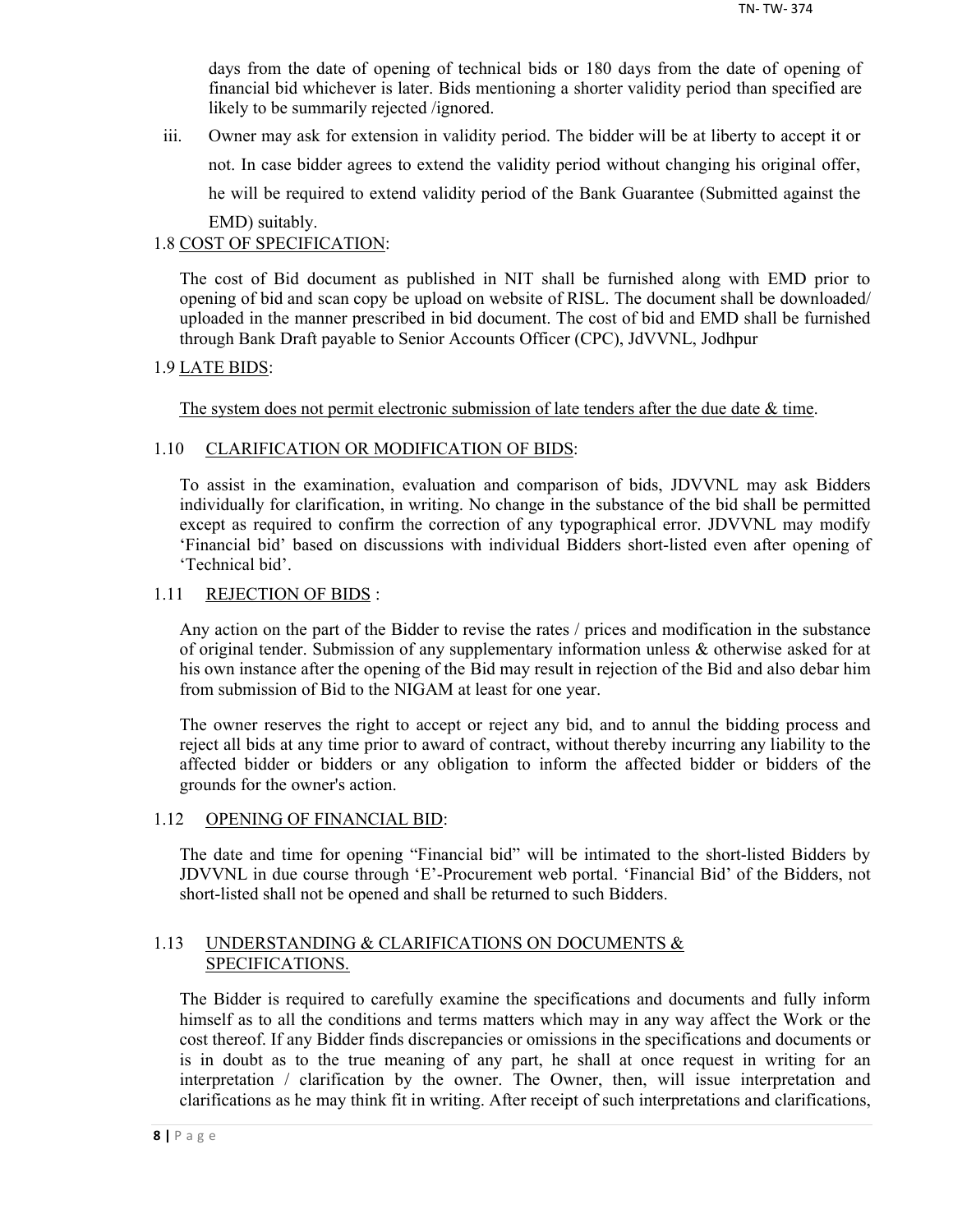the Bidder may submit his bid but within the time and date as specified in the Invitation to Bid. All such interpretations and clarifications shall form a part of the specifications and documents, and accompany the bidder's proposal.

Verbal clarifications and information given by the owner or his employee(s) or his representative(s) shall not in any way be binding on the owner.

#### 1.14 POLICY FOR BIDS UNDER CONSIDERATION:

Bids shall be deemed to be under consideration immediately after they are opened and until such time official intimation of award / rejection is made by the owner to the bidders. While the bids are under consideration, bidders and / or their representatives or other interested parties are advised to refrain from contacting by any means, the owner and / or his employees / representatives on matters related to the bids under consideration. The owner, if necessary, will obtain clarifications on the bids by requesting for such information from any or all the bidders, either in writing or through personal contact, as may be necessary. Bidder will not be permitted to change the substance of the bid after the bid has been opened.

## **3. SUBMISSION OF BIDS:**

The bidders, in their own interest, are requested to read very carefully Technical Specification before filling the bid. The Bid documents be downloaded from JDVVNL website www.JdVVNL.com or http://eproc.rajasthan.gov.in and upload the tender on website of RISL www.http://eproc.rajasthan.gov.in. No hard copy of the bidding documents will be provided to the bidders through this office. In case of any discrepancy found in bidding documents downloaded from the website and appended with the bid (as a bid document) and original copy of such document available in the office of Superintending Engineer (TW), Jodhpur Discom, Jodhpur will be considered as final document for all purpose. The cost of Bid document as published in NIT shall be furnished along with EMD before opening of bid and scan copy be upload on website of RISL. The document shall be downloaded/ uploaded in the manner prescribed in bid document.

3.1 Tenders shall be submitted online in the electronic format attached here to and all blanks in the tender and the schedule to the specification shall be duly filled in. The completed forms, schedule(s) shall be considered as part of the contract documents in the case of successful tenderer (s).

3.2 No alteration should be made to the <u>format</u> of the tender specification and schedules. The tenderer must comply entirely with specification.

3.3 The tender and all accompanying documents shall be in Hindi/English Language and shall be signed digitally by a responsible and authorized person. The name, designation and authority of the signatory shall be stated in the tender.

3.4 Tender should be filled in only with ink or typed and must be submitted online after signing digitally .

3.5 All additions, alterations and over-writing in the bid must be clearly signed by the signatory of the bidder otherwise bid will be summarily rejected.

3.6 The bidder must quote the prices strictly in the manner as indicated herein, failing which bid is liable for rejection. The rate/prices shall be entered in words as well as in figures. These must not contain any additions, alterations, over-writing, cuttings or corrections and any other marking which leave any room for doubt.

3.7 The Purchase Authority will not be responsible to accept any cost involved in the preparation or submission of bids.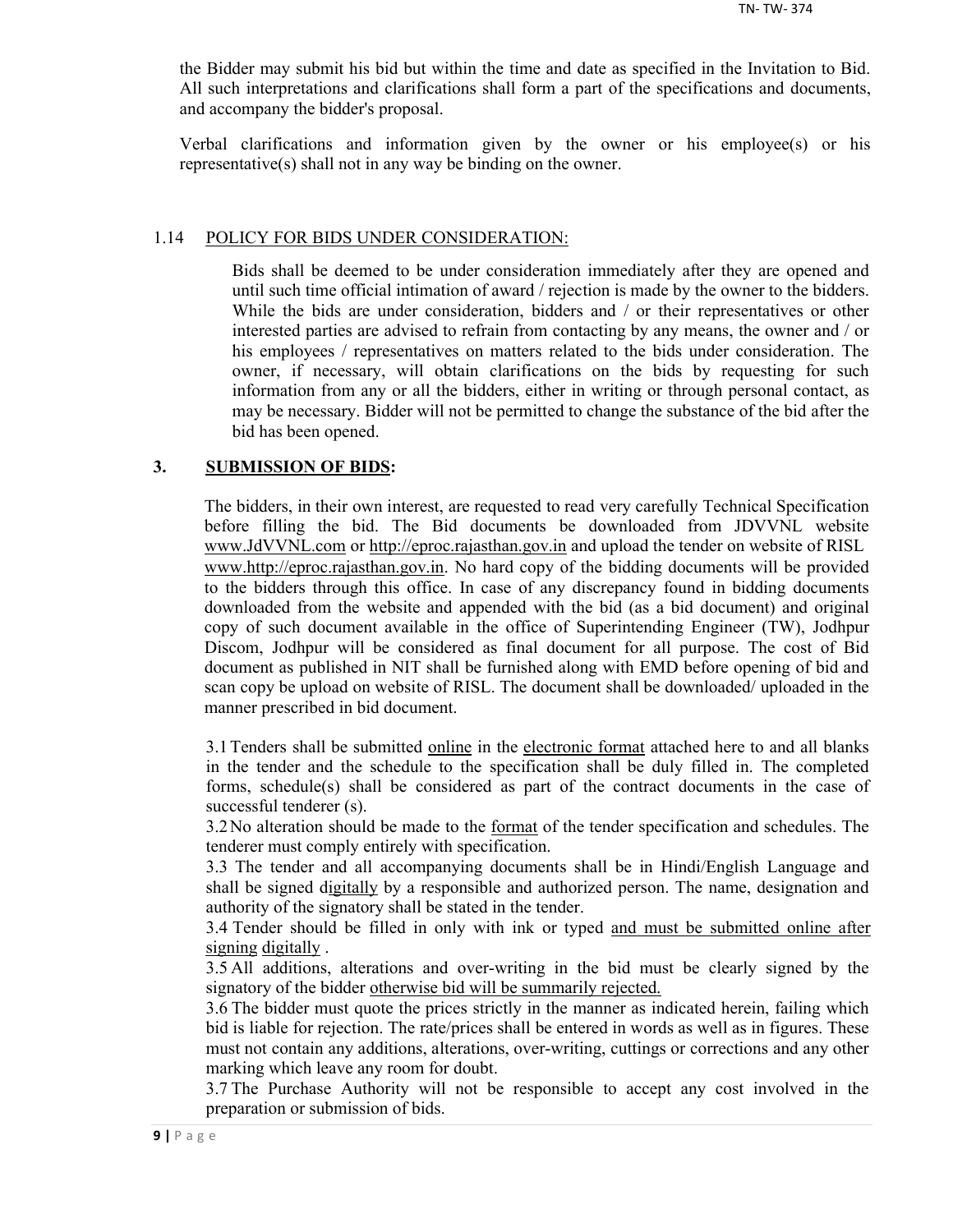3.8 Any printed conditions of sale on the bid shall not be accepted by the purchase Authority. 3.9 The tender offer shall be submitted in time specified on http://eproc.rajasthan.gov.in in electronic format in the following manner:

i. COVER – I for details of EMD / Valid exemption certificate/ Registration certificate with copy of letter indicating validity of B.G. / Tender processing fee and Cost of Tender

document (to be filed in pdf format).

- ii. COVER II for Techno- Commercial Bid (to be filed in pdf format): In this part of bid, tenderer will have to furnish Guaranteed Technical Particulars in regard to all required details of Technical Specification and confirmation of commercial terms and conditions of GCC (General Conditions of Contract) and its addendum/corrigendum, if any, along with details required in various/schedules "EXCEPT THE PRICE SCHEDULE" so that the purchaser may be able to examine whether the offer submitted is technically acceptable and also confirm to our commercial terms and conditions or not.
- iii. COVER III for Financial/Price Bid/BOQ (to be filed in pdf and xls format).

This price bid shall include submission of details of prices as per specification. The price bid will be opened only after being satisfied with Technical and Commercial Bid as per qualifying requirement stipulated in the Specification and bid of such qualified bidderswill only be opened. The date of opening of such price Bids will be intimated in due course of time.

- 2.1 Bidders shall indicate in their bid the name and complete address of Excise authorities under whose jurisdiction is their works / offices falls.
- 2.2 All bids and accompanying documents shall be addressed to the S.E. (TW) Jodhpur Vidyut Vitran Nigam Limited, Jodhpur.
- 2.3 The tenderer should sign the tender documents digitally and stamped on each page.
- 2.4 The tenders given in the form other than prescribed form will not be considered.
- 2.5 Only one representative, on submission of valid authorization of the signatory of the bid, will be allowed to be present during the opening of the bid.
- 2.6 The conditional bids shall not be accepted.

## **4. PRICE:**

The rates for operation and maintenance of 33/11 KV sub-station are inclusive of all taxes, duties local levies including surcharge and other misc. Charges and Service tax, if payable, shall be reimbursed on submission of documentary proof in support of the claim. The price is firm in all respect. However, in case a new statutory tax, duty or local levies are imposed on this contract during its currency the same shall be reimbursed by the Nigam at actual on submission of documentary evidence.

Note:- The bidders are required to quote the price as per clause No. 1 and 3(ii) of section –II regarding worker to be deployed and minimum wage criteria in prescribed Price Bid/BOQ format.

## **5. EARNEST MONEY DEPOSIT:**

i. In pursuance to RTPP Act, 2012 of Govt. of Rajasthan, Bid security / earnest money deposited by the bidder should be 2% of the estimated cost in the form of banker cheque / DD/ BG in favour of concerned AO(O&M). No preference/relaxation should be given to CLRC registered contractors in compliance to RTPP act. The Demand draft shall be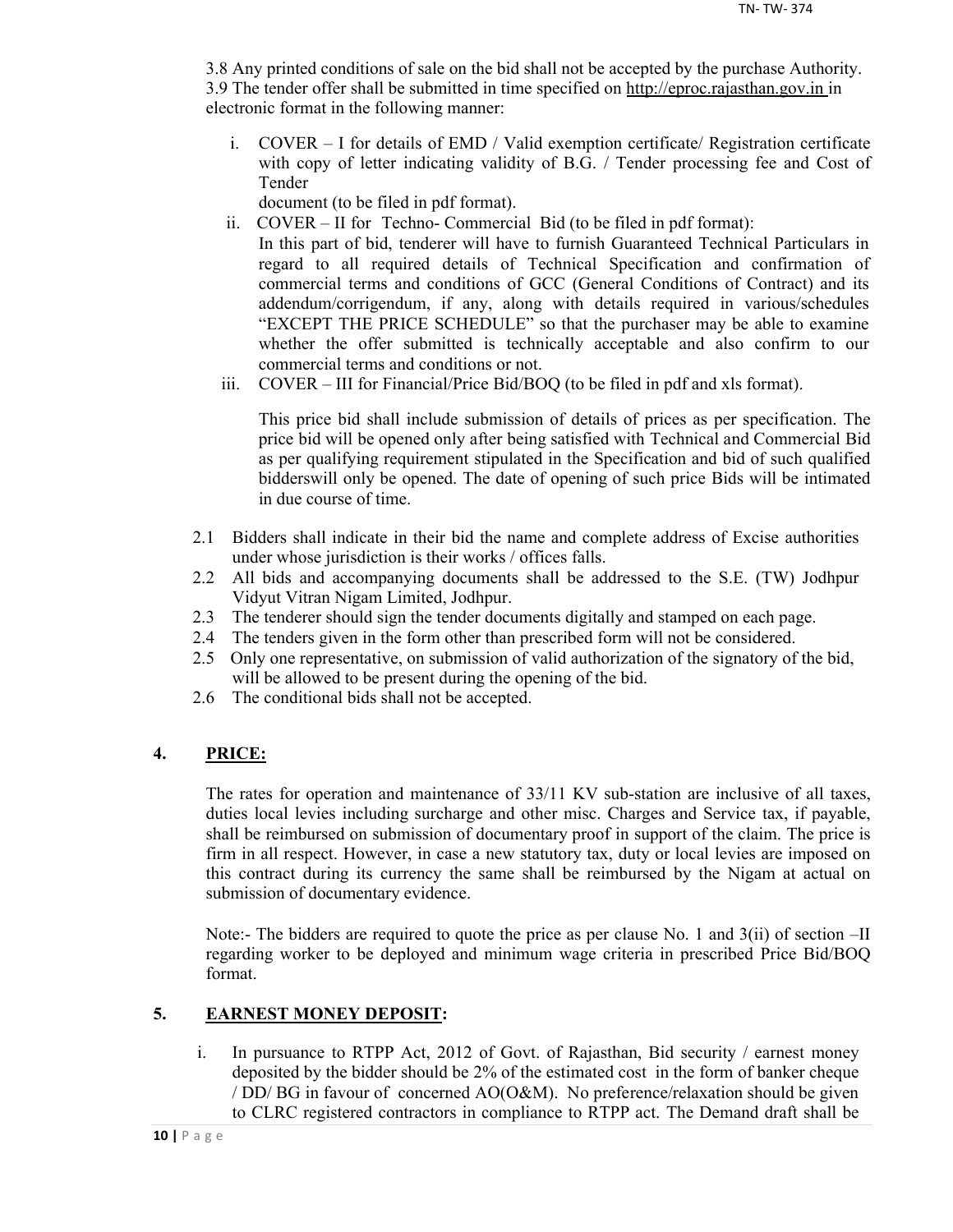accompanied with the bid in an envelope as per instructions given in these bidding documents. No other mode of deposit shall be accepted.

- ii. Any other mode except as specified under clause (i) above such as Postal orders/ cheques/ other forms of instruments are not acceptable.
- iii. In case of unsuccessful tenderer, the Earnest money will be refundable on production of the original receipt within a fortnight after finalization of the tender. In case of successful tenderer(s) the Earnest Money will be taken into account in arriving at the amount of the security cum performance guarantee if vendor(s) desires to furnish cash security deposit. However if the security cum performance guarantee is furnished through bank guarantee (BG) the EMD will be released consequent to acceptance of such BG.
- iv. Request for adjustments/proposals for acceptance of Earnest Money deposits, if any, already lying with the Discom's in connection with some other tenders/orders shall not be entertained.
- v. No interest shall be payable on such Deposits.
- vi. The JDVVNL reserves the right to forfeit Earnest Money Deposit or a part thereof in circumstances, which according to it indicate that the tenderer is not earnest in accepting/executing order placed under the specification.

## **Documents to be Uploaded with the Tender:-**

- a. **Cover I** for details of EMD / Tender processing fee and Cost of Tender document as detailed below:
	- i. Proof of depositing EMD (DD/Banker's Cheque) /vendor Registration certificate with copy of letter indicating validity of B.G / central or state Govt. undertaking certificate for exemption.
	- ii. Proof of depositing DD/Banker's Cheque towards e- tender processing fee.
	- iii. Proof of depositing cost of tender documents (DD/Banker's Cheque).
- b. **Cover II** for Techno- Commercial Bid as detailed below duly signed and stamped:-
	- (i) Schedule-1.(Bid –bank guarantee form for EMD ).
	- (ii)Schedule 3 for confirmation with regard to "NIL DEVIATION" in respect of commercial terms & conditions of the specifications otherwise Schedule VB.
	- (iii) Schedule-4 for confirmation with regard to "NIL DEVIATION" in respect of Technical terms & conditions of the specifications otherwise Schedule VA.
	- (iv) Schedule-5 for list of past Experience.
	- (v) Schedule-6 for Particulars & details regarding list of equipments & Technical hands available as per requirement of specification.
	- (vi) Schedule-6(A) regarding qualification requirement for annual turn-over /Profit and Loss account /balance sheet/Income Tax Returns along with necessary supporting documents and certificate of registered charted Accontant for eligibility.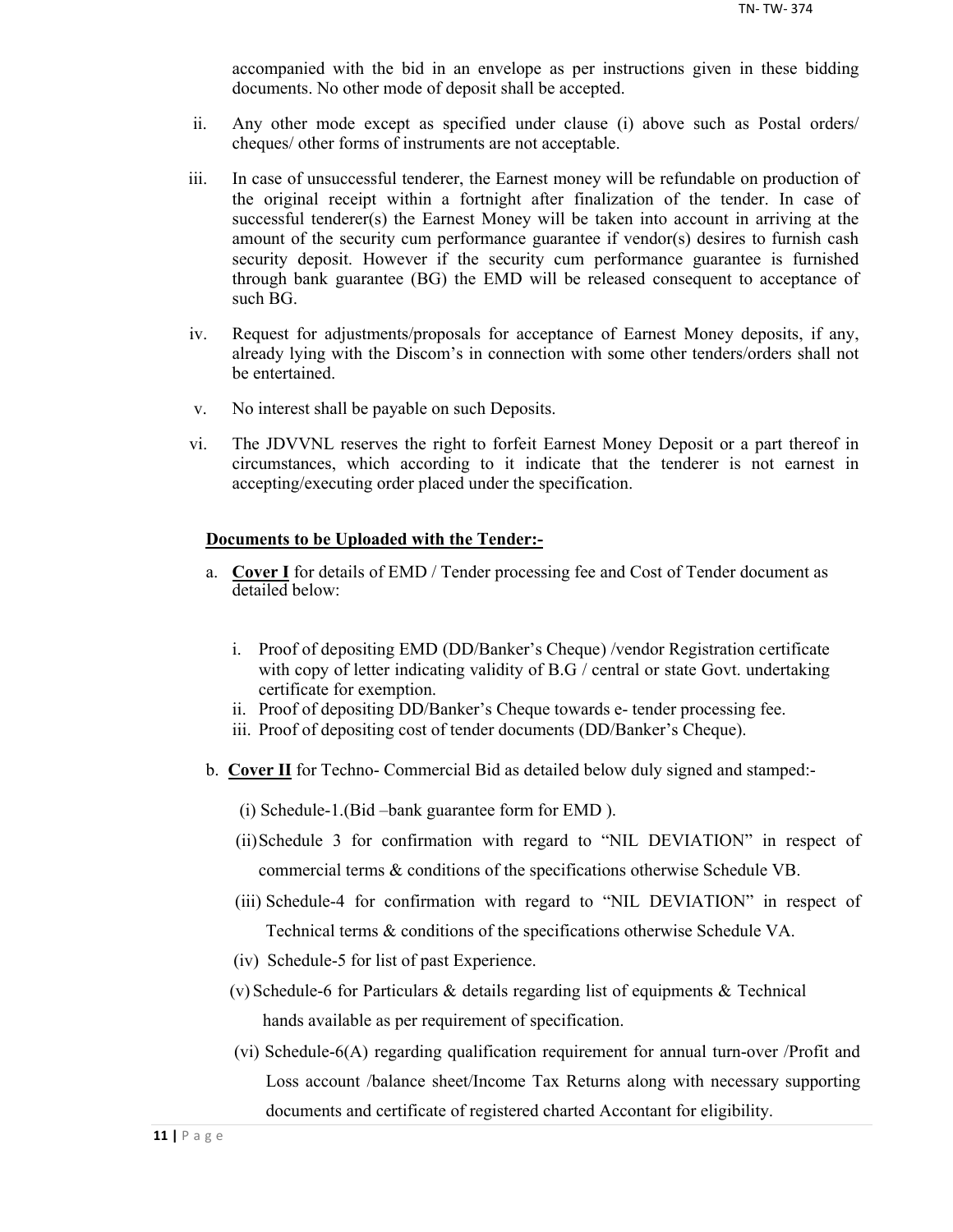- (vii) Schedule-6(B) for detail indicating execution of works durning last five financial years along with supporting documents like copy of W.O , G-Schedule, final bill, duly notarized completion certificate atc. Specified on "Qualification Requirement".
- (viii) Schedule7 for Security Bank Gurantees for safe custady of 33/11KV GSS regarding

opreatiopn & Mainenence of GSS.

Following documents are also required to be uploaded with the Tender are here under:-

- (i) Copy of class "A/B" Electrical contractor license.
- (ii) Copy of Registration with labour department, insurance certificate, undertaking in respect of resistration of Building & Construction, Act-1996 and oth supporting documents required as per specifications.
- (iii) Power of Attorney for authorized signatory to sign the tender document digitally.
- (iv) Copy of latest Balance-Sheet for last 3 years.
- (v) Name & correspondence address of the bidder along with phone /Fax No. & email address.
- c. **Cover-III** For financial/price bid/BOQ (to be filled in Excel format) in prescribed schedule.P1-P12 alongwith corresponding lot number mentioned in Annexure-F.

## **6. PAYMENT:**

After completion of period of one month for operation and maintenance, the contractor shall submit bills in triplicate, in first week of following month to the concerned Assistant Engineer for verification. While verifying the bill following certificates shall be recorded by Assistant Engineer (O&M) on each bill: -

- 1 The contractor has carried out all the operation & maintenance duties satisfactorily as specified in the specification during the month for which payment has been claimed.
- 2 All the records prescribed under the specification were regularly maintained by the contractor during the month at each Sub-Station.
- 3 The power availability during the month of has been  $\%$
- 4 The contractor has deployed one ITI holder worker in each shift of 8 hours per day.
- 5 Weekly duty chart was displayed by the contractor on the notice board.
- 6 Appointment letter of workers were pasted by the contractor on the notice board.
- 7 The contractor had performed watch and ward of every Sub-station area and equipment and had maintained lighting arrangement properly.
- 8 Payment to worker should be ensured / verified by Contractor as per wages rules and next payment shall be released after verification of same through Bank Statement of worker.

During operation & maintenance of SubStation, proper supply as per prevailing Nigam rules should be given by his deployed workman as intimated by Nigam time to time. The same labour must not be allowed to perform duty more than 8 hours duty during a day (24 hours), failing which it will be treated violation of Labour Act/ Rules and panelty will be imposed as per penal provision.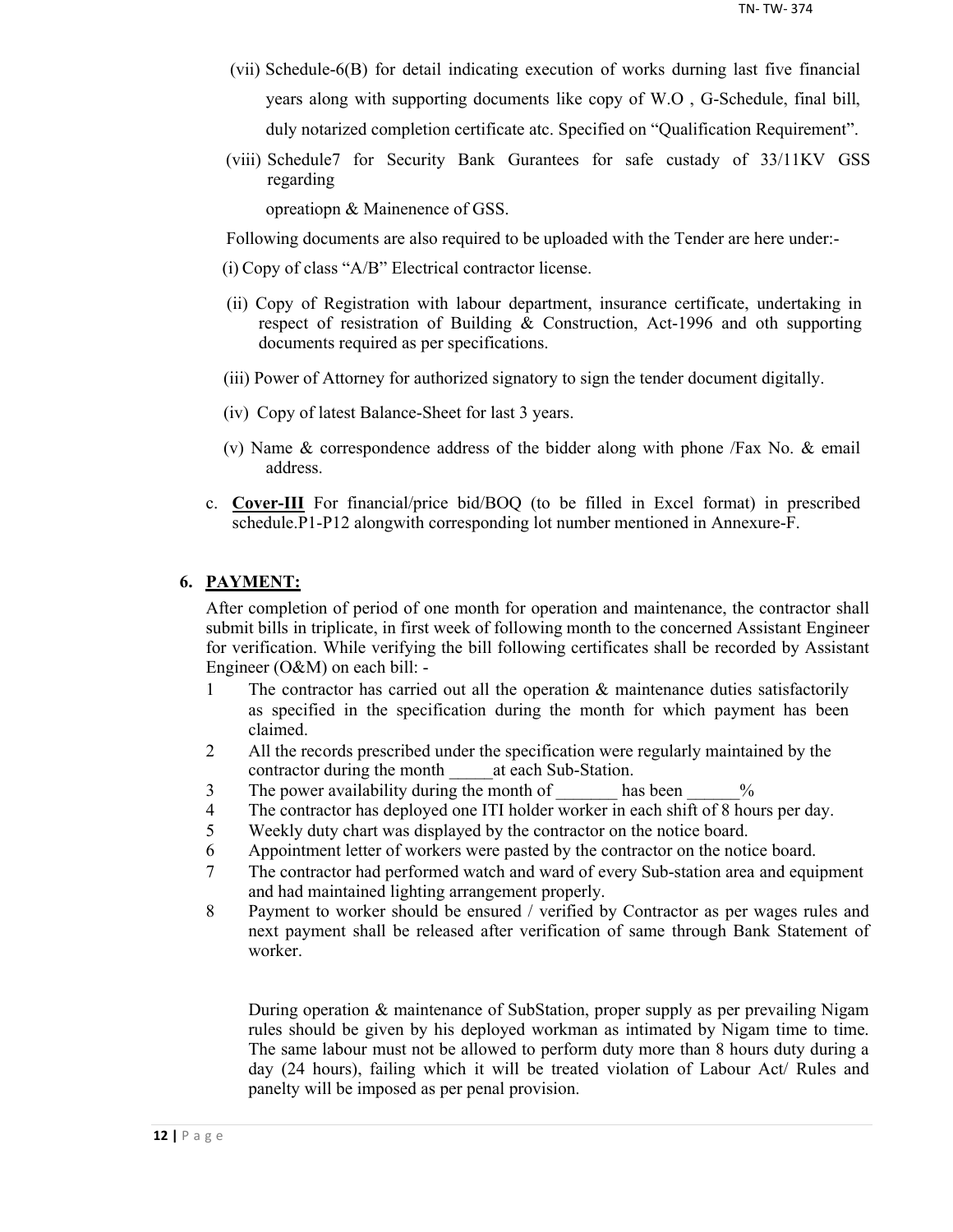The contractor will deploy workmen for sub-stations which could be used **partially or solely** for any of the sub-station and shall be at the discretion of Discom.

The bidder shall produce copy of Bank statement of payment proof of the previous month in the forthcoming bills.

After due verification and recording above certificates, the AEN (O&M) will further forward the bill to concerned XEN for counter checking and signature and onward transmission to the Sr. Accounts Officer (CPC), JDVVNL, Jodhpur for arranging 95% payment subject to any deduction covered under the contract, 5 % payment is deducted against performance security for Tender.However contractor may submit Bank Gurantee of 5 % value of work order of Tender/cluster valid for one year with grace period of three month. The payment shall be made by the Sr. Accounts Officer (CPC), JDVVNL, Jodhpur within the period of 30 days from the date of receipt of the bills in his office and on receipt of copy of insurance premium receipt in respect of the workers engaged by contractor and copy of challans with supporting details of the workers engaged, wages paid, PF  $\&$  ESI (if applicable) subscription and contribution duly tallied with the challan amount from the contractor in token of deposition of  $PF \& ESI$  (if applicable) amount for the previous month as well as on completion of the contractual formalities as mentioned at clause No. 2,3,6,7 which ever is later. However, 95% payment of first bill of every contract shall only be made after random checking of at least 3 Sub-stations per division by the officer(s) nominated by Circle SE for ensuring the compliance of the entire contractual obligation to be discharged by the contractor. The checking officer shall submit his report to Circle SE  $\&$  Sr. AO (CPC) within a week from the date of nomination (by second week positively). The Sr. AO (CPC) on receipt of this report only shall arrange payment of the first bill to the contract as per the terms of payment. The balance 5% payment shall be made along with final bill after satisfactory completion of contract and after meeting out all legal and contractual liabilities by the contractor as per terms and condition of the contract and if contractor submits PBG amounting 5 % of value of

work order Tender/ Cluster instead of 5 % deduction from bill, 5 % PBG shall be refunded after satisfactory completion of contract and after meeting out all legal and contractual liabilities by the contractor as per terms and condition of the contract.The final bill shall also be routed through Executive Engineer concerned. All other statutory deductions like taxes and duties etc. as per prevailing rates shall be made by the Sr. Accounts Officer (CPC) while payment to the contractor.

In the event of introduction of GST in the course of performance of contract, project Implementation Agency (PIA) i.e. JDVVNL shall examine its impact on the affected transactions under the contract in totality, for equitable adjustment in the contract price, if required. The contractor shall furnish the relevant details/documents for this purpose, as may be required by PIA.

For the purpose of the Contract, it is agreed that the Contract Price specified in (Contract price and terms of Payment) of the Contract Agreement is based on the taxes, duties levies and charges prevailing at the date seven (07) days prior to the last date of bid submission. If any rates of Tax are increased or decreased, a new Tax is introduced, an existing Tax is abolished, or any change in interpretation or application of any Tax occurs in the course of the performance of the Contract, which was or will be assessed on the Contractor in connection with performance of the Contract, an equitable adjustment of the contract price shall be made to fully take into account any such change by addition to the Contract price or deduction there from, as the case may be, in accordance with Changes in Laws and Regulations thereof. However, these adjustments would be restricted to direct transactions between the Employer and the Contractor for which the taxes and duties are reimbursable by the Employer as per the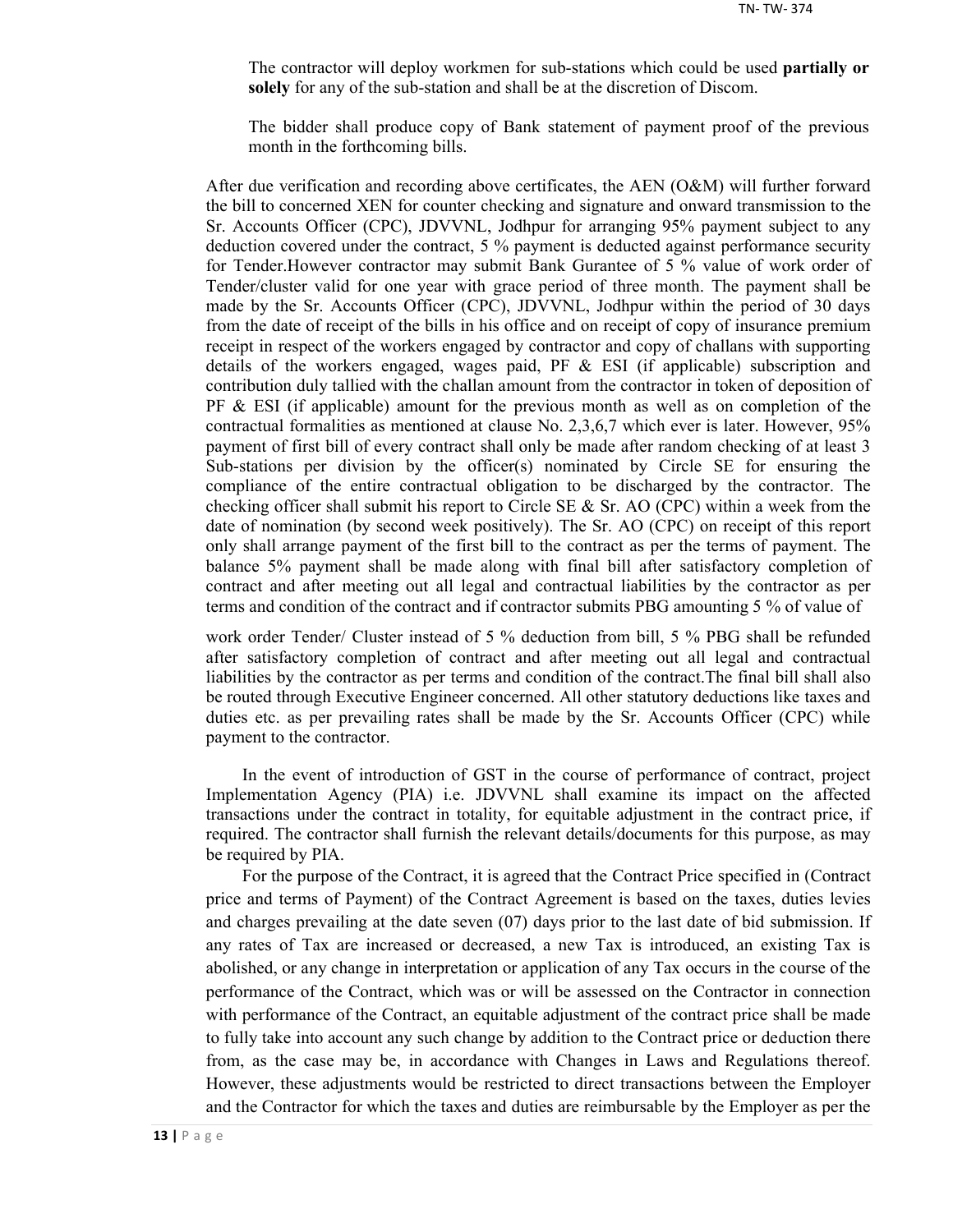Contract. These adjustments shall not be applicable on procurement of raw materials, intermediary components etc. by the Contractor and also not applicable on the bought out items dispatched directly from sub-vendor's works to site.

**No interest shall be paid for delay in payment, if any.**

## **7. BANK GUARENTEE AGAINST SAFETY OF MATERIAL & EQUIPMENT:**

Before commencement of work by the contractor, he shall furnish a Bank Guarantee in favour of Superintending Engineer (TW), JDVVNL, Jodhpur equivalent to 10 % of Contract value towards safety of JDVVNL"s material and equipment installed. The Bank Guarantee shall remain valid during the currency of the contract with a grace period of 3 months. The Bank Guarantee shall be released after ascertaining that all the legal and contractual liabilities as per contract have been met out by the contractor to the entire satisfaction of Nigam. Performa for safe custody Bank Guarantee has been enclosed.

## **8. AWARD OF CONTRACT:**

Notification of award of contract will be made in writing to the successful bidder(s) by the owner.

The contract will be awarded to the best qualified and the substantially responsive bidder offering the lowest evaluated bid in conformity with requirements of these specifications and documents and the owner shall be the sole judge in this regard and subject to the provisions of these instructions to bidders and other terms and conditions detailed out in these documents and specifications. A responsive bid is one which accepts all terms and conditions of these specifications and documents without any major modifications. A major modification is one which affects in any way the prices, quality, quantity or delivery period of the equipment or which limits in any way the responsibilities or liabilities of the bidder or any rights of the owner as required in these specifications and documents. However, the owner may waive any minor formalities or irregularities in the bid.

The contract will be awarded to first lowest responsive bidder after having discussions  $\&$ negotiations with him, for ascertaining the reasonable price for tendered work. However where the prices quoted / agreed by such first lowest bidder, even after negotiation is considered higher, the competent purchase committee / authority may offer a still lower price, considered reasonable to all qualified participating bidders including first lowest one. On acceptance of such price by one or more bidders, the contract would be awarded to bidder standing lowest among those counter offer prices) as per original comparative statement.

The contractor shall be fully responsible for the works to be executed under the contract and it should be expressly understood by him that any breach under any one of contract shall automatically be deemed as a breach of another contract and any such breach or occurrence giving the owner a right to terminate a contract and or recover the damages under that contract shall give owner a right to terminate the another contract and or recover the damages under such contract as well. However such breach or occurrence in any contract shall not automatically relieve the contractor of any of his obligations under another contract.

If more than one bidder exists at same price then quantity of GSS to be awarded shall be distributed equally among the bidders existed on same price.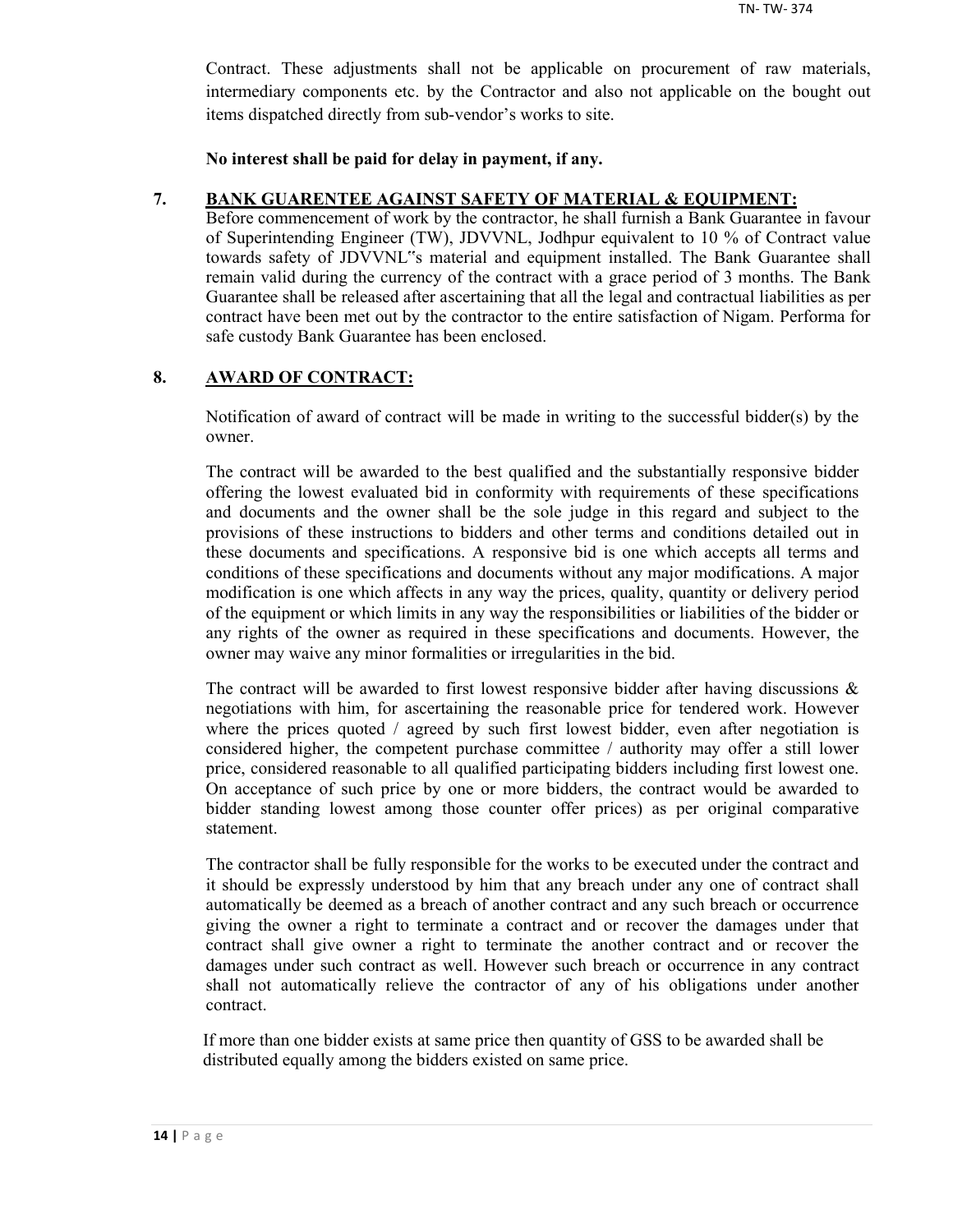## **9. FUNCTION AND DUTIES TO BE PERFORMED BY CONTRACTOR/ CONTRACTOR WORKERS:**

#### **(A) Operational function & duties to be performed: -**

Workmen of contractor shall strictly provide three phase & single phase supply on each 11 KV outgoing feeder 33/11 KV Sub-station as per schedule / block hours and timings as intimated by officers of JDVVNL from time to time.

For making supply off and on, workmen shall operate main 11 KV and outgoing feeders VCB/OCB/KIOS (if available on 11 KV feeders) along with operating GO"s and fuses of 11 KV feeders.

- (iii)For providing single-phase supply by removing 33 KV sides and 11 KV side fuses or by other single phasing mechanism as per prevailing methodology and system instructed/ directed by officers of JDVVNL.
- (iv)All operation for providing three phase /single-phase supply on 11 KV feeders should be done carefully with all safety measure as well as guidelines prescribed for operations.
- (v) The contractor will be solely responsible for any damage of equipment or accident of any workman.
- (vi)In case contractor needs shut down at 33 KV/11 KV sub-station to carry out any repair or maintenance work prior permission of shut down shall be obtained from the concerning Assistant Engineer/ Junior Engineer. The material required for such maintenance (excluding T&P) shall be provided by the Assistant Engineer Incharge of the sub-station. Any shut down on any of the 33/11 KV lines at the sub-station required by Jodhpur Discom"s authorized employee(s) shall be given by the contractor or his authorized representative on the requisition of PTW form (Annexure-I).
- (vii) On failure of 33/11 KV line the contractor or his authorized person shall intimate to the concerned Assistant Engineer / Junior Engineer promptly.
- (viii) In case of tripping of supply or blowing of fuse of any feeder the same will be replaced immediately according to capacity by the contractor or his authorized person. The capacity of fuses for each feeder shall be prescribed by Assistant Engineer concerned.

(ix) The appropriate capacity TC fuse wire shall be arranged by the contractor. The other required material as per requirement shall be arranged by the Nigam after due verification from the concerned AEN of the sub-division.

#### **(B) Maintenance duties to be performed: -**

- (i) The contractor shall check oil level of power Transformers leakage, if any in the power transformer checking air passage are free and also check the color of the silicagel. The contractor shall observe earthing of the transformer and he will inspect any crack ness of flat of earthing of the dryness. He will intimate the position to JEN/AEN.
- (ii) The contractor shall carry out inspection & maintenance of circuit breaker as under: The contractor shall inspect switchgear premises  $\&$  circuit breaker. He will clean the circuit breaker. He will inspect oil position of the circuit breaker and if any leakage is found he will intimate to JEN/AEN. Any unusual smell /noise observed in the OCB shall be intimated to JEN/AEN. He will also observe position of auxiliary fuses whether intact or not. The position shall be intimated to JEN/AEN. The contractor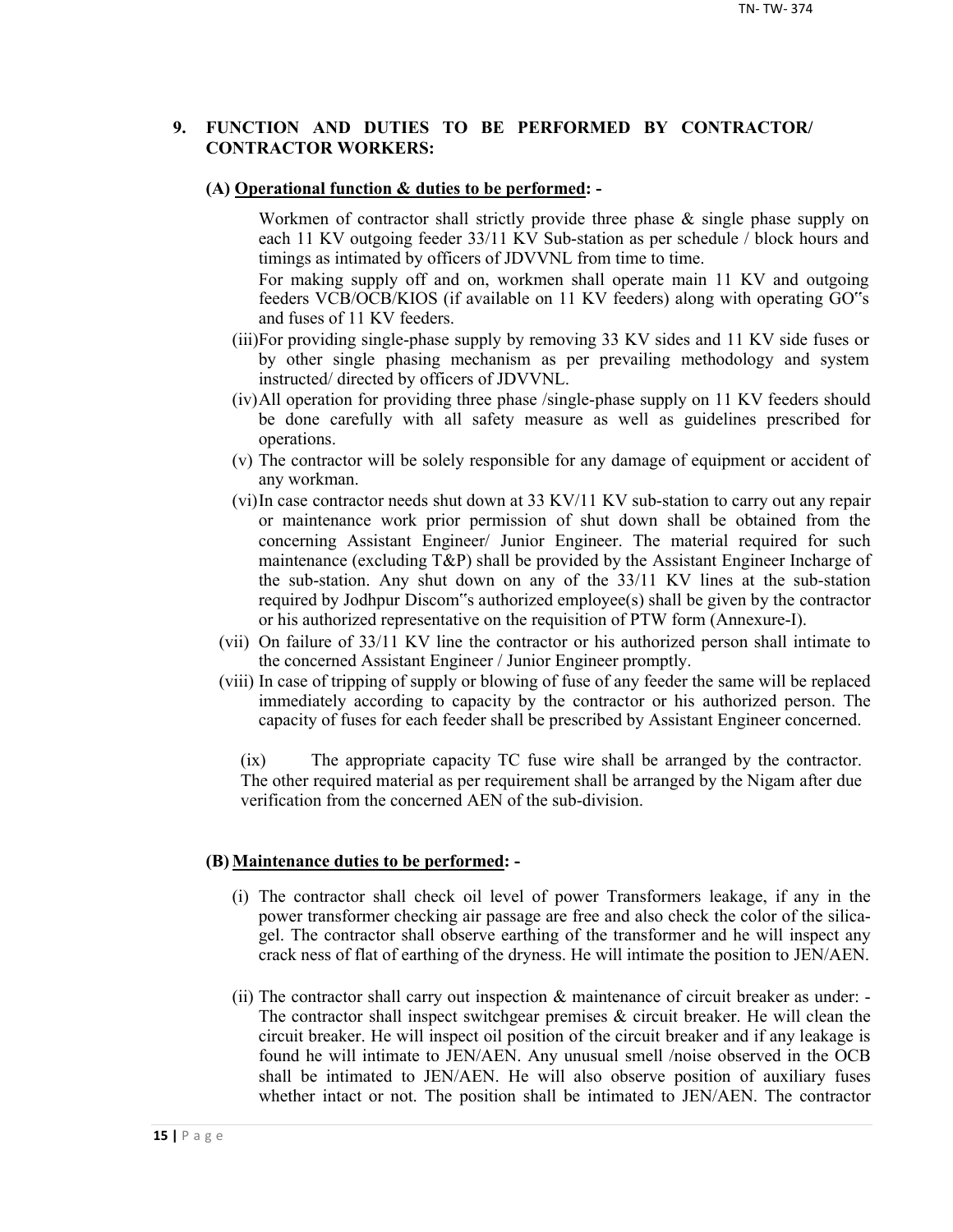shall observe working order of indicating & measuring instrument whether they are in working order or not. The position / condition will be intimated to JEN/AEN. He will also examine position of dirt, top fitting and oxide film on lighting arrester. He will clean with dry cloth and tight bolt if found any looseness. The position will be

intimated to JEN/AEN. The contractor shall observe water level of battery if the water level is low he will fill water and position will be intimated to JEN/AEN.

- (iii)The 33/11 KV sub-station area will be maintained clean by cutting grass and shrubs and toilet cleaning etc. by the contractor at his own cost and material required for this work will be arranged by the contractor himself.
- (iv)The contractor shall be full responsible for watch and ward of the Sub-Station area and equipments.
- (v) The contractor shall maintain the Jodhpur Discom property and equipment safely and any damage caused solely due to lack of contractor or his employee then losses will be recovered form his due payment. If amount of damage/losses are more than due payment then he will be liable to deposit the balance amount otherwise this will be recoverable as per law.
- (vi)The contractor shall replace 33 KV and 11 KV GO Blades/Rods. The requisite material shall be provided by Jodhpur Discom.
- (vii) Initially the Nigam shall hand over the sub-station to the contractor with proper lighting arrangements including providing of fixture and bulbs, tube light etc. subsequently; the contractor shall maintain the lighting arrangements at the substation.
- (viii) The contractor or his authorized persons shall pour sufficient quantity of water in earthing pits in 33/11 KV Sub-station premises from time to time.

(ix) All the T&P like earth chain, plier, screw driver, hand gloves required for maintenance including safety items shall be arranged by the contractor firm.

## **10. SECURITY DEPOSIT:**

In pursuance to RTPP Act 2012 Govt. Of Rajasthan, the contractor shall deposit 10% amount of the total contract value in form of DD with the Sr. Accounts Officer (CPC), JDVVNL, Jodhpur within 7 days from the dates of work order towards security amount and same will be refunded to contractor on successful completion of contract and after meeting out all legal and contractual liabilities by the contractor as per terms and condition of the contract. The security deposit so received would be non-interest bearing.

## **11. CONTRACT DOCUMENTS AND AGREEMENTS:**

The contractor shall execute a contract agreement with Superintending Engineer (TW) concerned within a period of 7 days from the date of work order on a non -judicial stamp paper of appropriate value as per the Indian Stamp Duty Act.

The order placed under this specification shall be governed by the terms and conditions as incorporated in this section of the Specification and as given in the detailed work order and its annexure(s). The terms and conditions as specified in this section if differ from the terms indicated in the detailed work order and its annexure(s) the latter shall prevail. The contract shall for all purposes be construed according to the Laws of India and subject to jurisdiction of Rajasthan Courts only. For the due fulfilment of the contract, the contractor shall execute an agreement in the prescribed form Annexure-C on Rajasthan State Non-judicial stamp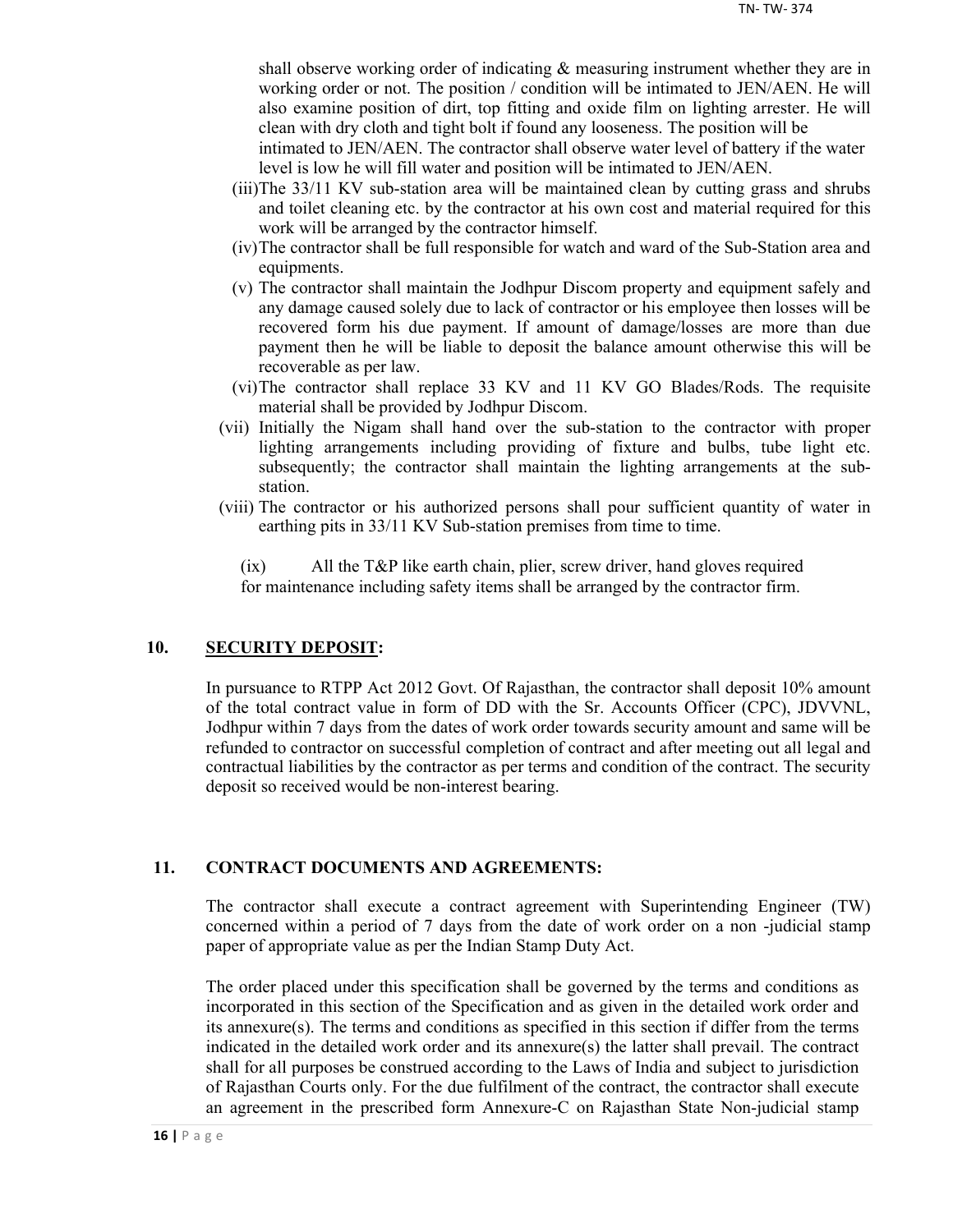paper bearing stamp duty as applicable. The expenses of completing and stamping the contract agreement shall be borne by the Contractor. Such agreement shall be executed and signed by the competent authority of the contractor on each page thereof. The original copy is only to be executed on the stamp paper. The remaining two copies may be executed on simple paper. Such complete agreement form along with the contract documents together with a Power of Attorney" in favour of the Executants shall be required to be submitted returned to the owner within a period of 15 days from the receipt of order duly signed on each page. One copy of the executed agreement duly signed by the purchaser/owner shall be sent to the supplier for his reference. The contract documents shall mean and include the following:-

- 1. Contract agreement along with letter of Intent.
- 2. Work order and its annexures.
- 3. Instructions to bidders.
- 4. General Technical Conditions and Specifications
- 5. Power of Attorney in favour of the signatory.

**Commencement Period And Delay Panelty ;-** The contractor shall have to commence the work within a period of one and half month (45 days) from date of issuing work order. He has to also complete the execution of contract agreement and other formalities during the commencement period. After lapses of commencement period, if work is not started then delay penalty based on contract value per month per GSS shall be as under:-

- (i) 10% per week or part thereof for first two weeks.
- (ii) In case delay exceed more than two weeks then  $\omega$  of 30% per week and part thereof.
- (iii) If delay exceed four weeks then work order shall be cancelled with forfeiture of EMD and Security Deposite.

## **12. SUPERVISION:**

The work shall be carried out under the supervision  $\&$  control of the contractor and supervision  $\&$  control of the work /job will be contractor's responsibility. Contractor will dictate about the work to his persons without any interference / instructions from Jodhpur Discom in day working. Supervision, control and regulation of condition of the workmen engaged by contractor shall be his responsibility. The contractor shall ensure that the persons deployed by him are fully trained for the job. The persons engaged by him shall be treated his employees for all purposes. He will be responsible for payment of remuneration to such staff as may be provided by any law, rule and regulations of the time being in force and that the Jodhpur Vidyut Vitran Nigam Limited shall not be responsible in any of the matters connected with the employees of the authorized contractor.

However to ascertain and maintain the quality of work and other conditions specified for supply of electricity, any Officer of Jodhpur Discom not below the rank of Junior Engineer may suddenly check the sub-station at any time. Any short coming / deficiency in the work observed during checking shall be rectified/ attended free of cost immediately otherwise Jodhpur Discom will be free to get the deficiencies rectified / attended at the cost and risk of the contractor besides withholding his payment/ terminating the contract.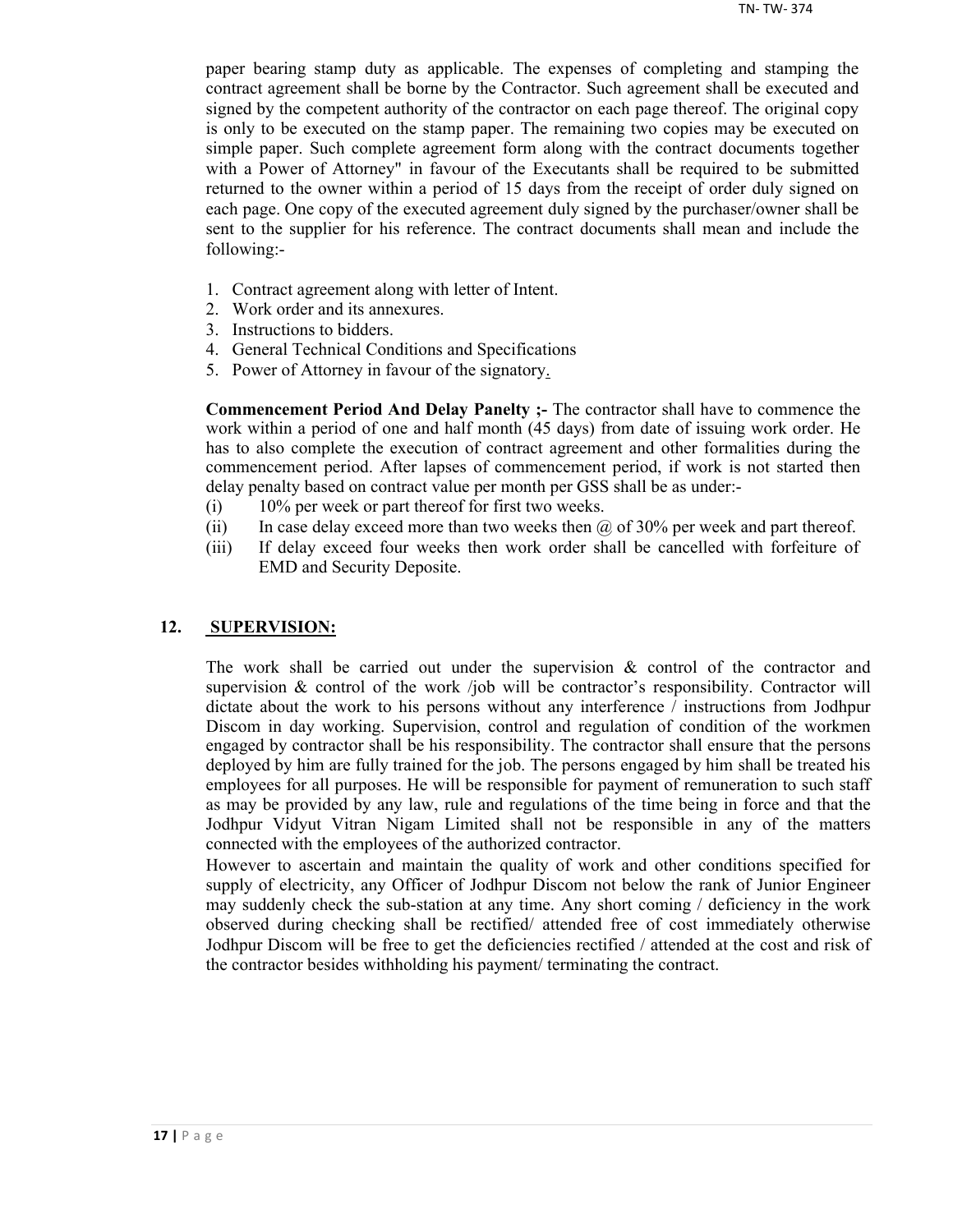## **13. WORK COMPLETION SCHEDULE & AVAILABILITY OF POWER:**

(i) Power availability means the supply available on 33 KV mains/ 11 KV Bus Bar. If any month availability of power is less than 95 % in aggregate due to the reasons solely attribute to the contractor, then a penalty of 2% of monthly contract value (for the concerned sub-station) for every fall of 1% below availability of 95% shall be recovered from the contractor. If power availability falls below 90% in any month then besides deduction of above penalty contract may be terminated without any further notice.

In case of block hours supply specified on each 11 KV feeder if any distributed /shortage/ excess in supply occurs due to deficiency /negligence of the contractor, the sum of duration of individual feeder for the time supply remained disturbed /contrary to block hours will be deducted time of availability of supply. The concerned Unit Officer shall record a certificate on each bill regarding availability of power. Further, in case of excess supply of power on any feeder beyond block hours by the contractor due to the reasons not beyond his control, the contract shall be liable to be terminated without further notice besides above deduction of penalty.

## **14. PERIOD OF CONTRACT:**

The work may be awarded initially for a period of <u>one year</u> extendable by another one year on satisfactory performance of the contractor, on the discretion of management same rates, terms & conditions with mutual consent.

## **15. SETTLEMENT OF DISPUTES:**

- i. All disputes, differences, questions whatsoever so arising between the owner & contractor upon or in relation to or in connection with contract shall be deemed to have arisen at Jodhpur (Rajasthan.) and no court other than court in Jodhpur (Rajasthan) shall have jurisdiction to entertain the same. In any time any question, dispute or difference what so ever which may arise between the JDVVNL and the agency, the same shall be decided by the MD, JDVVNL or by the settlement committee constituted by him and shall be final and binding on both the parties
- ii. The NIGAM has constituted settlement committee to settle the disputed cases. For the disputed amount up to Rs.2.5 Lac the case may be referred to the CE level settlement committee and if the disputed amount is more than 2.5 Lac the case shall be referred to the corporate level settlement committee. The non refundable fees for referring the case to the settlement committee is as given below:

| i) Reference fee for CE level settlement committee -        | $Rs$ 300/-          |
|-------------------------------------------------------------|---------------------|
| ii) Reference fee for corporate level settlement committee- | $\text{Rs } 3000/-$ |

iii) Fee for review of cases by corporate level settlement committee- Rs.5000/

\* The Nigam has rights to revise above fees without any prior notice.-

iii. The settlement committee fees as shown above shall be deposited in cash/demand draft /pay order with the Sr. Accounts Officer (EA & Cash) JDVVNL, Jodhpur and shall furnish receipt thereof with a request for referring their disputes to the settlement committee for consideration/decision.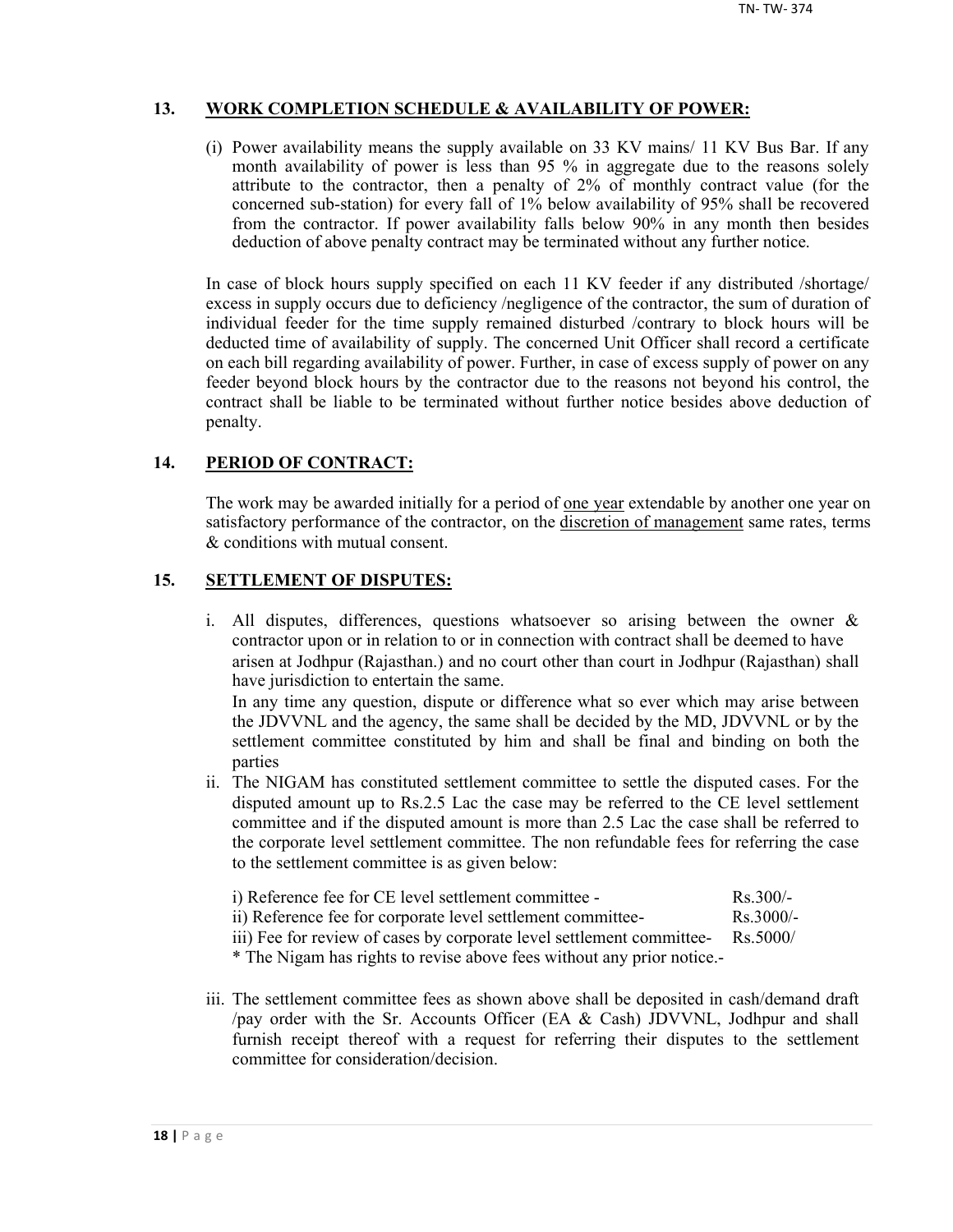## **16. FURTHER CORRESPONDENCE:**

All correspondence pertaining to the work order shall be addressed to the Superintending Engineer (TW), JDVVNL, Jodhpur.

## **17. PENAL PROVISION:**

i Workmen/person found performing duty more than One shift (8 Hours) at any substation i.e. He continues the duty in next shifts then penalty at rate of Rs.250/- Per shift per day shall be imposed.

ii If deficiency as mentioned above at point (i) remains/continues upto 7 days then the work order shall be cancelled / terminated and the Security deposit and safe custody bank guarantee against equipment shall be forfeited.

iii In case of non maintenance of any or all the records as set out in the specification or incomplete records at any Sub-Station assigned to the contractor is reported during checking by the Inspecting officer then an amount equivalent to 10% of the contract value for the month in respect of the Sub-Station assigned where deficiency noticed, shall be recovered from the contractor's bill.

iv In case of such deficiencies (as mentioned in sub clause (iii) above) , penalty of Rs. 500 / - per incidence shall be imposed . And if such incidences are more than thrice a month at any sub-station, then besides above deductions, the contract shall be cancelled for that particular sub-station and the contractor shall be liable for penalty as per prevailing penal rules.

v In case any sub-station is reported to be unmanned (without contractor's worker) by the Inspecting officer then work order shall stand terminated with immediate effect.

vi Single Phase and Three Phase supply must be maintained as per instruction issued by Nigam Authority time to time and in case of non compliance of instruction noticed at any substation the Penlty  $\omega$  10% contract value per GSS per month shall be imposed.

vii In case a contractor feeds, excess block supply from prescribed block hours more than 1.00 hr per day and 15 hrs in a month on the feeder then penalty amount of Rs.2000/-(Rupees Two thousand ) for each excess hour shall be recoverable from the contractor firm. If such violation is repeated in more than two months during the contractual period then that 33/11 KV sub-station will be detached from the contractor and personnel deployed on such sub-station will be terminated. If such practice is repeated at other substation also than the Superintending Engineer (O&M) in concurrence with the Zonal Chief Engineer may take action as per prevailing penal rules. Excess supply hours will be verified through CMRI. If CMRI of the feeder meter is not available then it is to be verified from log-sheet to be maintained at sub-station or any other available authenticated data."

## **18. CANCELLATION OF THE CONTRACT:**

The performance of the contractor shall be watched regularly. If at any stage it is found that the performance of the agency is not satisfactory or if the contractor commits breach of any of the terms  $\&$  condition then the contract may be rescinded by giving one-month notice in writing to the contractor to this effect. In such case, no compensation will be paid by the Nigam. In case the contractor wishes to rescind the contract then he will have to give three months notice in writing to the Nigam.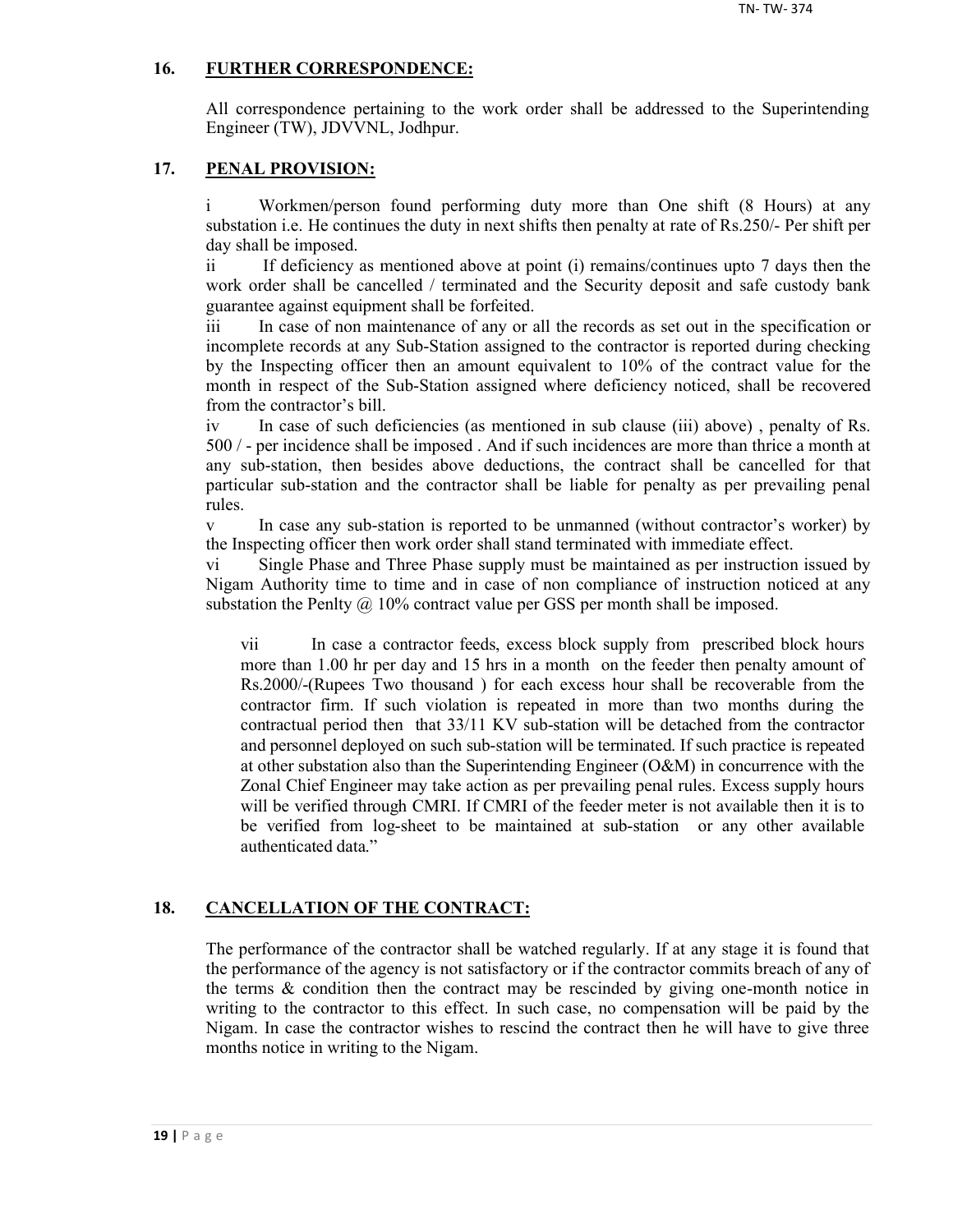Due to unforeseen reasons / change of Nigam"s policy the contract can be rescinded by the Nigam at any time by giving three months notice in writing to the contractor to this effect.

#### **19. SUB-LETTING:**

The contractor shall not sublet the contract or any part of this contract to any other person / Agency. In case of violation, action will be taken against him as per prevailing law in force/ besides termination of contact.

#### **20. UNDER TAKING:**

The Jodhpur Vidyut Vitran Nigam Limited reserves right to withhold payment of the contractor for any liability put on the department due to workmen compensation Act or any other liability by any other court for the period beyond six month from the date of expiry of contract for which contractor shall give an undertaking on non -judicial stamp paper worth Rs. 500/- of Rajasthan Government. The contractor shall be solely responsible for payment of compensation to the workers in case of accident as provided by the Workmen Compensation Act.

## **21. HANDING OVER BACK ON COMPLETION/ CANCELATION:**

The contractor shall be fully responsible for upkeep, operation & maintenance, security and safety of the equipment, property and records etc. of each sub-station let out to him under the contract. On completion/cancellation of the contract, the contractor shall hand over back to Jodhpur Discom the equipments. Property and record etc. of each sub-station in good working order. The contactor shall make good to Jodhpur Discom any loss suffered by it due to contractor's default in this regard.

## **22. TELEPHONE AND TRUNK CALL CHARGES:**

Jodhpur Discom (JDVVNL) shall pay the rental charges & free call/ minimum charges of BSNL/other company telephone only. Excess call charges over the minimum charges shall be borne by the contractor. However when telephone is being used for JEN/AEN office, full charges shall be paid by the Nigam.

#### **23. ACCEPTANCE OF THE ORDERS:**

On receipt of work order, the contractor shall submit its acceptance within a period of 7 days from the date of work order to the Superintending Engineer (TW), JDVVNL, Jodhpur, and copy to concerned Superintending Engineer (O&M) failing which his security Deposit as available with the Nigam shall be liable to be forfeited.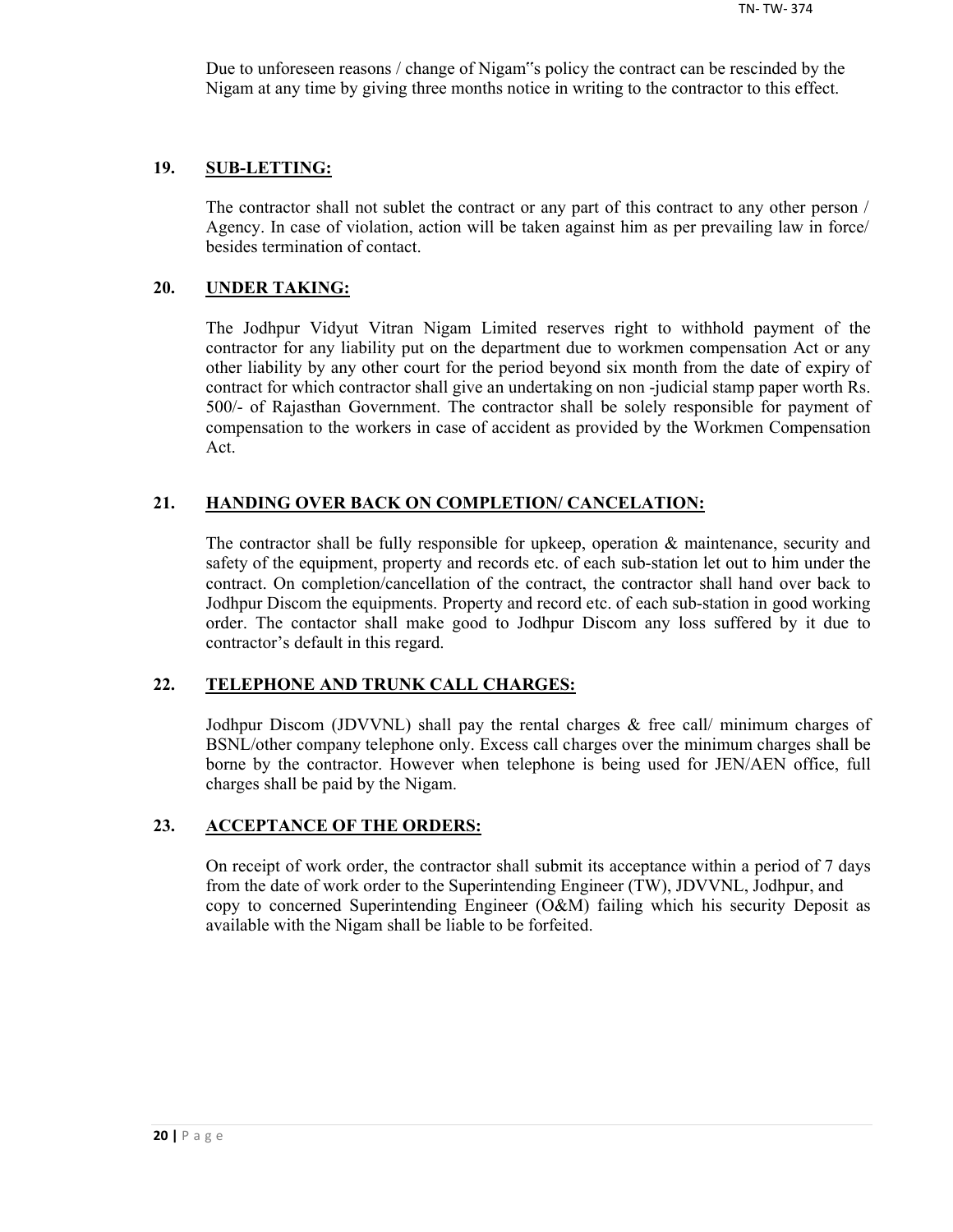## **SECTION-III**

## **TECHNICAL TERMS & CONDITION FOR THE WORK OF OPERATION AND MAINTENANCE OF 33/11 KV SUB-STATION UNDER JODHPUR DISCOM**

- **1.** For carrying out round the clock operation & maintenance of the 33/11 KV Sub-Station, the contractor shall employ his own, 3 (three) persons per day per GSS who possess a minimum qualification of ITI from a recognized/ Govt. Institution in each shift i.e one Skilled (ITI) in each shift is to be deployed. The contractor shall ensure that the persons engaged by him should not continue the shift for more than 8 hours in a day. The contractor shall provide following details of each worker engaged by him on each sub-station at his own cost:
	- a. Appointment letter with photo affixed duly counter signed by the Assistant Engineer (O&M) containing details such as name, father"s name date of birth, age, home address. Per month wages including confirmation from such persons about having been engaged by the contractor along with wages at which employed and educational qualification, duly signed by the employee engaged and attested by the contractor. A copy of this appointment letter issued by the contractor to his worker shall be providing to the Assistant Engineer concerned and also pasted on the Notice Board of the Sub-Station. The copy of appointment letter of workers shall also be provided to the circle Accounts Officer along with the first bill.
	- b. Identity card of each employee engaged in enclosed Performa (Annexure-II) for counter signature of concerned Executive Engineer. The identity card after counter signature will be returned back to the contractor for keeping it with his employees. The identity card so issued will not be used for any legal purposes and will be treated as null and void for the same. Further the identity card so issued shall be used by the workers in 33/11 KV substation premises only.
	- c. If any engaged person(s) to be replaced/ shifted by the contractor, then a written prior permission from the concerned Executive Engineer will be obtained by the contractor.
	- d. Weekly duty chart (Monday to Sunday) shall be displayed by the contractor on the Notice Board of the Sub-Station.
- **2.** Contractor shall abide by all the applicable laws in-force and non-compliance shall be his responsibility. The contractor shall comply with Rules/ Regulation issued by Government of India as well as of Rajasthan Government and local bodies from time to time.
- **3.** (i) The Contractor shall abide by factories Act, 1948, Minimum Wages Act, Payment of Wages Act, 1936, Industrial Dispute Act, 1947, EPF & MP Act, Workmen Compensation Act, Contract Labour (R&A) Act, 1970, ESI Act, 1948 and other Acts, Rules as applicable to workers employed by him. The act of Govt of Rajasthan for minimum wages be also followed while deciding the tendered prices.

(ii) Contractor/bidder shall abide by factory Act 1948 minimum wages Act, and he is bound not to pay wages to worker less than the prevailing rate of minimum wages as per above Act which is declared by Labour Department of GOI/GOR time to time. Therefore bidders are required to quote the price in view of above minimum wages Act with Taxes, if any.

- **4.** All T&P and safety devices like hand gloves, safety belt, earth chain, insulated pliers, screw driver, spanner set etc. of standard quality for this work will be arranged by the contractor at his own cost.
- 5. The contractor has to provide proper safety to equipment/ items and workman/ labour deployed at sub-station and also issue protection tip/ instructions to them.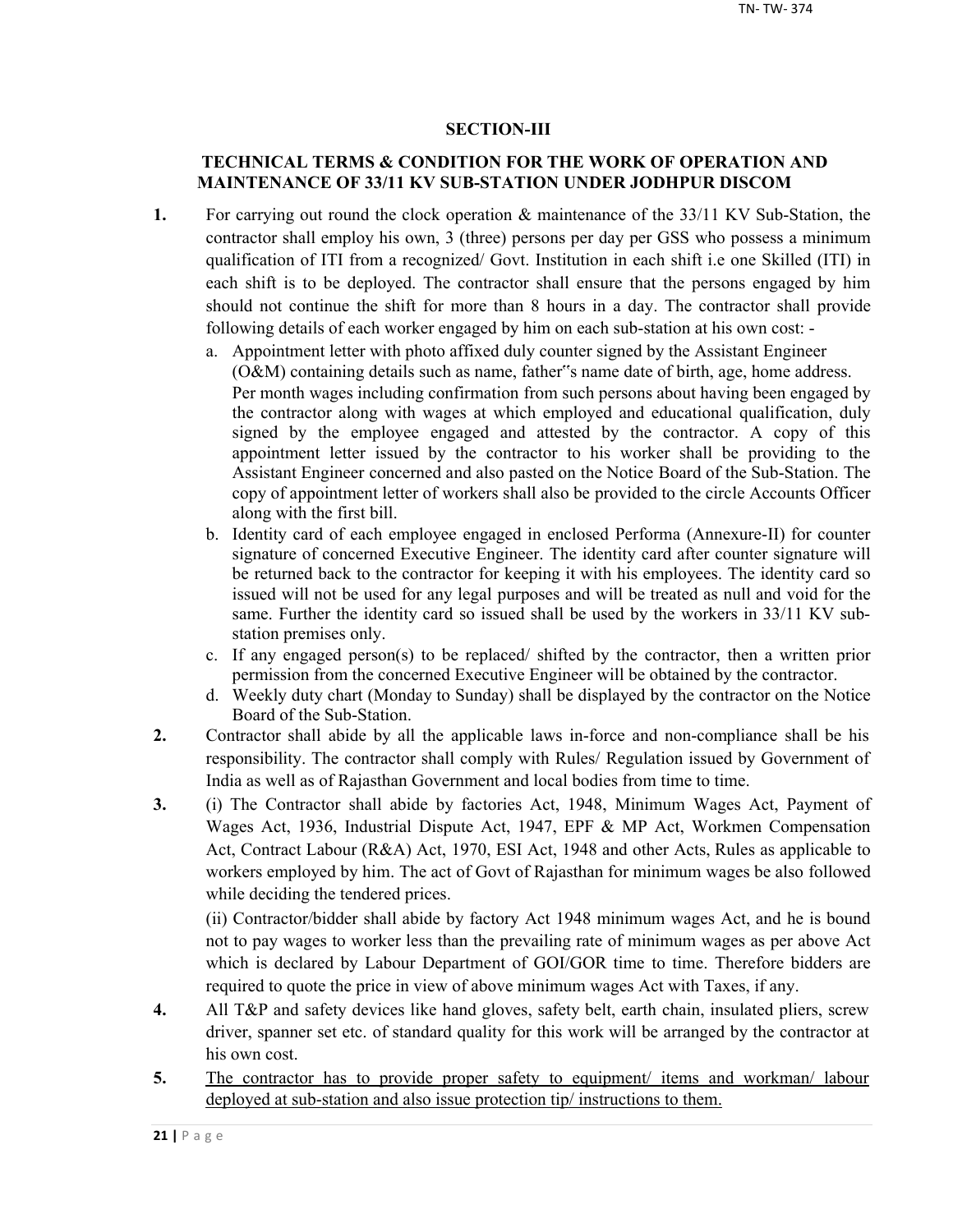- **6.** The contractor shall be required to get all workmen insured under Group Insurance Scheme against accident/miss-happening of the workmen during execution of work at his cost to cover the liability of workman as per workmen"s compensation Act, which should be paid by the Insurance Company against the accident. The Jodhpur Discom shall not be held responsible for any accident/ injury/ casualty during the execution of the contract, total responsibility will be of the contractor whatsoever and contractor/ Insurance Company will pay the compensation as per workmen compensation Act, 1923 and amendment thereto.
- **7.** The contractor and his authorized person will not interfere in the working of Jodhpur Discom. Any unlawful activities shall not be allowed. No person other then the contractor"s duty person and officers/ officials of Jodhpur Discom shall be allowed to enter into the premises of 33/11 KV sub-station.
- **8.** Jodhpur Discom shall not be responsible in any manner for any act or omission or commission of the workers engaged by the contactor No. claim in this regard shall lie against Jodhpur Discom. If by virtue of any law in force, Jodhpur Discom is made liable to pay any amount by way of penalty / damages/ fine etc. contractor shall be liable to indemnify/ reimburse to the extent of amount so paid along with other expenses incurred by Jodhpur Discom to defend such cases.
- **9.** The concerned officers of the Jodhpur Discom shall have the authority to inspect the work site/ sub-station at any time during the period of contract.
- **10.** All the consumable items such as TC fuse wire, bulbs, tube lights, distilled water etc. shall be arranged by the contractor at his own cost.

## **11. Engineer Incharge/Nodal Officer:-**

The engineer In-charge for verification and monitoring of supply position and other technical issues against this order shall be concerned Superintending Engineer (O&M).

- **12.** The following record shall be maintained at each sub-station by the contractor or his authorized representative and shall be produced on demand for which register shall be provided by Jodhpur Discom:
	- a. PTW (Permit to Work) Register (Annexure- I)
	- b. Identity Card (Annexure- II)
	- c. Log Sheet (Annexure- III)
	- d. Maintenance of power Transformer (Annexure- IV A)
	- e. Maintenance of Circuit Breaker (Annexure- IV B)
	- f. Transformer failure report (Annexure- V)
	- g. Roznamcha containing the incidence of all nature like disturbance of supply on 11 KV, failure of 33 KV supply and damage of equipment of sub-station etc. (To be maintained in ordinary register).
	- h. Daily attendances register of workers.
	- i. Register of workmen employed by contractor (Form ix). Employment Card (Form x) and Register of wages (Form xii) prescribed under Rajasthan Contract Labour (R&A) Rules, 1971.
	- j. Certificate of principal employer (Form-V), Renewal with Licensing officer (Form-VI, pt-I), Register of particulars of contractors (Form-VII), Progress of contract work(Form-VII, Pt-II), Annual return of principal employer to be sent to registering officer (Form-XXI)
	- k. Jodhpur Discom will provide Notice Board to the contractor having (a) Name of utility.
	- l. Name of 33/11 KV sub-station with district on which contractor person will write by chalk as under:
		- i. Block of supply hours for agriculture sector giving feeder wise details.
		- ii. Name of employee on duty.
		- iii. Single-phase supply hours.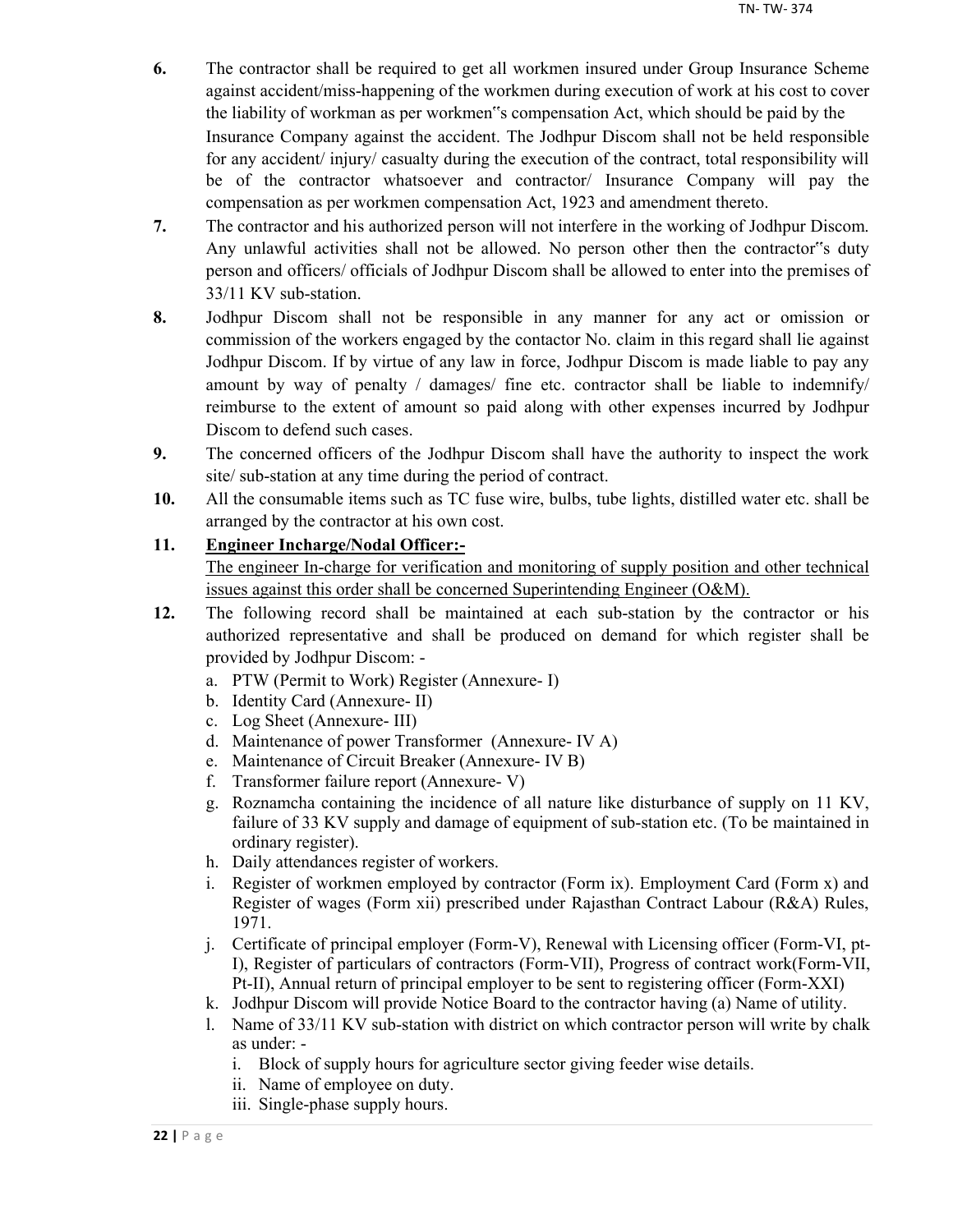## **RESPONSIBILITIES OF THE BIDDER:**

- i. Employee on duty at the S/S shall record consumption on feeder meter reading hourly and shall maintain the record in the log sheet as well as in the soft copy. The bidder shall develop a technically support system in such a way that the details of meter readings shall be communicated to concern JEN & AEN on daily basis through e-mail/ digital form.
- ii. Contractor shall analyze the excess power drawl on feeder on daily basis such as excess load during single phase supply  $\&$  shall intimate the same to concern JEN, AEN, XEN & the SE through e-mail/digital form.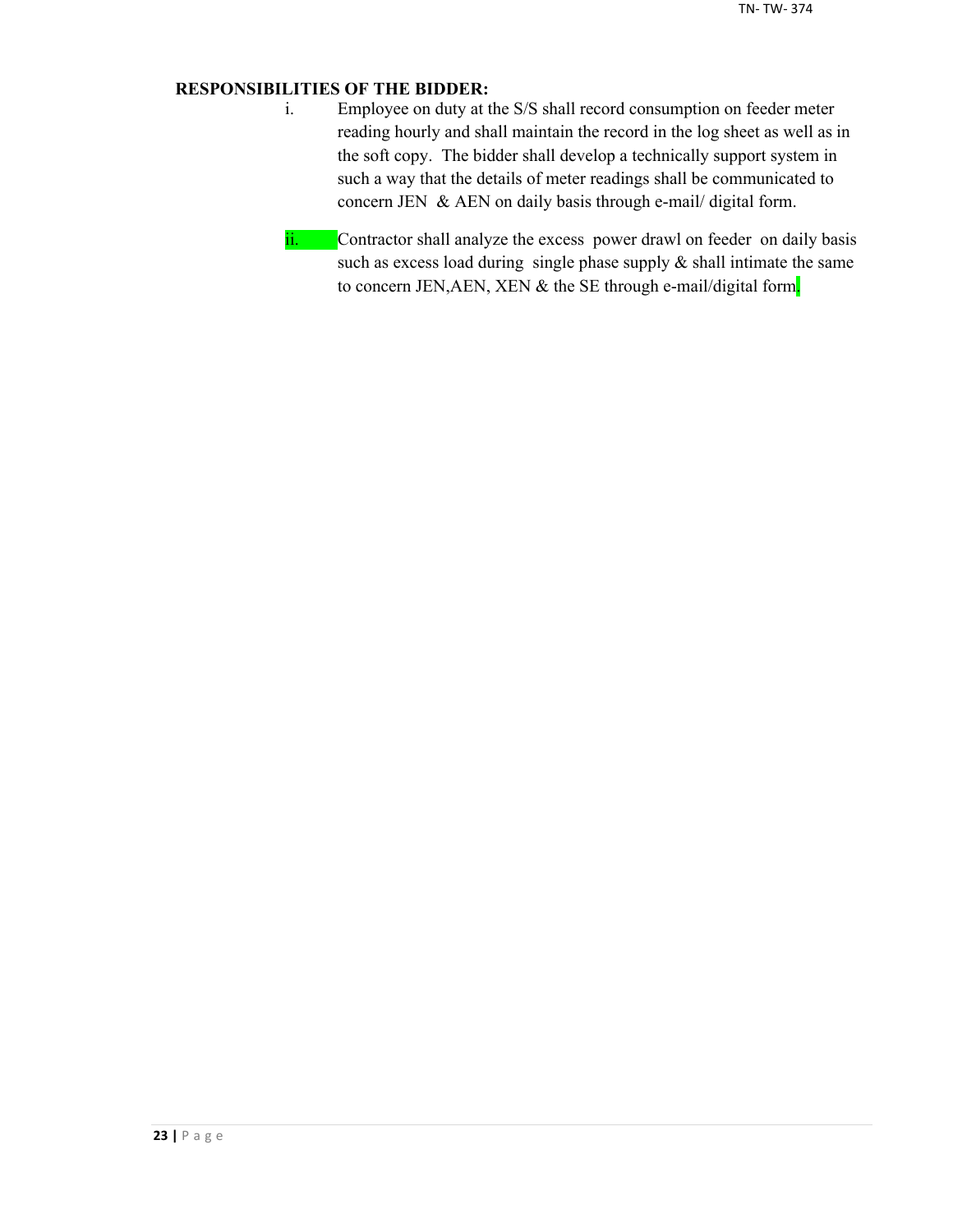## **Annexure – E**

## **TN No. 374**

| S. No. | Name of<br><b>Circle</b> | No. of<br>33/11<br><b>KV GSS</b> | <b>Estimated</b><br>Value in Rs (<br>for $1 yr$ ) | <b>Tender</b><br>Fee for E-<br>Proc. (Rs) | <b>Bid</b><br><b>Document</b><br>fee<br>(Rs) | <b>Earnest</b><br>Money $@2\%$<br>of ECV<br>(Rs)                       |
|--------|--------------------------|----------------------------------|---------------------------------------------------|-------------------------------------------|----------------------------------------------|------------------------------------------------------------------------|
| 1      | Churu Circle             | 90                               | 37800000.00                                       | 1000                                      | 2500                                         | 756000.00<br>$(20\% \text{ cash and } 80)$<br>% BG may be<br>accepted) |
|        | Cost                     |                                  |                                                   |                                           |                                              |                                                                        |

## **Note :-**

- 1. The tender quantity of 33/11 KV Substation which are to be given on contract for Operation and maintenance may be reduced or enhanced as per Nigam Requirement.
- 2. Bid Document fee for each Lot is Rs. 2500/- and Tender Fee for e-procurement for each Lot is Rs. 1000/-.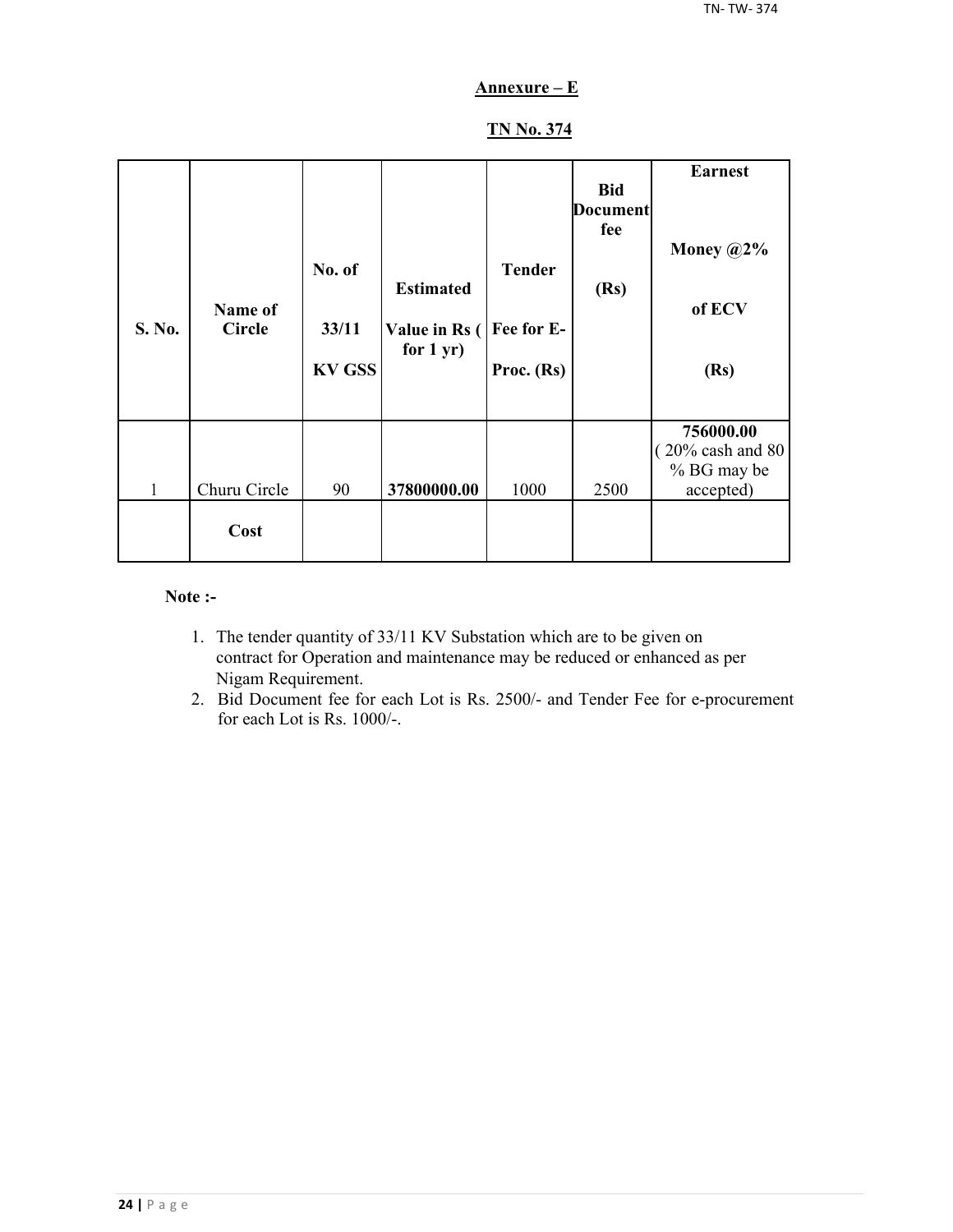TN- TW- 374

Schedule - I

#### *Bid Bank Guarantee* **(FOR EARNEST MONEY)**

**Ref : Bank Guarantee No. .................... Dated: ........**

**To, The Superintending Engineer (TW), Jodhpur Vidyut Vitran Nigam Limited, New Power House Road Jodhpur-342003**

- **1. Whereas .............................[name of the Bidder] (hereinafter called "the Bidder") has submitted its bid dated .............................[date of submission of bid] for the construction of......................... [name of contract] (hereinafter called "the Bid").**
- **2. KNOW ALL PEOPLE by these presents that WE.......................... [name of bank] of ..................... [name of country], having our registered office at................................ [Address of bank] (hereinafter called "the Bank"), are bound unto.................................... [name of Purchaser] (hereinafter called "the Purchaser") in the sum of Rs.\*\_\_\_\_\_\_\_\_\_\_\_\_\_\_\_\_ for which payment well and truly to be made to the said Purchaser, the Bank binds itself, its successors, and assigns by these**  presents. Sealed with the Common Seal of the said Bank this \_\_\_ day of \_\_\_\_\_\_\_ 200\_\_\_.
- **3. THE CONDITIONS of this obligation are:**
- **i. If the Bidder withdraws its Bid during the period of bid validity specified by the Bidder in the Bid Form; or**
- **ii. If the bidder refuses to accept the correction of error in his Bid ; or**
- **iii. If the Bidder, having been notified of the acceptance of its Bid by the Purchaser during the period of bid validity:**
- **(a) fails or refuses to execute the Contract agreement, if required; or**
- **(b) fails or refuses to furnish the performance security, in accordance with the General Conditions of Contract;**
- **4. we undertake and authorize our branch situated at Jodhpur (Rajasthan) address:**

to pay to the Purchaser up to the above amount upon **receipt of its first written demand, without the Purchaser having to substantiate its demand, provided that in its demand the Purchaser will note that the amount claimed by it is due to it owing to the occurrence of one or all of the three conditions, specifying the occurred condition or conditions.**

- **5. The decision of the SUPERINTENDING ENGINEER (TW), JODHPUR VIDYUT VITRAN NIGAM LIMITED, JODHPUR shall be final whether breach has been committed on the right to demand the amount of guarantee from us which has accrued to the purchaser.**
- **6. This guarantee shall not cease or determine, if the purchaser grants time or indulgence or vary the terms of the contract with the contractor or without our consent or knowledge.**
- **7. The guarantee herein contained shall not be affected by any change in the constitution of the contractor.**
- **8. We, \_\_\_\_\_\_\_\_\_\_\_\_\_\_\_\_\_\_\_\_\_ further undertake not to evoke this guarantee during its currency except with the previous consent of the SUPERINTENDING ENGINEER (TW), JODHPUR VIDYUT VITRAN NIGAM LIMITED, and JODHPUR.**
- **9. All disputes arising under the said guarantee between the Bank and the Nigam or between the Contractor and the Nigam pertaining to the guarantee shall be subject to the jurisdiction of Courts in Jodhpur, Rajasthan alone.**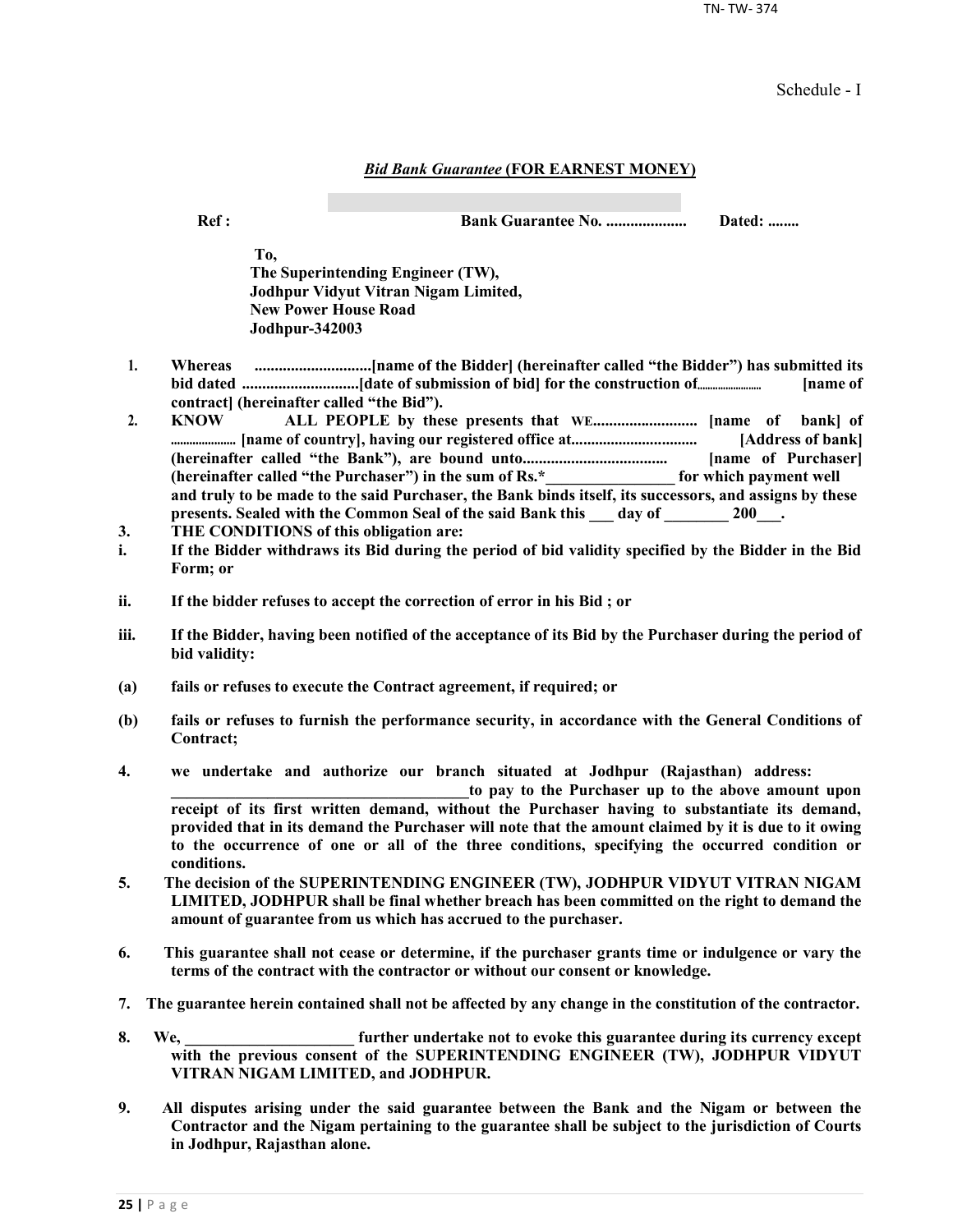**10. This guarantee will remain in force up to and including one hundred Eighty (180) days after the date**

**of the opening of bids, i.e. up to \_\_\_\_ , with a further grace period of Ninety (90) days and any demand in respect thereof should reach the Bank not later than the above date.**

**Yours faithfully,**

**Bankers (EXECUTANT)**

**Witness:-1.**

**2.**

**The Bidder should insert the amount of the guarantee in words and figures denominated in the currency of bid.**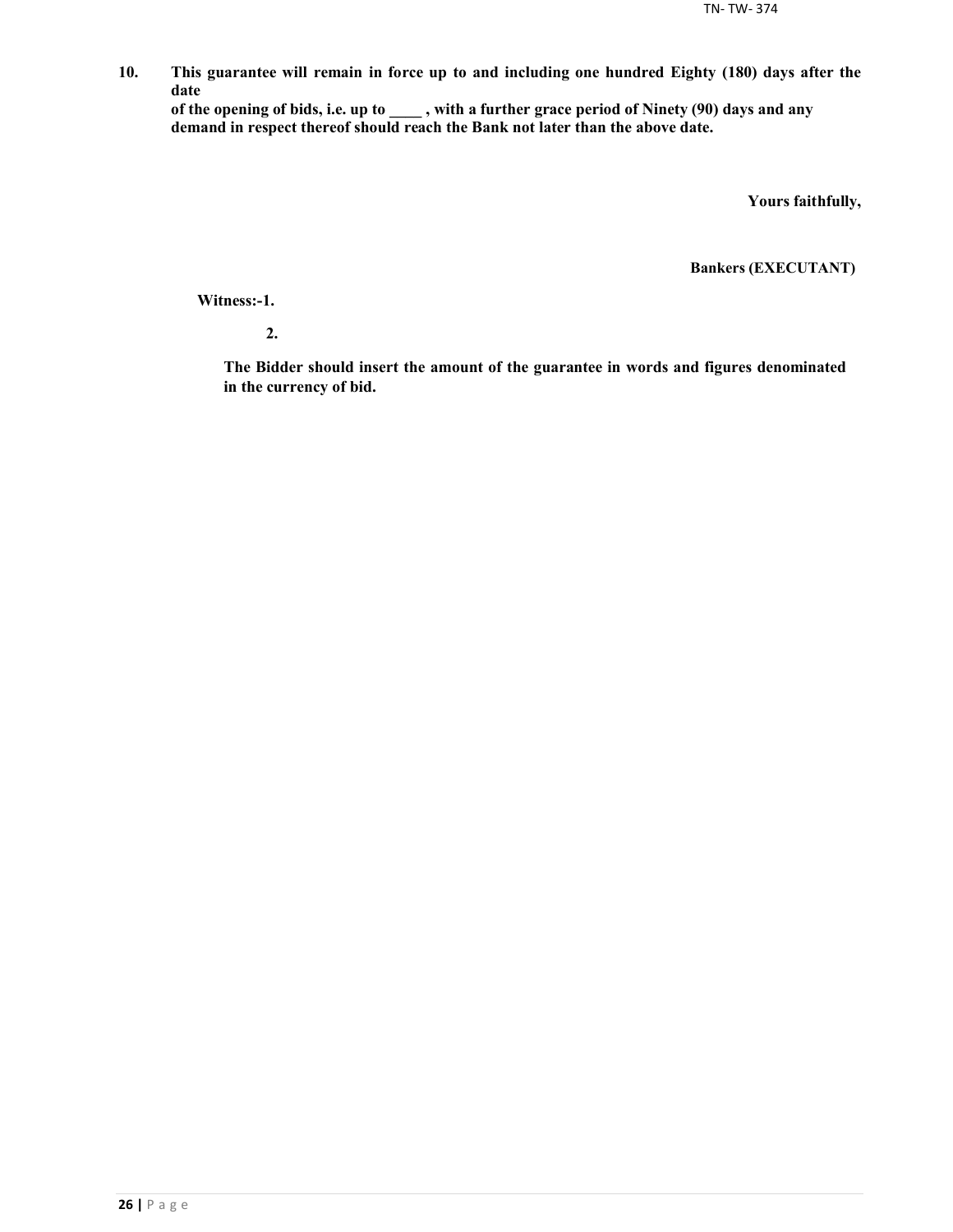| <b>SCHEDULE-2</b><br>JODHPUR VIDYUT VITRAN NIGAM LIMITED<br><b>AGREEMENT</b>                                                                                                                                                                                       |  |
|--------------------------------------------------------------------------------------------------------------------------------------------------------------------------------------------------------------------------------------------------------------------|--|
| (On non-judicial stamp paper of Govt. of Rajas than having stamp duty as applicable)                                                                                                                                                                               |  |
| This indenture made at on this day of the Month of<br>0f<br>between the Managing Director, Jodhpur Vidyut Vitran<br>the year $\qquad \qquad$<br>Nigam Ltd.                                                                                                         |  |
| (hereinafter referred to as the Owner) which expression unless the context does not<br>permit includes successors and assigns) of the one part and                                                                                                                 |  |
| (I) To be used in case of Limited Companies                                                                                                                                                                                                                        |  |
| incorporated                                                                                                                                                                                                                                                       |  |
| <b>Example 2018</b> under the <b>companies</b> act and                                                                                                                                                                                                             |  |
| having                                                                                                                                                                                                                                                             |  |
| its Registered office at<br>(hereinafter referred to as<br>Contractor which                                                                                                                                                                                        |  |
| expression unless the context does not permit includes their successors and permitted<br>assigns).                                                                                                                                                                 |  |
| (2) To be used in case of Partnership concerns<br>M/s a Partnership Firm consisting of the following Partners namely:                                                                                                                                              |  |
| (Age) (Residence)(Occupation)<br>(Name)                                                                                                                                                                                                                            |  |
| $\mathbf{1}$                                                                                                                                                                                                                                                       |  |
|                                                                                                                                                                                                                                                                    |  |
| 2                                                                                                                                                                                                                                                                  |  |
|                                                                                                                                                                                                                                                                    |  |
|                                                                                                                                                                                                                                                                    |  |
| 3                                                                                                                                                                                                                                                                  |  |
|                                                                                                                                                                                                                                                                    |  |
| 4                                                                                                                                                                                                                                                                  |  |
|                                                                                                                                                                                                                                                                    |  |
| (hereinafter referred to as Contractor which expression unless the context does not<br>permit includes their respective heirs, executors, administrators, legal representatives,<br><b>nermitted</b><br>assigns) of the second part, witness the as follows:-      |  |
|                                                                                                                                                                                                                                                                    |  |
| (1) The contractor, does by these presents agree to supply and execute/complete the<br>erection work of (Name of work) to the Owner and the Owner does agree to purchase<br>and execute/complete the erection work from the Contractor, the material/equipment and |  |
| erection work as                                                                                                                                                                                                                                                   |  |
| work order No. _________ dated _________ and amendment<br>specified in the<br>letter No.                                                                                                                                                                           |  |
| dated appended and on the terms & conditions constrained in the                                                                                                                                                                                                    |  |
| said order and amendment letter. The General terms and conditions of the contract                                                                                                                                                                                  |  |
| appended hereto are considered a part of this agreement.                                                                                                                                                                                                           |  |
| has deposited Rs.<br>Rs.<br>(2)<br>The Contractor<br>$(\text{In})$                                                                                                                                                                                                 |  |
| $*(a)$ In cash, or<br>word<br>S                                                                                                                                                                                                                                    |  |
| by furnishing a Demand Draft No.___dated ______<br>drawn in<br>$*(b)$                                                                                                                                                                                              |  |
| favor of<br>0r                                                                                                                                                                                                                                                     |  |
| *(c) by furnishing a Bank Guarantee amounting to Rs. _______________towards security and performance o<br>(* delete which is not applicable)                                                                                                                       |  |
| (3) The contractor is also bound to fulfill all the conditions<br>mentioned in the above work order.                                                                                                                                                               |  |
| (4) The work to be executed under this agreement shall be as per<br>terms and conditions mentioned in the above work order.                                                                                                                                        |  |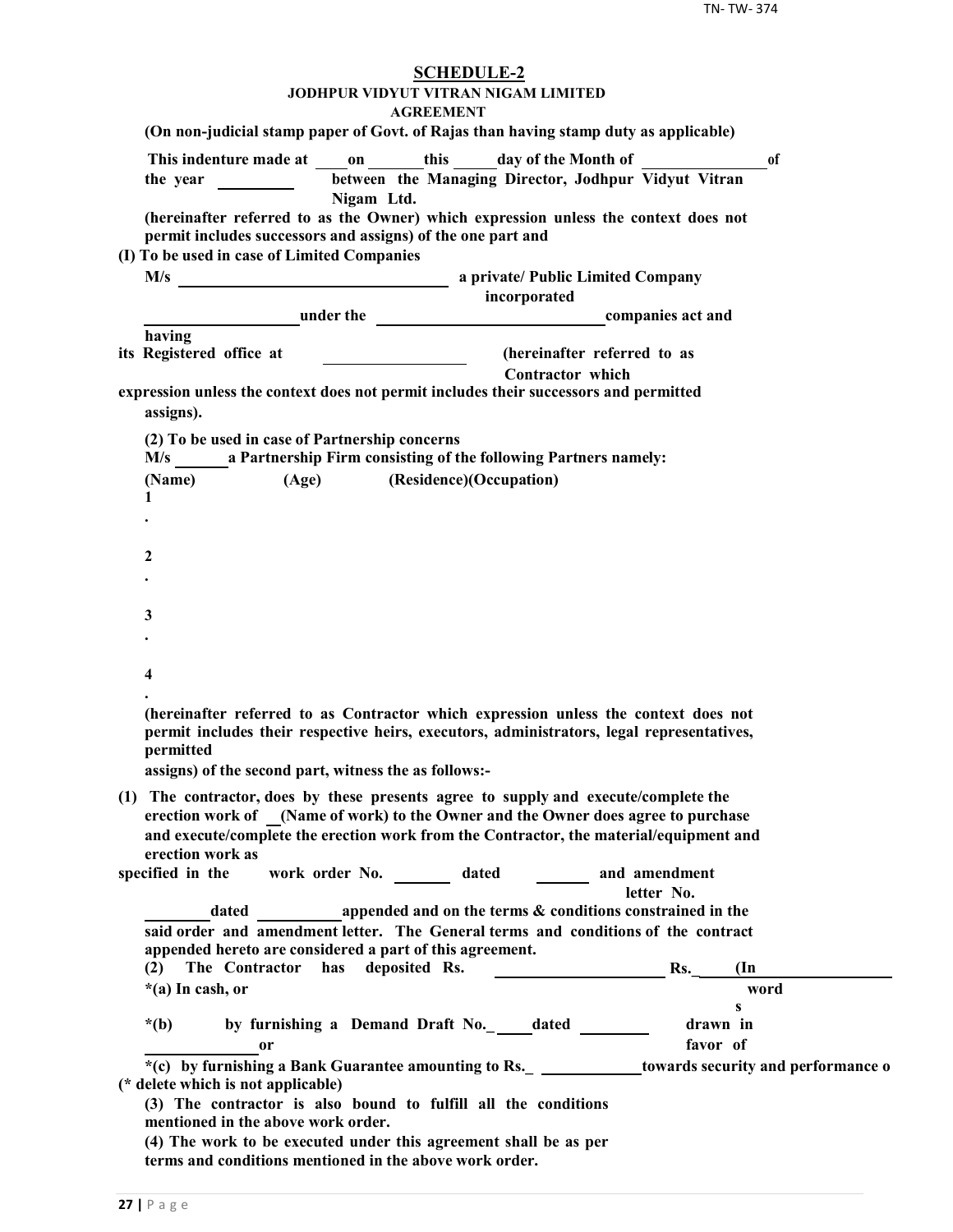| (5)                                                  |                                                                                                             | -of<br>In case |
|------------------------------------------------------|-------------------------------------------------------------------------------------------------------------|----------------|
|                                                      | dispute as to whether any materials supplied are or are not in accordance with                              |                |
|                                                      | specifications set forth in the schedule, the decision of The Superintending Engineer                       |                |
|                                                      | (TW), JDVVNL shall be final and binding on both the parties.                                                |                |
|                                                      | (6) The delivery shall be effected and completed as per clause No.<br>of the                                | work order     |
|                                                      | from the date of this Work Order and amendment letter No.<br>dt.                                            | . The first    |
| installment of supplies will begin as per clause No. | of the<br>work                                                                                              | order<br>and   |
| amendment letter No.                                 |                                                                                                             |                |
| dt.                                                  | to the work order.                                                                                          |                |
|                                                      | (7) Payment of the work executed under this agreement shall as under :                                      |                |
| <b>As per clause No.</b>                             | of the Work Order and amendment letter No.                                                                  | dt             |
| to the work order.                                   |                                                                                                             |                |
|                                                      | (8) If the Contractor fails wholly or in part to fulfill this agreement, the Owner shall be entitled at his |                |

**discretion to retain the whole or any part of the deposit made by the Contractor under clause (2) and if the loss suffered by the Owner exceeds the amount of said deposit, he will be entitled to recover the said loss from the Contractor.**

**(9) If any sum remains due or becomes recoverable from the Contractor on account of the nonfulfillment of this agreement or on account of any other reason, the Contractor shall pay the same immediately on demand, the Owner shall be entitled to recover the same from the Contractor as arrears of Land Revenue.**

**(10) In witness of the due execution of this agreement the parties have hereunder set their hands the day and the year first above written.**

**Signed and delivered by**

| In case of                                           | (1)Signature               |                    |
|------------------------------------------------------|----------------------------|--------------------|
| <b>Limited/Partnership Shri</b>                      |                            |                    |
| Companies & Firms ation                              | (2) Signature              |                    |
| For and on behalf of                                 | (1) Signature              |                    |
| In presence of witnesses                             | (2) Signature              |                    |
| <b>Signed and</b>                                    |                            |                    |
| delivered by                                         | (1) Signature              |                    |
| In case of individuals Shri                          |                            |                    |
| Signed and delivered by                              |                            |                    |
| In case of Individuals Shri<br>witness:              | (1) Signature              | In the presence of |
| (1) Shri ation                                       | (2) Shri(1) Signatureation | (2) Signature      |
| Signed and delivered by the                          | <b>JDVVNL</b>              |                    |
| by order and on behalf of the MD of<br><b>JDVVNL</b> |                            |                    |
|                                                      |                            |                    |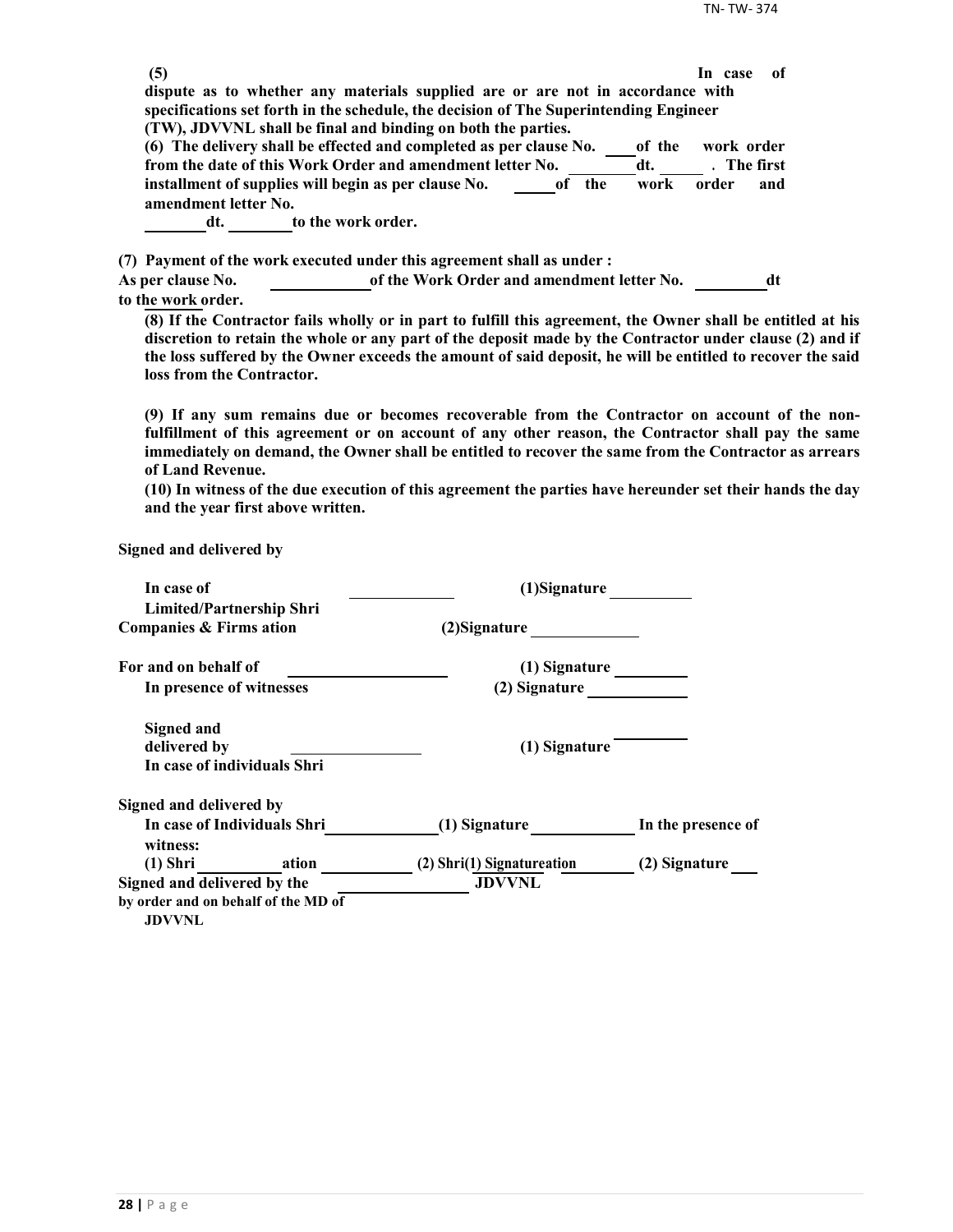## **Commercial Terms & Conditions**

Bidder's Name & Address:

| To                                   |
|--------------------------------------|
| The Superintending Engineer (TW),    |
| JODHPUR Vidyut Vitran Nigam Limited, |
| New Power House Road,                |
| JODHPUR $-342003$                    |
|                                      |

Dear Sirs,

Sub : Confirmation for "No Deviation" in Commercial terms & conditions of package No JdVVNL/ SE/ TW/ TN-374

We hereby confirm that there is no deviation in commercial terms  $\&$ conditions stipulated in the bidding documents and we are agreed to adhere the same strictly.

(Signature)……...........................

Date :

| Place : |  |
|---------|--|
|         |  |
|         |  |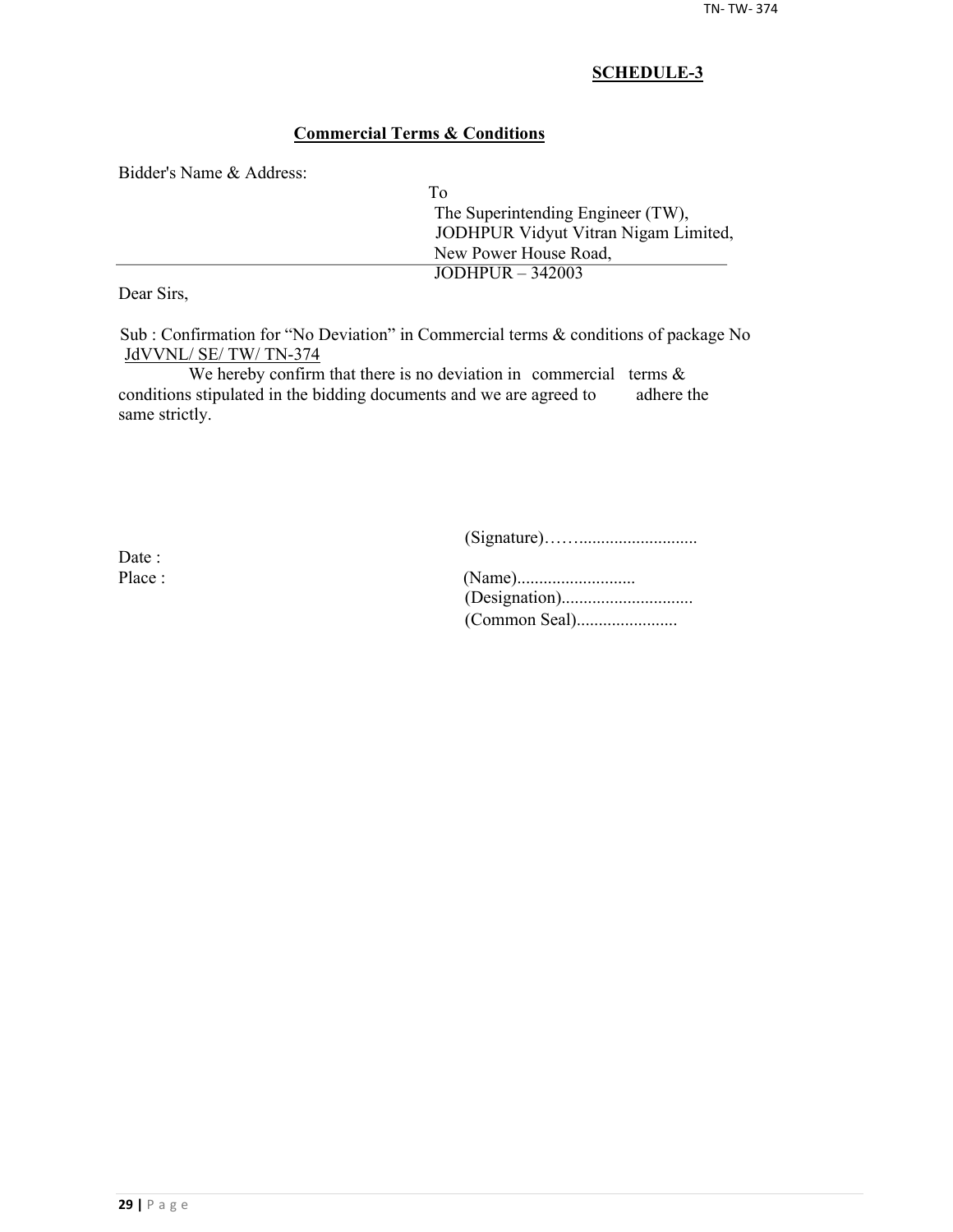## **Technical Terms & Conditions**

To

Bidder's Name & Address :

The Superintending Engineer (TW), JODHPUR Vidyut Vitran Nigam Limited, New Power House Road JODHPUR – 342003

Dear Sirs,

Sub :- Confirmation for "No Deviation" in Technical terms & conditions of package No. JdVVNL/ SE/ TW/ TN-374

We hereby confirm that there is no deviation in technical terms  $\&$  conditions stipulated in the bidding documents and we are agreed to adhere the same strictly.

We also confirm that tendered material shall be procured from vendors approved by JDVVNL and shall be conforming to various requirements of relevant ISS/Specification/orders and as per design and drawing approved by the Nigam.

(Signature) ……...........................

Date :

| Place : |  |
|---------|--|
|         |  |
|         |  |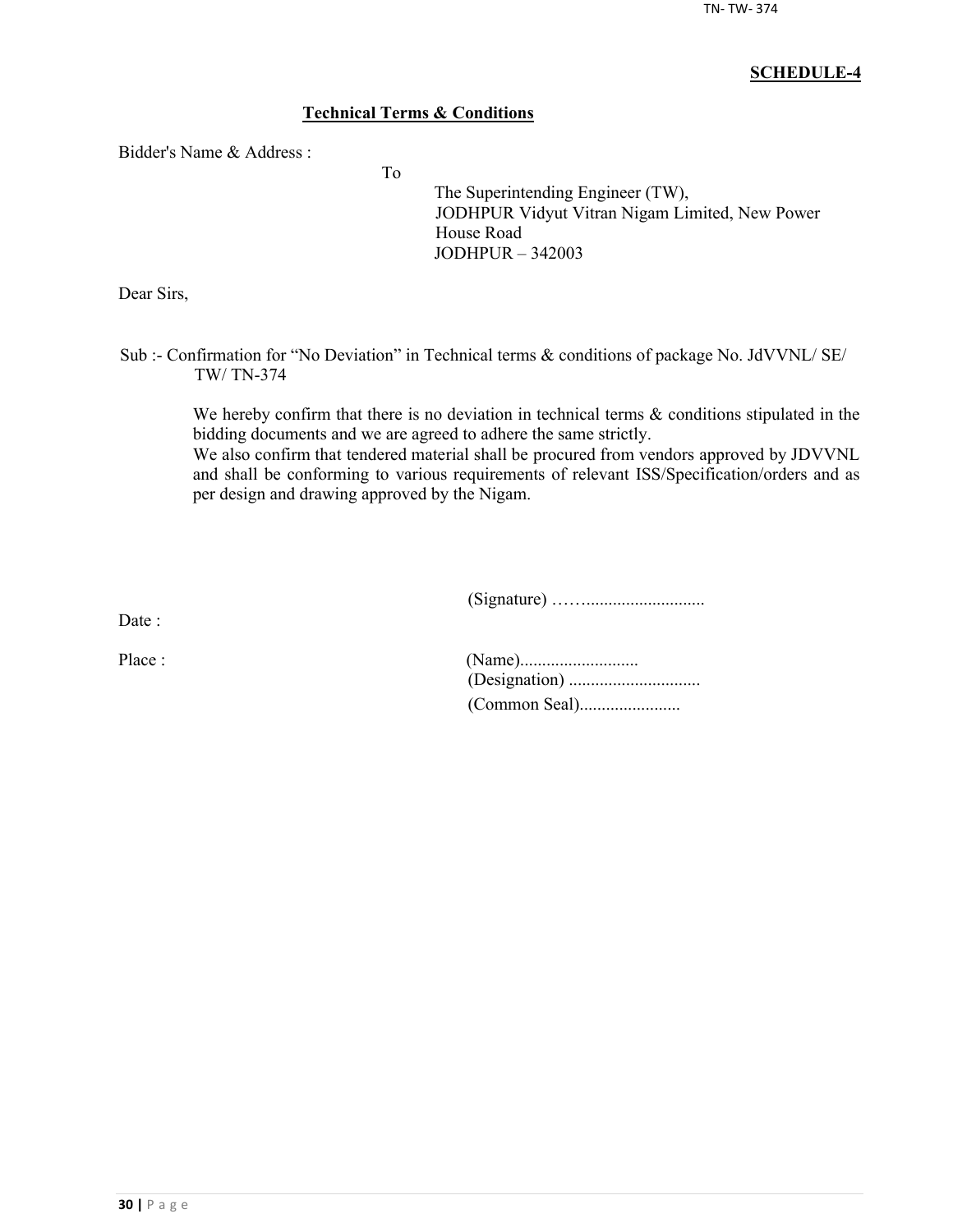#### **List of Past Experience**

Bidder's Name & Address :

To, The Superintending Engineer (TW), Jodhpur Vidyut Vitran Nigam Limited, New Power House Road JODHPUR – 342003

Dear Sirs,

We have completed /executed the work orders Turn key pacages Labour contracts required as per spec under TN-374 successfully as per details given hereunder:-

|                          |            |                  | Name        |              |
|--------------------------|------------|------------------|-------------|--------------|
| S.No                     | Details of |                  | & details   | Date of      |
|                          | ordered    | Order No. & Date |             |              |
| $\overline{\phantom{a}}$ |            |                  | of ordering | commencement |
|                          | work       |                  | utility     |              |
|                          |            |                  |             |              |
|                          |            |                  |             |              |

| Date       | Contract value of        | Whether<br>order executed                                     | Remarks |
|------------|--------------------------|---------------------------------------------------------------|---------|
| of         |                          |                                                               |         |
| completion | ordered/executed<br>work | stipulated work<br>per<br><b>as</b><br>completion<br>schedule |         |
|            |                          | <sub>or</sub><br>not                                          |         |
|            |                          |                                                               |         |
|            |                          |                                                               |         |

Note: Certificate(s) of competent authority of the utility for satisfactory execution of stated works are to be furnished along-with this schedule.

Date :

| $(Name)$ |
|----------|
|          |
|          |

Place :

(Common Seal).............................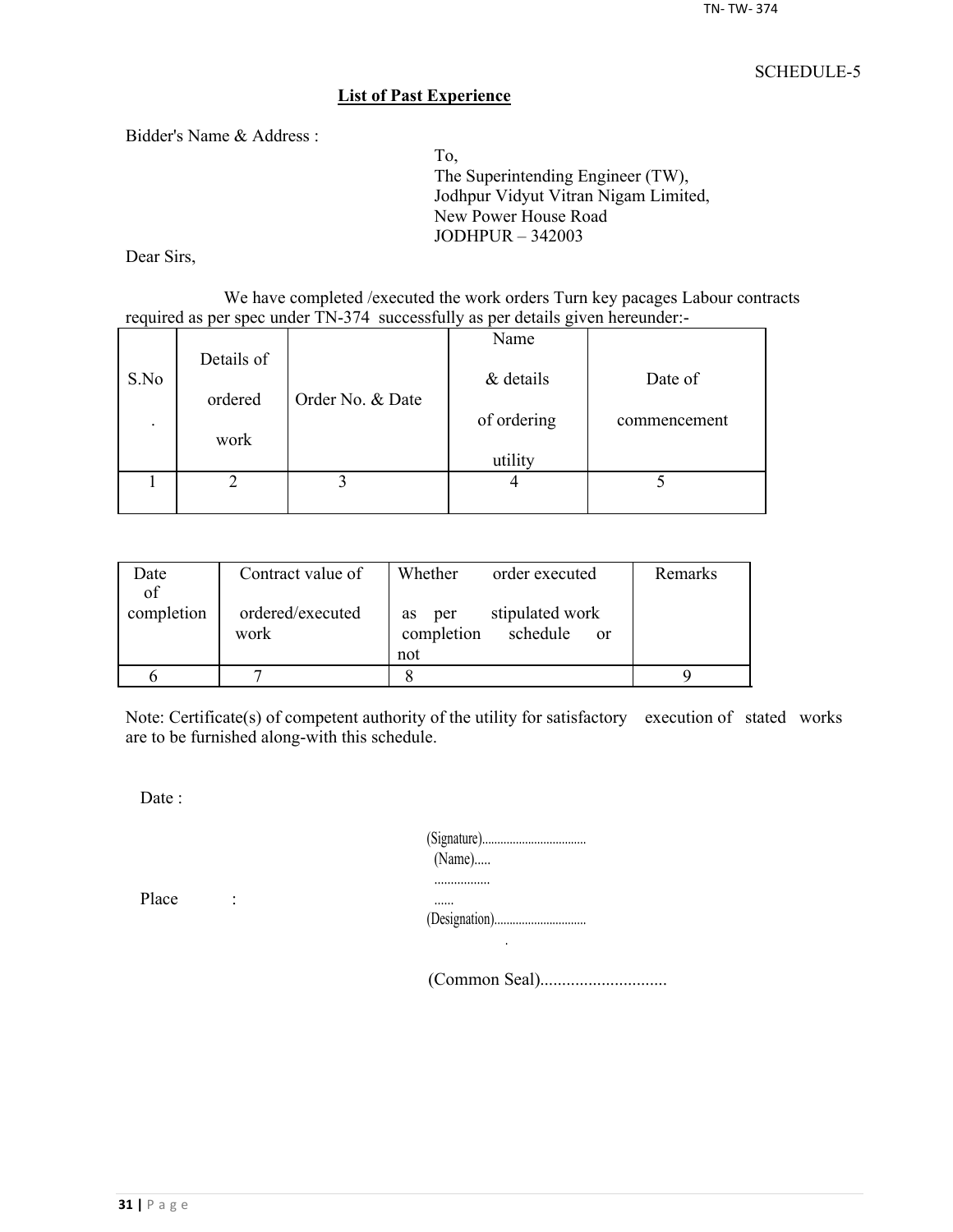## **LIST OF EQUIPMENTS AND TECHNICAL HANDS**

Bidder's Name & Address :

To, The Superintending Engineer (TW), Jodhpur Vidyut Vitran Nigam Limited, New Power House Road, JODHPUR – 342003

Dear Sirs,

We hereby declare that we have sufficient men  $\&$  machinery for successful execution of work against this tender enquiry, the details of which are given as under:-

Date :

| Place |  |
|-------|--|
|       |  |
|       |  |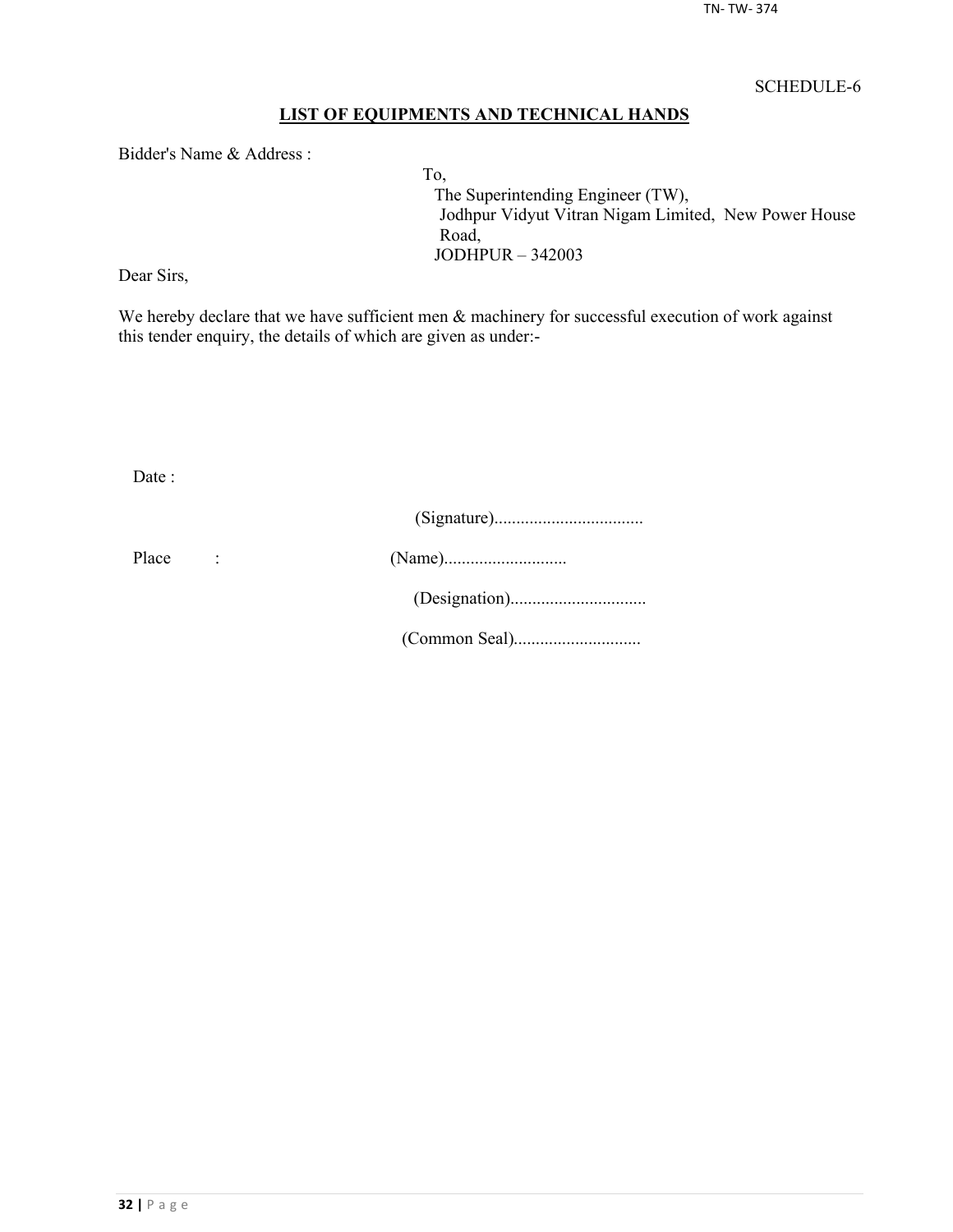## **SCHEDULE-6(A)**

#### **Qualification Requirements (Tender No.** JdVVNL/ SE/ TW/ TN-374**)**

#### **Details of Turnover during last three financial years (2014-15,2015-16 & 2016-17)**

**Bidder's Name & Address:**

**To**

**The Superintending Engineer (TW) Jodhpur Vidyut Vitran Nigam Limited New Power House Road, Jodhpur- 342003**

## **Dear Sirs,**

**We hereby declare that we are qualified for bidding in reference to "Qualification Requirements" indicated in Sec.III of the bidding documents as per details given here under:**

| S.No                    | <b>PARTICULARS</b>      | <b>DETAILS</b>          |                         |  |  |  |  |
|-------------------------|-------------------------|-------------------------|-------------------------|--|--|--|--|
| $\mathbf{1}$            | <b>Turn Over</b>        |                         | (In Crores of Rs. only) |  |  |  |  |
|                         |                         | 2014-15                 |                         |  |  |  |  |
|                         |                         | 2015-16                 |                         |  |  |  |  |
|                         |                         | 2016-17                 |                         |  |  |  |  |
| $\overline{2}$          | <b>Net Profit After</b> | (In Crores of Rs. only) |                         |  |  |  |  |
|                         | Int. & Dep.             | 2014-15                 |                         |  |  |  |  |
|                         |                         | 2015-16                 |                         |  |  |  |  |
|                         |                         | 2016-17                 |                         |  |  |  |  |
| $\overline{\mathbf{3}}$ | Corporate/              |                         | (In Lacs of Rs. only)   |  |  |  |  |
|                         | <b>Income Tax Paid</b>  | 2014-15                 |                         |  |  |  |  |
|                         |                         | 2015-16                 |                         |  |  |  |  |
|                         |                         | 2016-17                 |                         |  |  |  |  |

**and submitting the following certificate(s) /documents in support of the above: -**

- **1. Copy of Valid Contractor License.**
- **2. Copy of registration with Jodhpur-Discom, if registered.**
- **3. Copies of Audited Balance Sheet pertaining to last three years**
- **4. Furnishing of a certificate issued by a registered Chartered Accountant certifying of specified qualification requirements is essential. The name, stamp and the registration no. of the Chartered Accountant are necessary of the certificate.**

| Place: | <b>Name:</b> |
|--------|--------------|
|        |              |

| Date: | Designation: |
|-------|--------------|
|       |              |

**Signature: \_\_\_\_\_\_\_\_\_\_\_\_\_\_\_\_\_\_\_\_**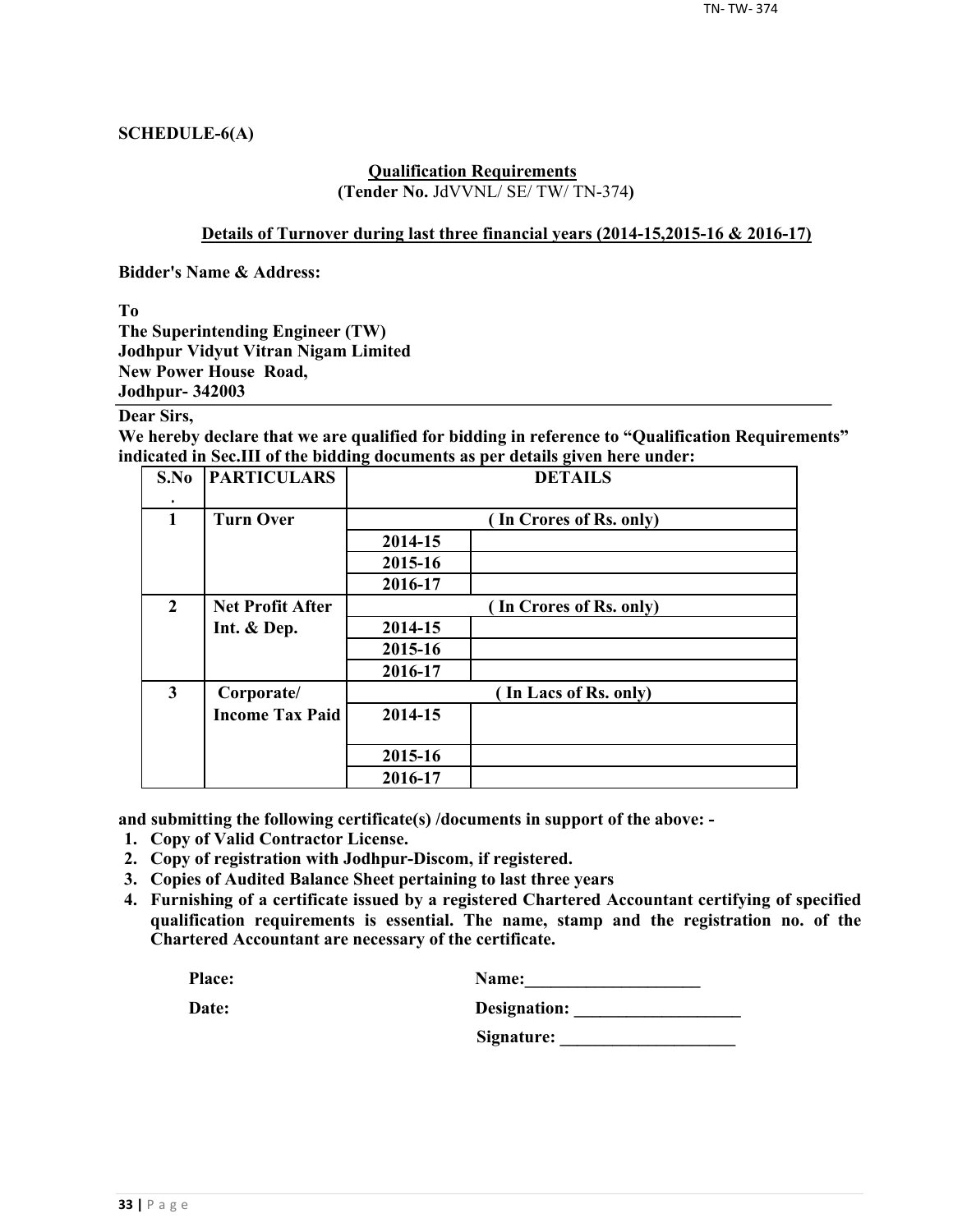#### Schedule-6(B)

#### **Qualification Requirements**

## **(Tender No.** JdVVNL/ SE/ TW/ TN-TW 374**)**

#### **Details of Works Executed during last Five financial years (2012-13, 2013-14,2014- 15, 2015-16 & 2016-17)**

| Order Awarding Authority |                          |          | Work<br>order        | Stipulated completionPeriod | commencement     | completion    | Value of work actually executed (as per<br>completion certificate) during last FY<br>2012-13, 2013-14, 2014-15, 2015-16 & 2016-<br>$17$ ) (Amt.in Rs. Lacs) |         |         | 17/balance |             |       |                                                            |                |
|--------------------------|--------------------------|----------|----------------------|-----------------------------|------------------|---------------|-------------------------------------------------------------------------------------------------------------------------------------------------------------|---------|---------|------------|-------------|-------|------------------------------------------------------------|----------------|
|                          | <b>DescriptionofVork</b> | No.&Date | Arrount(Rsinla<br>อิ |                             | $\sigma$<br>Date | Date of actua | 2012-13                                                                                                                                                     | 2013-14 | 2014-15 | 2015-16    | $2016 - 17$ | Total | $\boldsymbol{\omega}$<br>$\overline{\mathbf{5}}$<br>After: | <b>Remarks</b> |
|                          |                          |          |                      |                             |                  |               |                                                                                                                                                             |         |         |            |             |       |                                                            |                |
|                          |                          |          |                      |                             |                  |               |                                                                                                                                                             |         |         |            |             |       |                                                            |                |
|                          |                          |          |                      |                             |                  |               |                                                                                                                                                             |         |         |            |             |       |                                                            |                |
|                          |                          |          |                      |                             |                  |               |                                                                                                                                                             |         |         |            |             |       |                                                            |                |
|                          |                          |          |                      |                             |                  |               |                                                                                                                                                             |         |         |            |             |       |                                                            |                |
|                          |                          |          |                      |                             |                  |               |                                                                                                                                                             |         |         |            |             |       |                                                            |                |
| <b>TOTAL:</b>            |                          |          |                      |                             |                  |               |                                                                                                                                                             |         |         |            |             |       |                                                            |                |

**Note:**

- **1. Copy of each work order, G-schedule & completion report be enclosed.**
- **2. Completion report must be certified by a competent technical officer only, i.e. not below the rank of Executive Engineer as per Qualification Requirement mentioned at section –I and should also be duly attested by Notary Public.**
- **3. Furnishing of the completion report of each of work executed specially indicating the amount thereof, is essential as the qualification of the bidder shall be determined on this basis. The Work experience shall not be counted on account of non-furnishing of such documents.**

**(Signature) ……...........................**

**Date :**

**Place : (Name)........................... (Designation) .............................. (Common Seal).......................**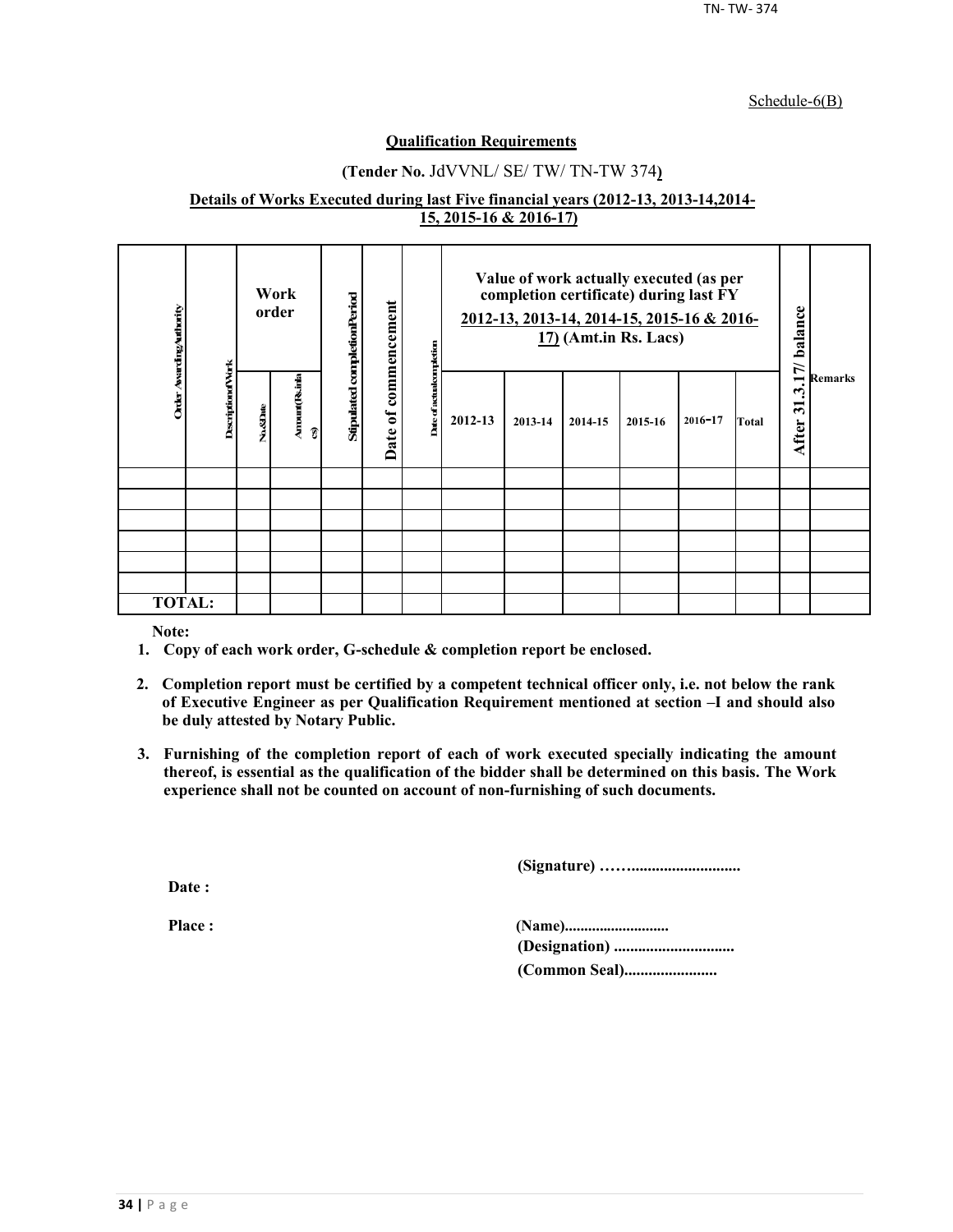## **SECURITY BANK GUARANTEE FOR SAFE CUSTADY OF 33/11 KV GSS REGARDING OPERATION AND MAINTENANCE OF GSS**

**The Superintending Engineer (TW),**

## **JDVVNL, Jodhpur**

**Bank Guarantee No…………………… Date………………**

Whereas M/s…………………………has entered into a contact with Jodhpur Vidyut Vitran Nigan Limited, New Power House Road, Jodhpur-342003(Raj.) the Nigam (herein after called the Nigam) vide work order no.JDVVNL /SE(TW)/XEN(TW)..........for contract of operation and maintenance of GSS. And where as under the terms of the said contract the contractor is to furnish the Nigam a security Bank

Guarantee for an amount of,……………………………………………………… for safe custody of 33/11 KV GSS i.e.loss on account of damages, fire, riots and flud for GSS under contract.

And whereas the contractors has requested Bank having its registered office at …………………………………………………..…………. to guarantee to pay the due payments by the contractor of the aforesaid amount of the Nigam.

Now we ……………………………………………………………………………….hereby agree unequivocally and unconditionally to pay within 48 hours on demand in written from the Nigamn or any officer authorized by it in this behalf and without demur, any amount upto and not exceeding

Rs………………………………………..to the Nigam on behalf of the contractor.

The Guarantee shall be valid and binding on us ……………………………………………..for the period of 12 months from this date and shall not be terminable or affected by notice of any change in the constitution of the Bank or of the Firm or contractors or by any other reason whatsoever and the

……………………………………………………..liablity hereunder shall not be impaired or discharge by any extension of time of variations of alternations made give conceded, agreed to with or without our knowledge or consent, by or between the parties to the said written contract.

All the rights of the Nigam under this Guarantee shall be relieved and discharged from all liabilities there under:

All disputes arising under the said guarantee between the Bank and the Nigam or between the supplier and the Nigam pertaining to this Guarantee shall be subject to the Jurisdiction of Court at Jaipur, Rajasthan.

Notwithstanding any thing to the contrary contained herein:

1. Our liability under this Bank Guarantee shall not exceed ………………………………………

2. This Bank Guarantee shall be valid upto …………………….. with claim period Three months upto ……………………..

3. We are liable to pay the Gurantee amount or any part thereof under this Guarantee only and only if you serve upon us a written claim or demand on or before Date :…………………..

**Yours faithfully,**

**Bankers (EXECUTANT)**

**Witness:-1.** 

**2.**

**The Bidder should insert the amount of the guarantee in words and figures denominated in the currency of bid.**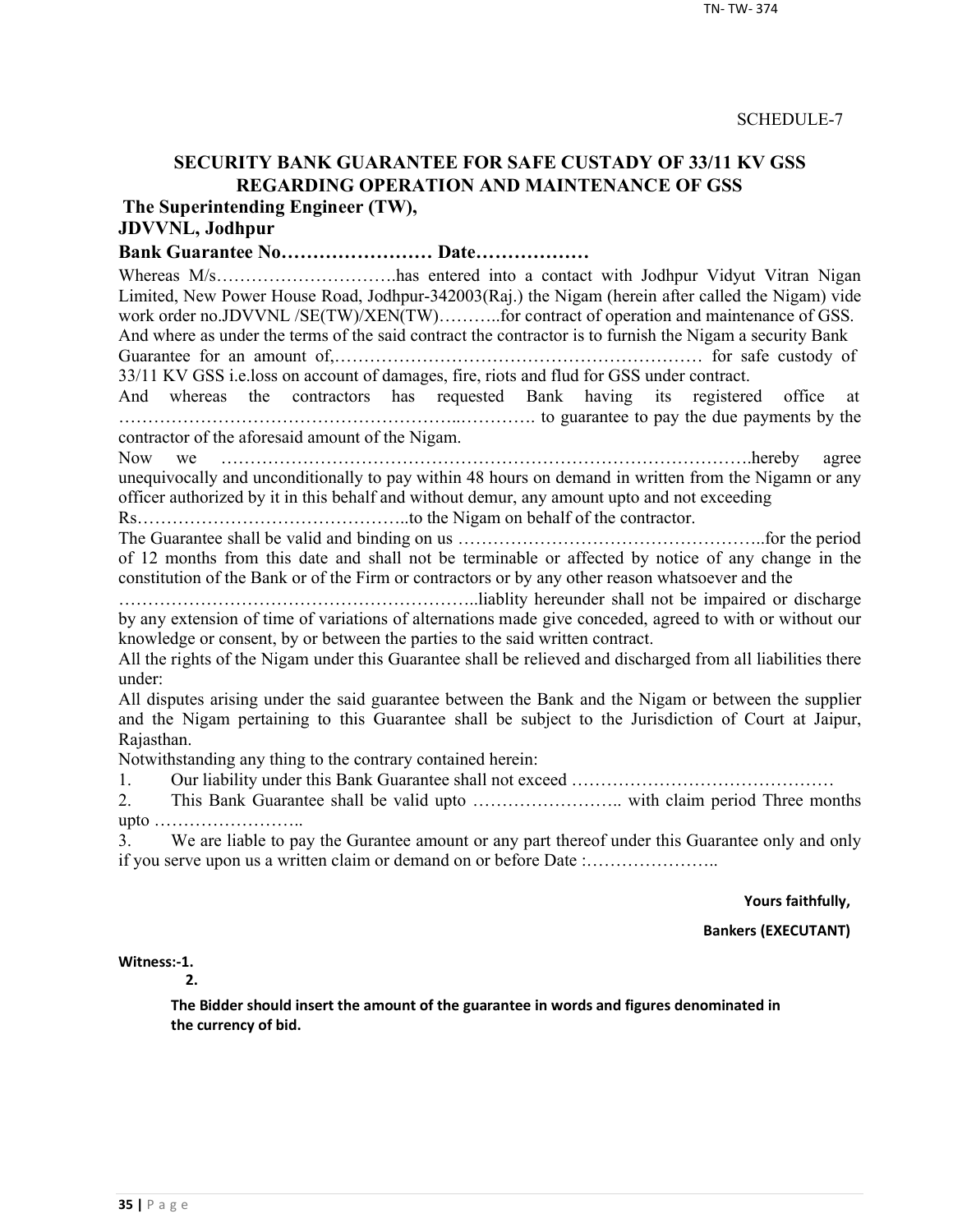|                                                                                |                                                                          |                                                                              | <b>ANNEXURE-I</b> |
|--------------------------------------------------------------------------------|--------------------------------------------------------------------------|------------------------------------------------------------------------------|-------------------|
| Name of 33 KV S/S                                                              |                                                                          | PTW/Book No.                                                                 |                   |
| The Shift Incharge,<br>33/11 KV Sub-Station                                    |                                                                          |                                                                              |                   |
| Kindly permit to work undersigned on following feeder from To                  |                                                                          |                                                                              |                   |
| 1.<br>2.                                                                       |                                                                          |                                                                              |                   |
|                                                                                |                                                                          |                                                                              |                   |
|                                                                                |                                                                          | Signature:<br>Name of Employee:<br>Designation:<br>Office:<br>Time:<br>Date: |                   |
| <b>PTW</b>                                                                     |                                                                          |                                                                              |                   |
| I<br>feeder                                                                    |                                                                          |                                                                              |                   |
| (i)<br>(ii)                                                                    | Feeder is isolated from 33/11 KV S/S<br>Earthing to be done at work site |                                                                              |                   |
|                                                                                |                                                                          | Shift Incharge:<br>Designation:<br>Office:                                   |                   |
| Signature of Employee:                                                         |                                                                          |                                                                              |                   |
| Return of PTW<br>Time                                                          | Page No.                                                                 |                                                                              |                   |
| I<br>completing of work. All men and material have been removed from the line. |                                                                          |                                                                              |                   |
|                                                                                |                                                                          | Signature:<br>Name:<br>Designation:<br>Office:<br>Time:<br>Date:             |                   |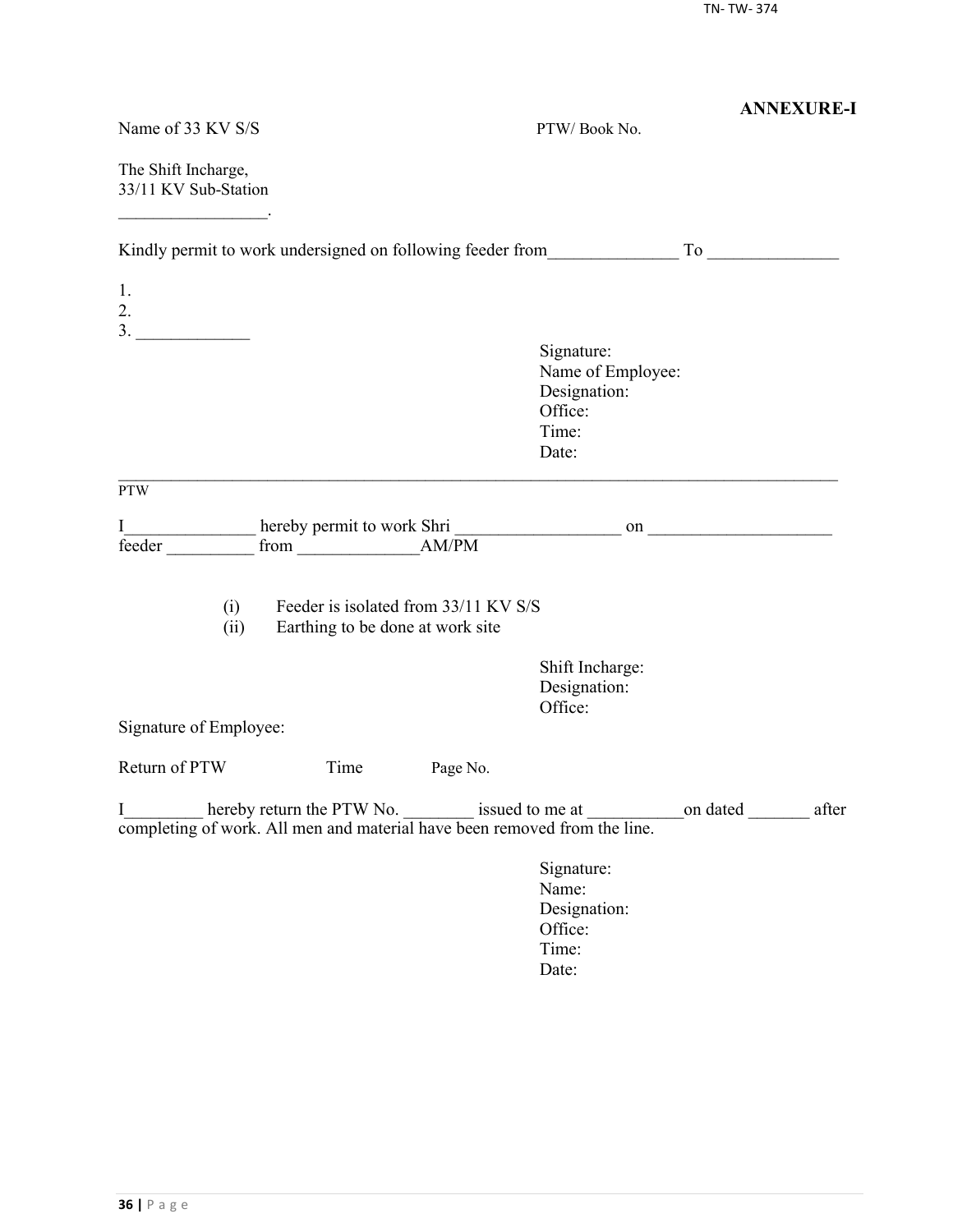## **ANNEXURE-II**

## **IDENTITY CARD** (Contractors labour)

**Card S. No.**



Name of the Employee: Father"s name: Age/Date of birth: Name of contractor: Name of the work: Work Location: Work Order No. & date.:

Employee Signature

Signature of contractor: Counter signature:

Valid from …………To …………..<br>
This card is valid only for 60 days) Signature of concerned XEN<br>
with rubber seal (This card is valid only for 60 days) with rubber seal  $JDVVNL$ 

Note: - This identity card is valid for use in the 33/11 KV JDVVNL Sub-Station premises only.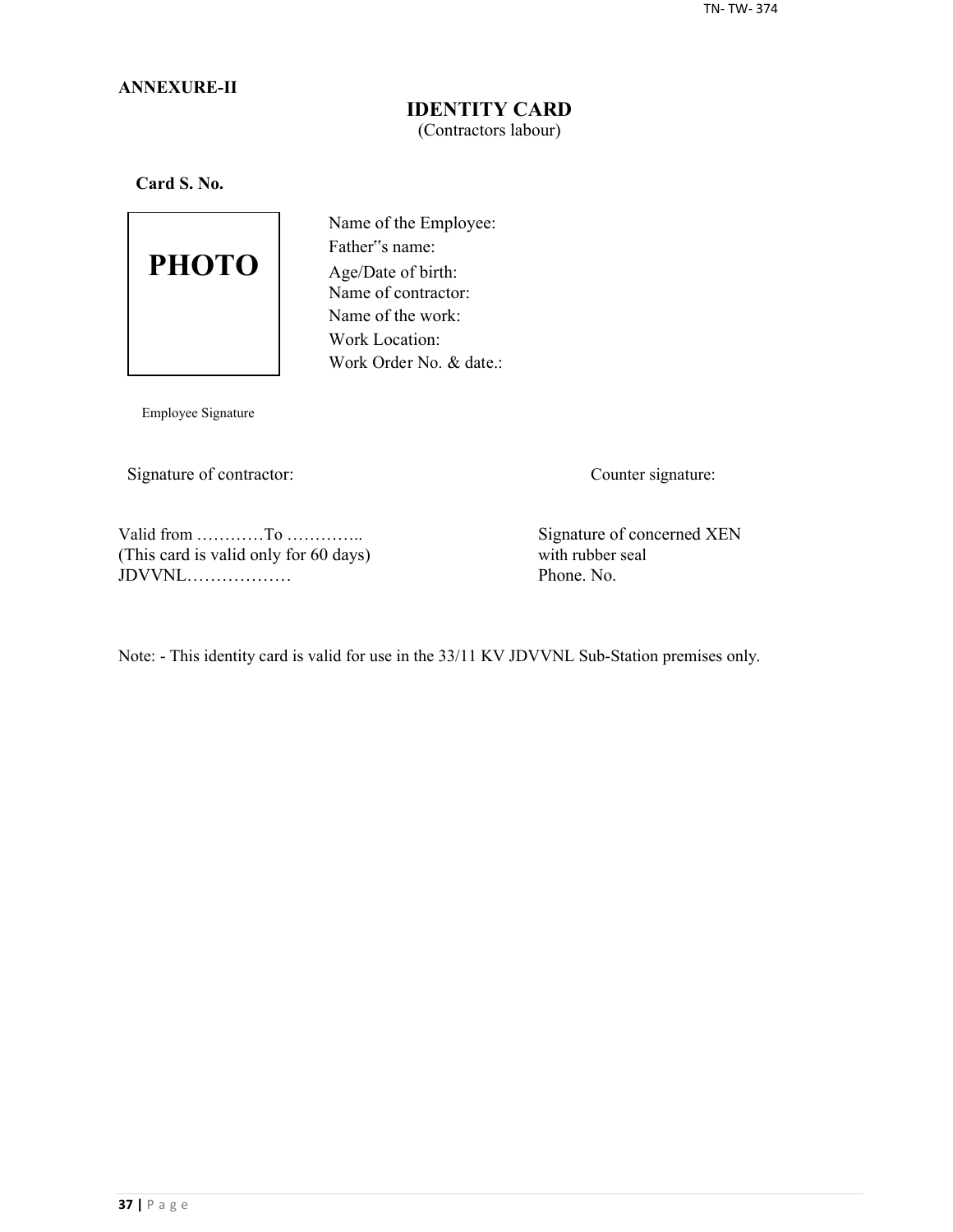# **THE DETAILS TO BE FILLED HOURLY BY AUTHORISED CONTRACTOR PERSON ON DUTY**

|                   | <b>LOAD OF</b>     | <b>VOLTAGE OF</b>  | <b>AMBIENT</b> | <b>TRIPPING OF</b>                   | <b>OIL LEVEL</b> | <b>BREATHER</b>  | <b>REMARKS</b> |
|-------------------|--------------------|--------------------|----------------|--------------------------------------|------------------|------------------|----------------|
| <b>HOUR</b>       | <b>TRANSFORMER</b> | <b>TRANSFORMER</b> |                | <b>TEMPRATURE   FEEDER BREAKER  </b> |                  | <b>CONDITION</b> |                |
| 1.00              |                    |                    |                |                                      |                  |                  |                |
| 2.00              |                    |                    |                |                                      |                  |                  |                |
| $\overline{3.00}$ |                    |                    |                |                                      |                  |                  |                |
| 4.00              |                    |                    |                |                                      |                  |                  |                |
| 5.00              |                    |                    |                |                                      |                  |                  |                |
| 6.00              |                    |                    |                |                                      |                  |                  |                |
| 7.00              |                    |                    |                |                                      |                  |                  |                |
| 8.00              |                    |                    |                |                                      |                  |                  |                |
| 9.00              |                    |                    |                |                                      |                  |                  |                |
| 10.00             |                    |                    |                |                                      |                  |                  |                |
| 11.00             |                    |                    |                |                                      |                  |                  |                |
| 12.00             |                    |                    |                |                                      |                  |                  |                |
| 13.00             |                    |                    |                |                                      |                  |                  |                |
| 14.00             |                    |                    |                |                                      |                  |                  |                |
| 15.00             |                    |                    |                |                                      |                  |                  |                |
| 16.00             |                    |                    |                |                                      |                  |                  |                |
| 17.00             |                    |                    |                |                                      |                  |                  |                |
| 18.00             |                    |                    |                |                                      |                  |                  |                |
| 19.00             |                    |                    |                |                                      |                  |                  |                |
| 20.00             |                    |                    |                |                                      |                  |                  |                |
| 21.00             |                    |                    |                |                                      |                  |                  |                |
| 22.00             |                    |                    |                |                                      |                  |                  |                |
| 23.00             |                    |                    |                |                                      |                  |                  |                |
| 24.00             |                    |                    |                |                                      |                  |                  |                |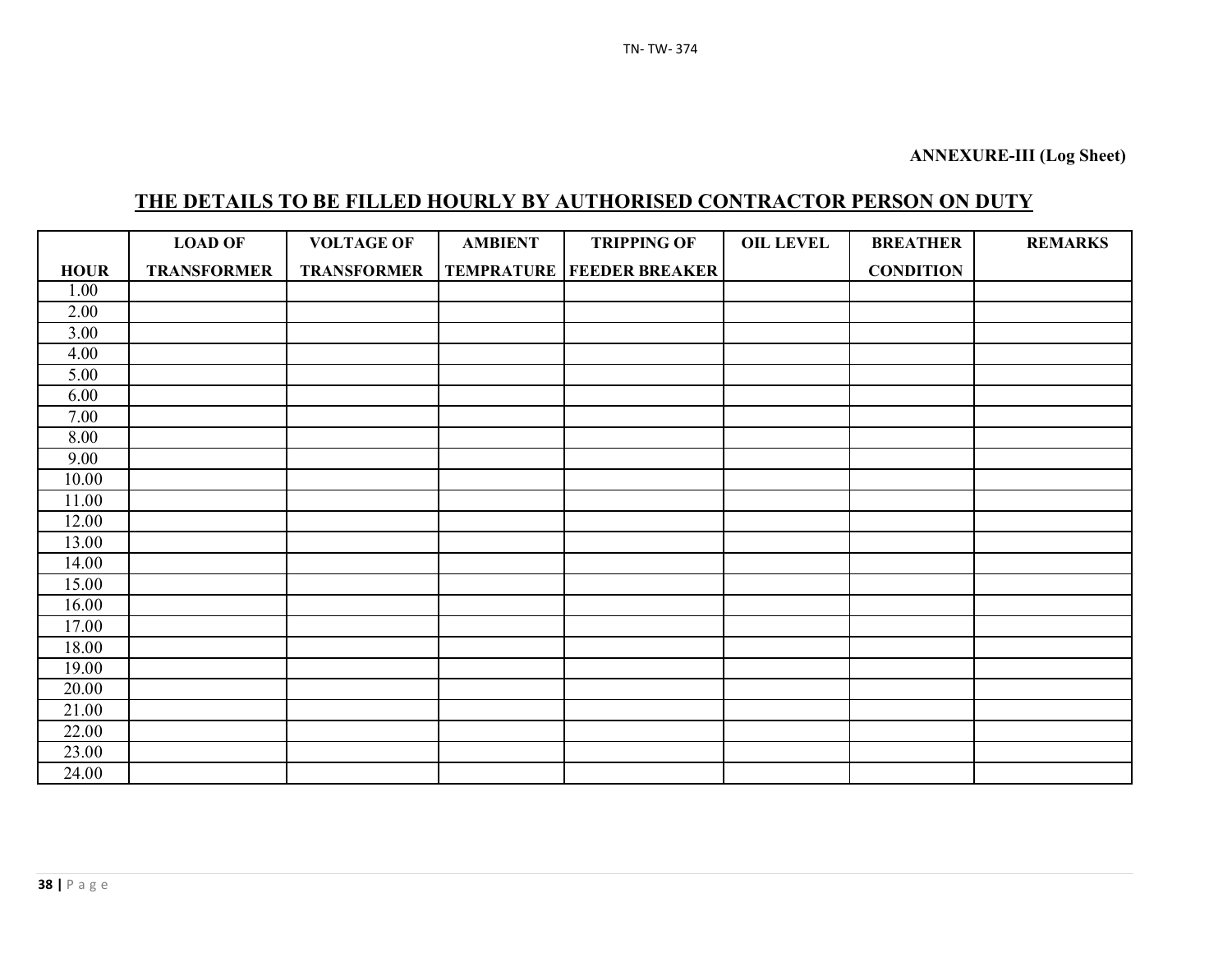#### FORM-V

#### FORM OF CERTIFICATE BY PRINCIPAL EMPLOYER (RULE 21 (2)

Certified that I have engaged the applicant (name of the contractor) as a contractor in my establishment. I undertake to be bound by all the provisions of the contractor labour (Regulation and Abolition) act, 1970 and the contract labour (Regulation and Abolition) Rajasthan State Rules, 1971, in respect of the employment of contract labour by the applicant in my establishment.

Date:-

Place:-<br>
Signature of Principal employers

Name & address of employers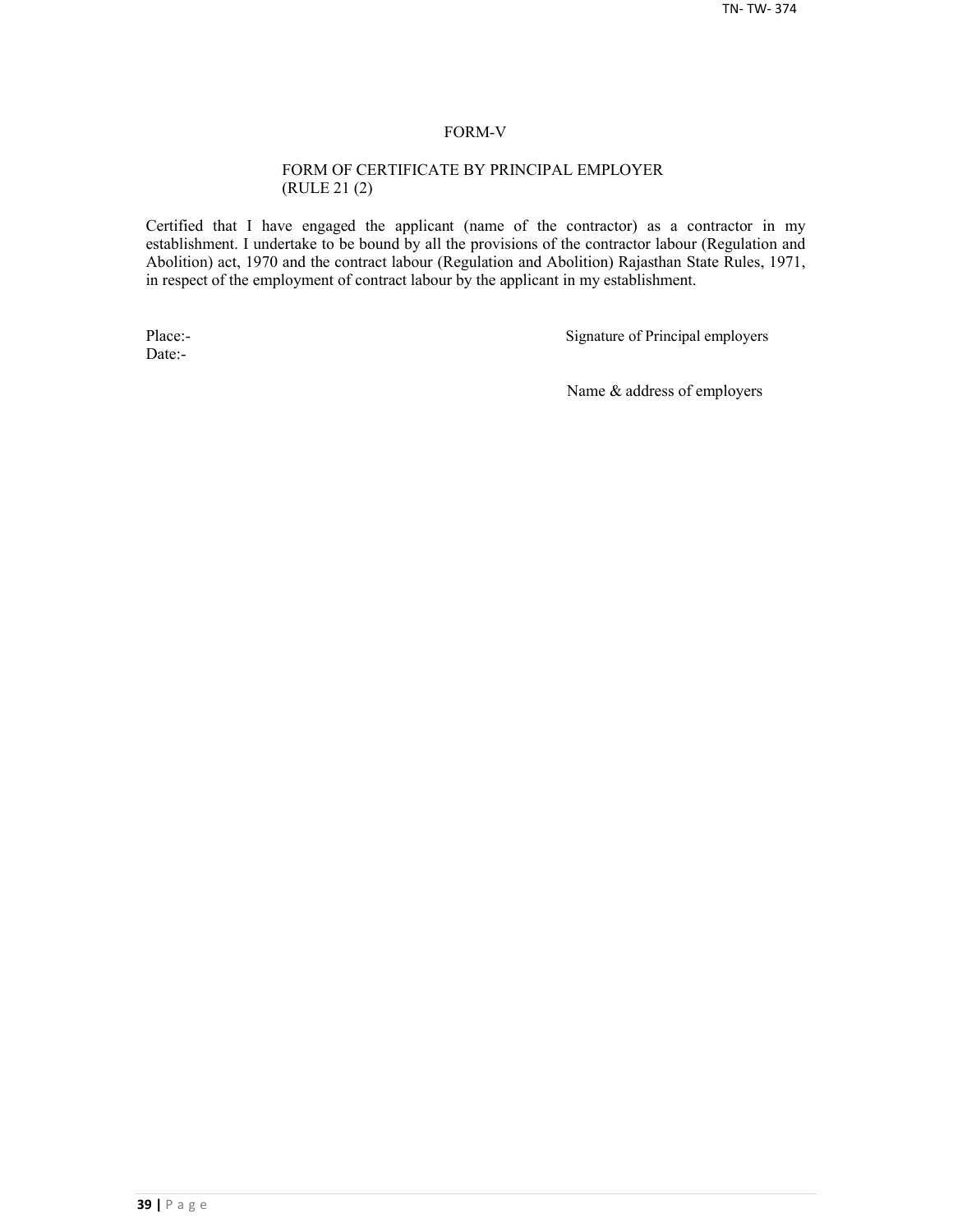#### FORM –VI (SEE RULE 25(1)) GOVERNMENT OF RAJASTHAN OFFICE OF THE LICENSING OFFICER

License No. 2012 Dated: The paid Rs.

1. License is hereby granted to **the under section 12 (2) of the Contract Labour** (Regulation & Abolition) Act, 1970, subject to the condition specified in Annexure/ The license shall remain in force.

Till:\_\_\_\_\_\_\_\_\_\_\_\_\_\_\_\_

Signature and seal of licensing officer

#### RENEWAL  $[PHH]$   $[20(2)]$

| NULEZ9(2)       |                      |                |  |  |  |  |  |
|-----------------|----------------------|----------------|--|--|--|--|--|
| Date of Renewal | Fee paid for renewal | Date of expiry |  |  |  |  |  |
|                 |                      |                |  |  |  |  |  |
|                 |                      |                |  |  |  |  |  |
|                 |                      |                |  |  |  |  |  |

Date:-<br>
Signature and seal of licensing officer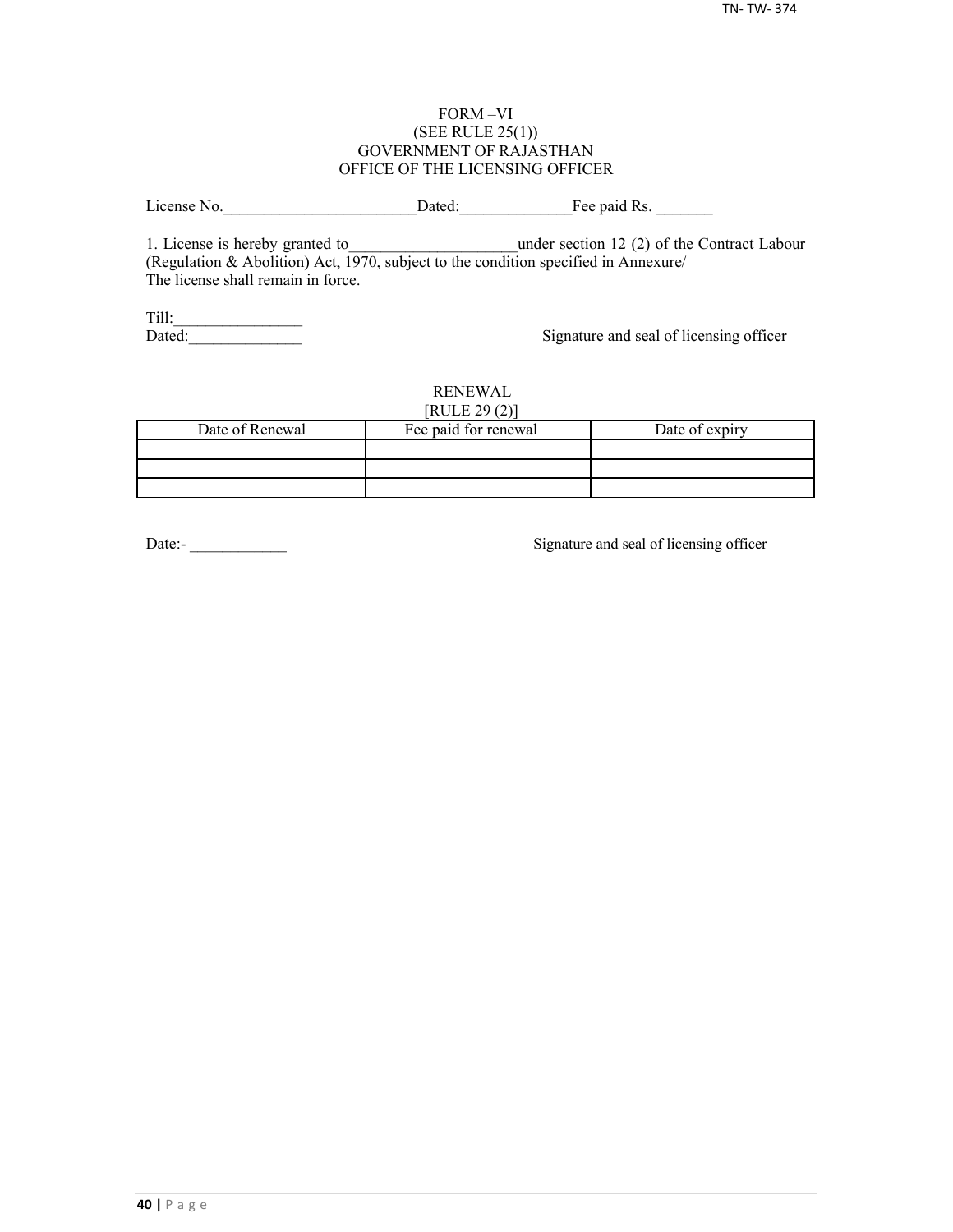## Form-VII (See Rule 73)

#### Part-I

## REGISTER OF PARTICULARS OF CONTRACTORS

- (1)Name and address of the Principal –Employer
- (2) Name and address of the Establishment

| No. | Name and address of | Nature of work on contractor | Location of contractor |  |
|-----|---------------------|------------------------------|------------------------|--|
|     | contractor          |                              | work                   |  |
|     | . .                 |                              |                        |  |

| Period of contract | Amount/Value of | Max. No. of workmen    | Security deposits with the |
|--------------------|-----------------|------------------------|----------------------------|
| from To            | contractor      | employed by contractor | Principal Employer         |
|                    | ∸               |                        |                            |

## PART –II

## PROGRESS OF CONTRACTOR WORK

Name of Contractor: Nature of work:

| Wages period | Max. number of        | Total amount of wages | Amount actually disbursed |
|--------------|-----------------------|-----------------------|---------------------------|
|              | workmen employed by   | earned by the workmen | on pay day.               |
|              | the contractor during |                       |                           |
|              | the wages period      |                       |                           |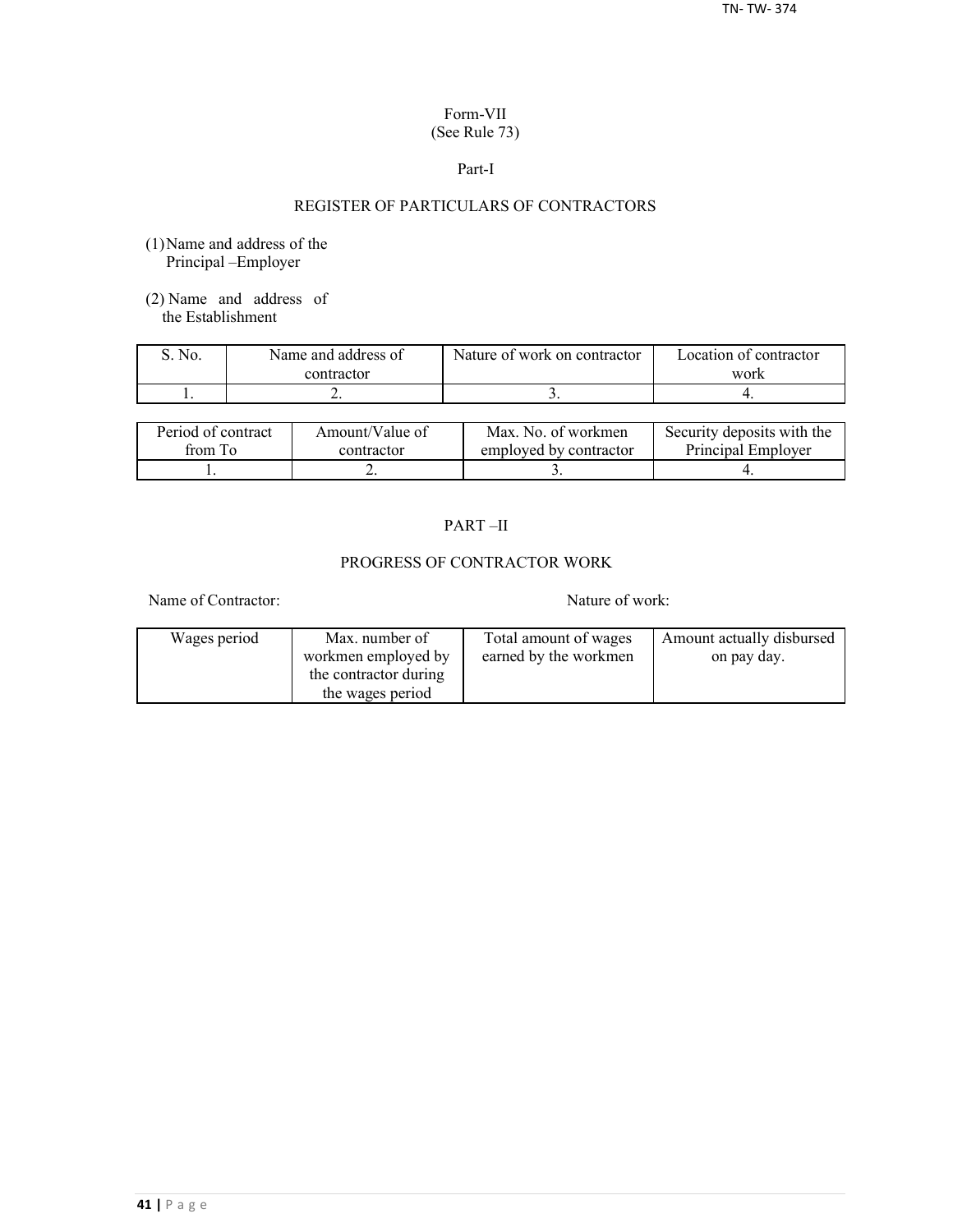#### FORM-VIII (See Rule 74) REGISTER OF WORKMEN EMPLOYED BY CONTRACTOR

Name and address of Name and address of establishment in /under contractor: which contract is carried on

Name and location of Name and address of Principal-

 $\mathcal{L}_\text{max}$ 

Employer work

S. No. Name and Age and Sex Father's Name of surnames of / /Husband 's employment/Designation workmen | name Permanent Home Present Date of Date of Signature or Remarks decrees of workmen address commencement termination thumb address of workmen address commencement termination (Village  $\&$   $\qquad$  of employment of impression of Tehsil/Taluka and **Date of** employment workmen Distt. **termination** 

## Form-IX (See Rule 75) EMPLOYMENT CARD

| Name | and | address |  | of Contractor Name and address of Establishment in/ under<br>which contract is certified on |
|------|-----|---------|--|---------------------------------------------------------------------------------------------|
|      |     |         |  | Name & Address of Principal- Employer                                                       |

| Name of workman | S. No. in the register of | Name of                | Wages rate (with      |
|-----------------|---------------------------|------------------------|-----------------------|
|                 | workman employed          | employment/designation | particular of unit in |
|                 |                           |                        | case of piece work)   |
|                 |                           |                        |                       |
| Wage period     | Period of employment      | Remarks                |                       |
|                 |                           |                        | Signature of          |
|                 |                           |                        | contractor            |
|                 |                           |                        |                       |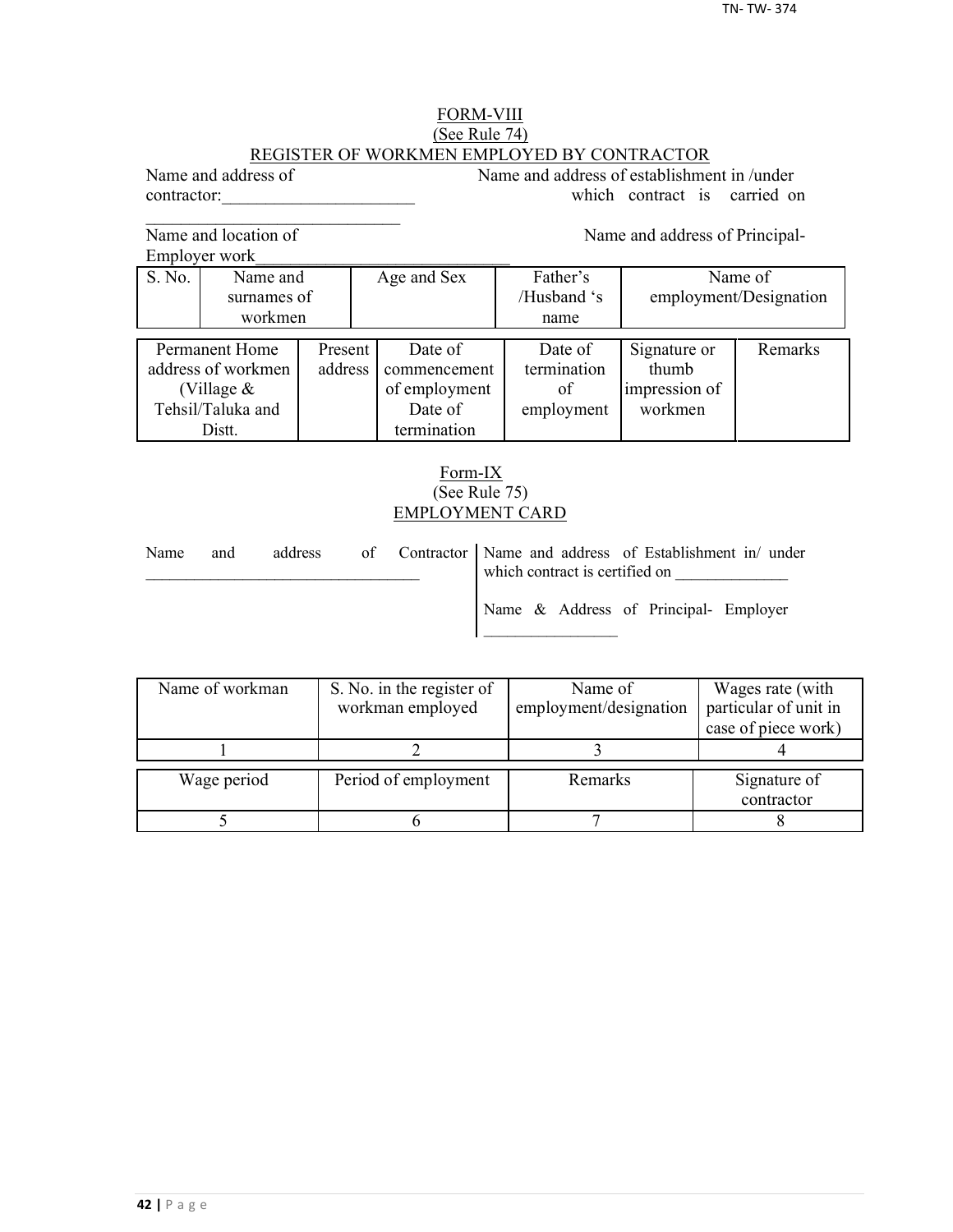## FORM-X See Rule 81(2) ANNUAL RETURN OF PRINCIPAL EMPLOYER TO BE SENT TO THE REGISTERING **OFFICER**

Return for the year ending  $31<sup>st</sup>$  Dec

- (1) Full name and address of the Principal-Employer.
- (2) Name of Establishment :
	- (a) District :
	- (b) Postal Address.
	- (c) Nature of operation/
		- Industry / work carried on.
- (3) Full name of the manager or person responsible for supervision and control of the Establishment.
- (4) Maximum No. of work men employed as contract labor on any day during the year.
- (5) Total number of days during the year on which contract labor was employed .
- (6) Total number of man- days worked by contractor labor during the year.
- (7) Maximum No. of workmen employed directly on any day during the year.
- (8) Total no. of man days during the year on which directly employed labor was employed.
- (9) Total No. of man days worked by directly employed workmen .
- (10) Nature of work on which contract laboures was employed.
- (11) Amount of security Deposits made by contractors (Give contractor-wise).
- (12) Amount of security deposit forfeited together with the names of contractor, if any.
- (13) Whether there is any changes in the management of the establishment its location or any particular furnished to Registering officer in the form of Application for Registration at the time of Registration, if so, from what date?

Place:

Date:

Principal-Employer